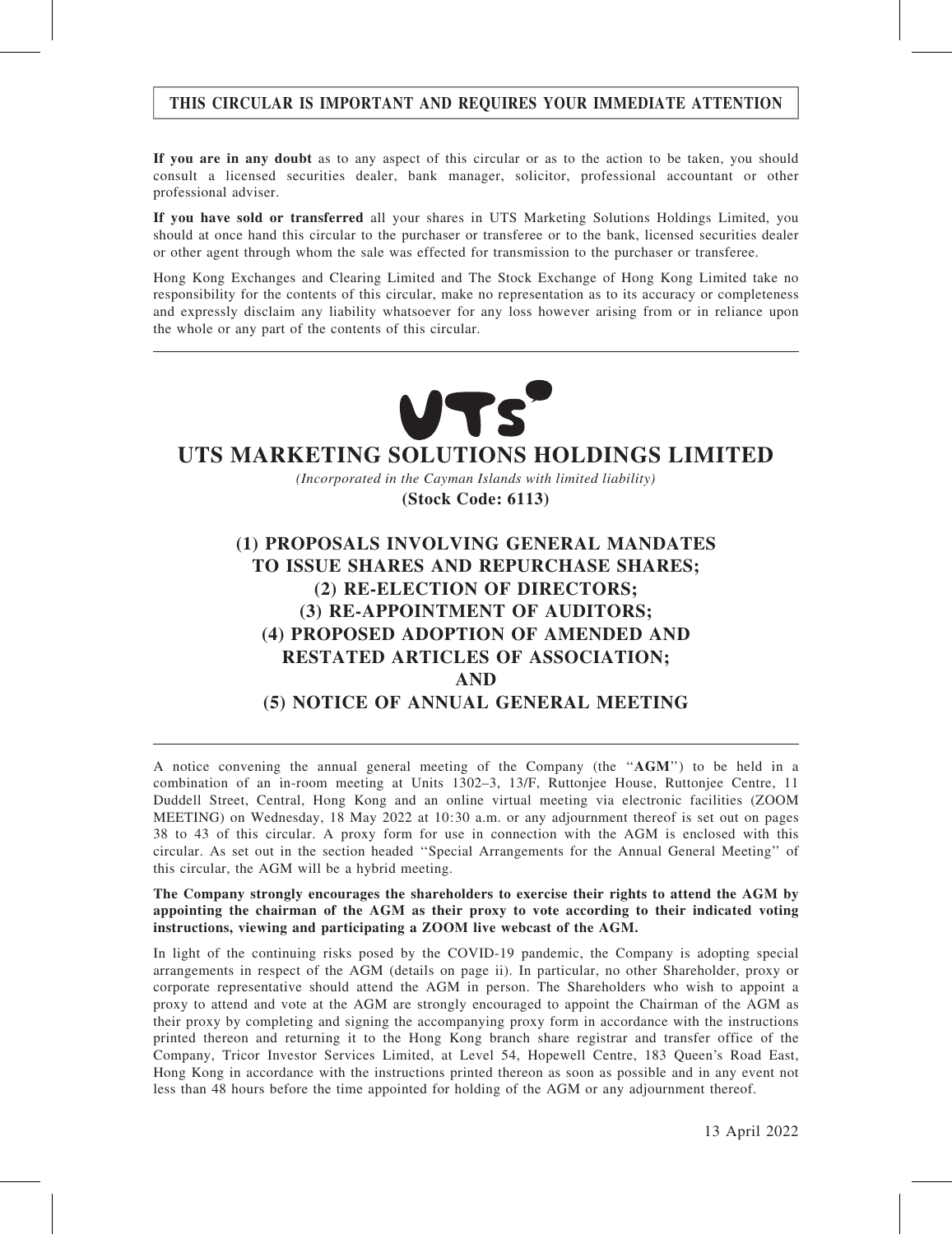# **CONTENTS**

# Page

| Special Arrangement for the Annual General Meeting             | ii           |
|----------------------------------------------------------------|--------------|
|                                                                | $\mathbf{1}$ |
|                                                                | 3            |
| Appendix $I =$ Explanatory statement on the Repurchase Mandate | $\tau$       |
| Appendix II $-$ Details of Directors Offering for Re-election  | 10           |
|                                                                | 12           |
|                                                                | 37           |
|                                                                | 38           |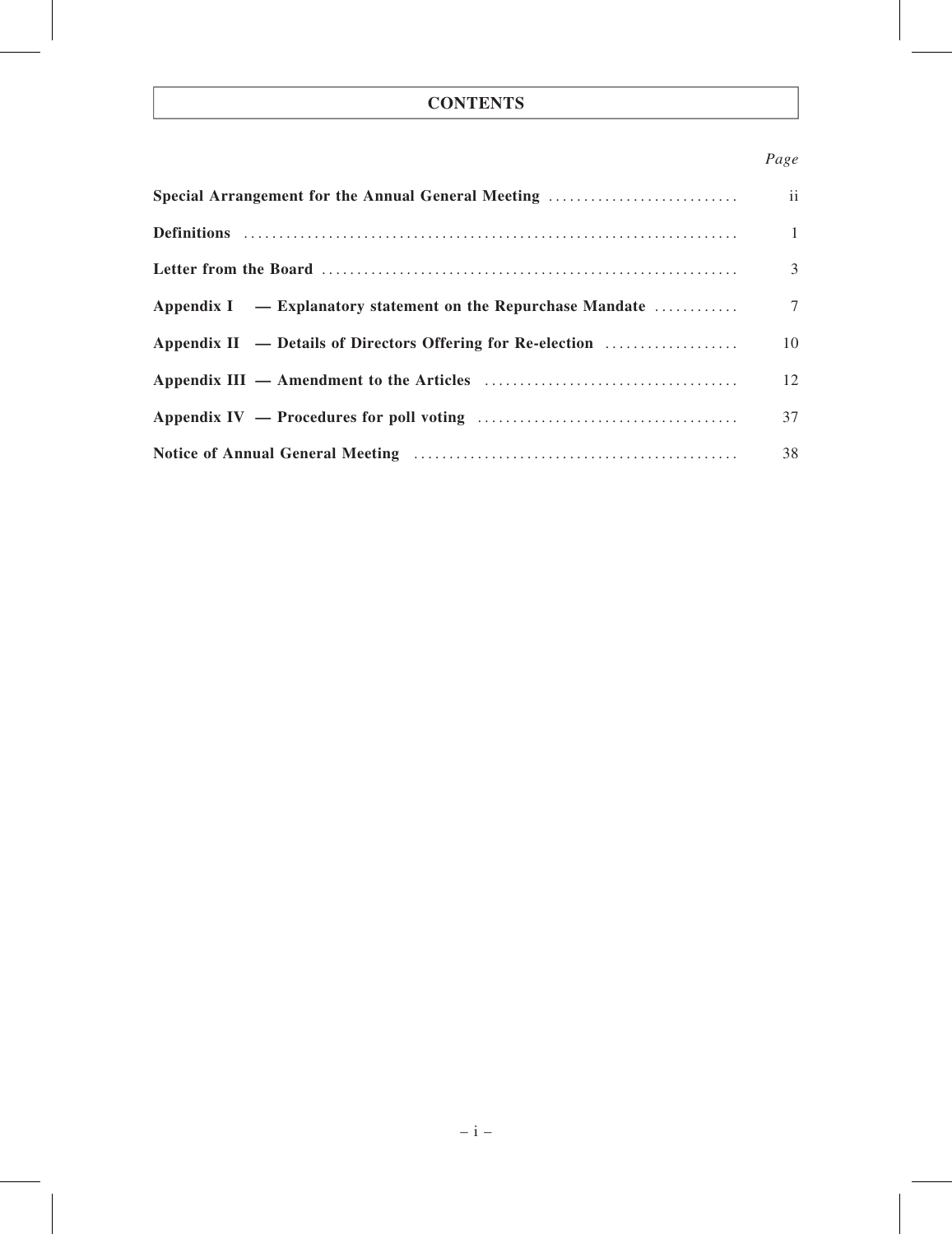# SPECIAL ARRANGEMENT FOR THE ANNUAL GENERAL MEETING

The Company does not in any way wish to diminish the opportunity available to shareholders to exercise their rights and to vote, but is conscious of the need to protect the AGM attendees from possible exposure to the COVID-19 pandemic. For the sake of health and safety of the AGM attendees, and in light of the latest Prevention and Control of Disease (Requirements and Directions) (Business and Premises) Regulation (Chapter 599F of Laws of Hong Kong) and Prevention and Control of Disease (Prohibition on Group Gathering) Regulation (Chapter 599G of the Laws of Hong Kong) (collectively, the ''Regulations'') including the prohibition of the holding of physical general meetings of companies, to combat the spread of the COVID-19 pandemic, as well as the uncertainty of the development of the COVID-19 pandemic and the corresponding restriction measures, the Company would be adapting the special arrangements for the AGM to minimise attendance in person, while still enabling shareholders to vote and ask questions.

Details of the special arrangements for the AGM are set out below.

# NO PHYSICAL ATTENDANCE AT THE AGM

In light of the Regulations, the AGM will be a hybrid meeting, comprising an in-room meeting at Units 1302–3, 13/F, Ruttonjee House, Ruttonjee Centre, 11 Duddell Street, Central, Hong Kong (the ''AGM Venue'') and an online virtual meeting via electronic means (ZOOM MEETING) (the ''Virtual AGM''). The AGM will be held within the maximum number of persons allowed by the Regulations and such persons will include the Chairman of the AGM and Director(s). For so long reduced gathering restrictions under the Regulations are in place, NO other Shareholder, proxy or corporate representative should attend the AGM in person. The Shareholders and/or their proxies can view, and participate to a ZOOM live webcast of the AGM.

Any person who attempts to do so in breach of the Regulations will be excluded and will not be permitted entry to the AGM Venue.

The Virtual AGM will be broadcasted from the AGM Venue and only the minimum number of persons will be physically present at the AGM Venue as is legally required to form a quorate meeting by the Directors or other senior staff members of the Company who are Shareholders or proxy. Other Directors will participate by way of electronic means.

Shareholders who wish to join the Virtual AGM must register by 10:30 a.m. on Monday, 16 May 2022 (being not less than 48 hours before the AGM) by sending an email to info@unitedteleservice.com and providing personal particulars, including full name, registered address, number of shares held and relevant securities statements for verification purposes. Following verification of his/her/its status as members of the Company, authenticated Shareholders will receive an email instruction on how to join the live broadcast to observe the proceedings of the AGM by Tuesday, 17 May 2022.

Shareholders will be able to view and participate to the Virtual AGM through a ZOOM live webcast from 10:30 a.m. until the completion of the AGM on Wednesday, 18 May 2022 on a computer, tablet or any browser enabled device.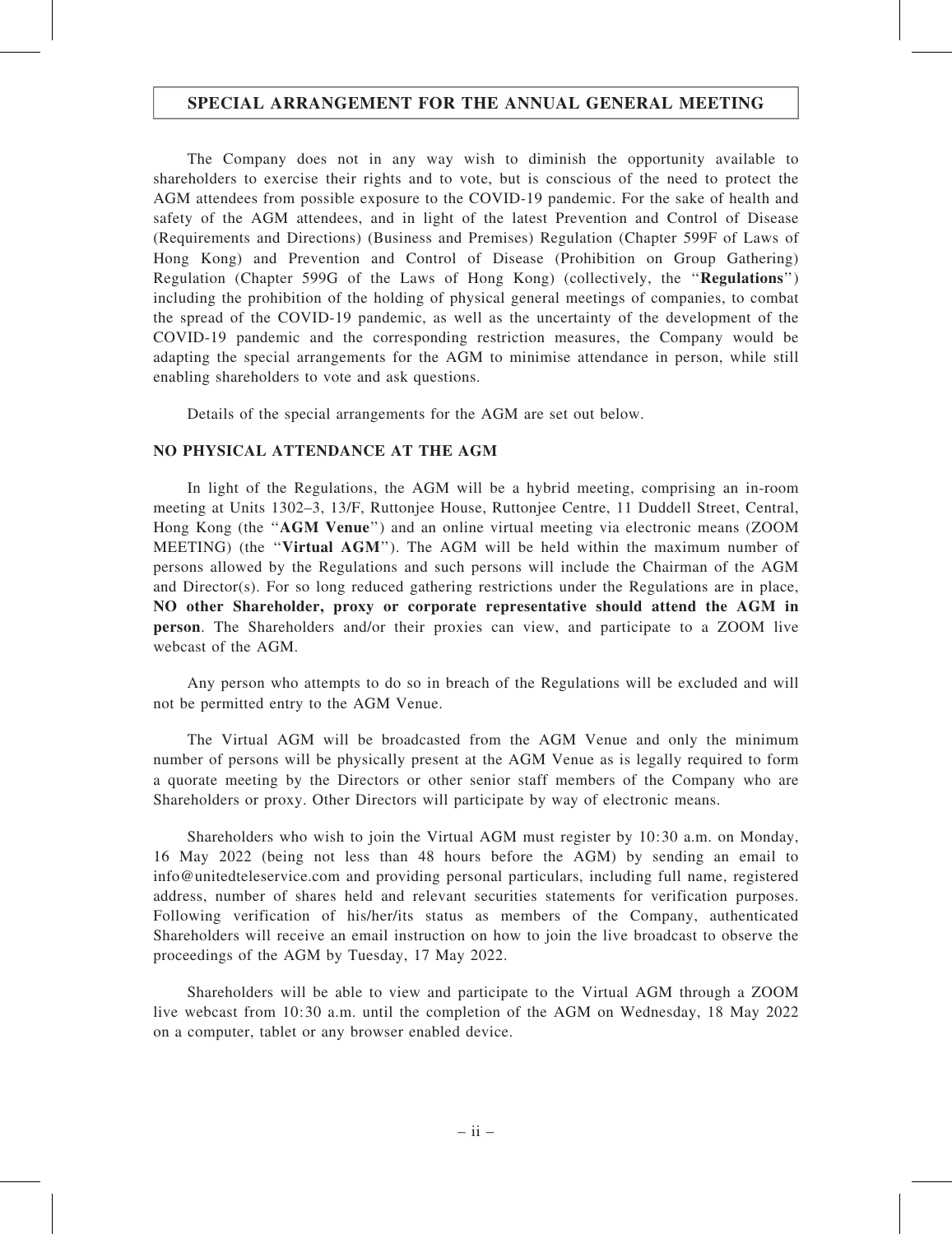# SPECIAL ARRANGEMENT FOR THE ANNUAL GENERAL MEETING

Registered shareholders should note that only one device is allowed in respect of each set of login details. Please also keep the login details in safe custody for use at the AGM and do not disclose them to anyone else. Neither the Company nor its agents assume any obligation or liability whatsoever in connection with the transmission of the login details or any use of the login details.

# PROXIES AND QUESTIONS AT AND PRIOR TO THE AGM

# Vote by appointing the chairman of the AGM as your proxy

All resolutions at the AGM will be decided on a poll. Shareholders will still be able to vote by doing so in advance of the AGM by proxy. If you wish to vote on any resolution at the AGM, you must appoint the chairman of the AGM as your proxy to exercise your right to vote at the AGM in accordance with your instructions. If you appoint a person who is not the chairman of the AGM as your proxy, that person will not be permitted entry to the AGM Venue and will not be able to exercise your vote.

The proxy form for the AGM is enclosed with this circular. The proxy form can be downloaded from the website of the Company (http://unitedteleservice.com) and the website of the Stock Exchange (www.hkexnews.hk). If you are not a registered Shareholder (if your Shares are held via banks, brokers, custodians or the Hong Kong Securities Clearing Company Limited), you should consult directly with your banks or brokers or custodians (as the case may be) to assist you in the appointment of a proxy.

The proxy form should be returned to the branch share registrar and the transfer office of the Company in Hong Kong, Tricor Investor Services Limited, at Level 54, Hopewell Centre, 183 Queen's Road East, Hong Kong, not less than 48 hours before the time for holding the AGM.

# The Company would like to remind Shareholders that physical attendance at the AGM is not necessary for the purpose of exercising voting rights.

# Questions from Shareholders

Shareholders attending the AGM using the ZOOM live webcast will be able to submit questions relevant to the proposed resolution(s) online during the AGM. Shareholders can also send their questions by email in advance by 10:30 a.m. on Tuesday, 17 May 2022 (being not less than twenty-four (24) hours before the time appointed for holding the AGM) via email to info@unitedteleservice.com providing personal particulars as follows for verification purposes:

- a) Full name;
- b) Registered address;
- c) Number of Shares held;
- d) Hong Kong Identity Card Number or passport number (in case of natural person)/ Company registration number (in case of body corporate);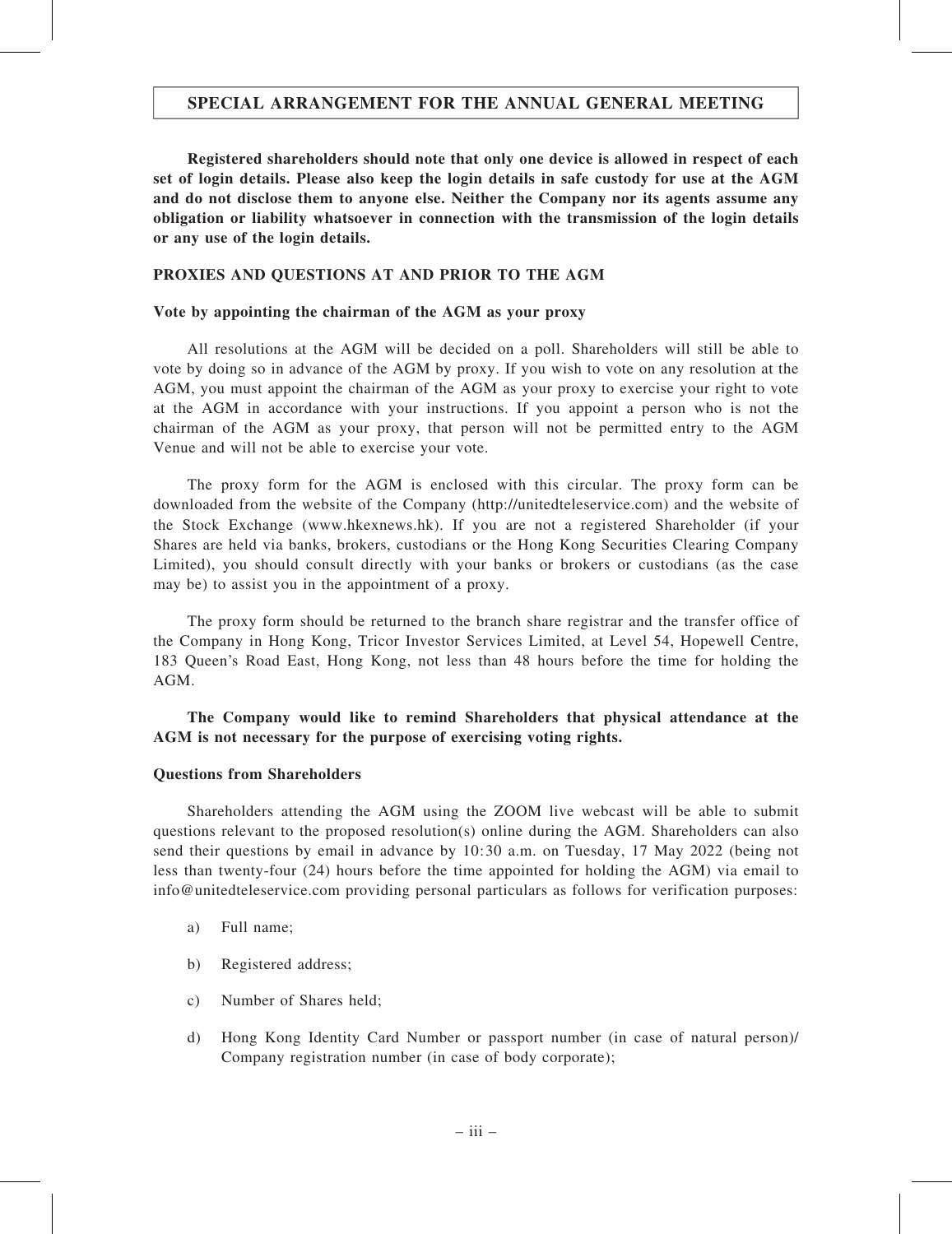- e) Contact telephone number; and
- f) Email Address.

The Board and/or the management and/or the Chairman of the AGM will endeavour to address substantial and relevant questions in relation to the resolution(s) to be tabled for approval at the AGM and will use its best endeavours to respond to the relevant questions as the Chairman of the AGM at his/her sole discretion considers practicable in the circumstances.

# Changes to arrangements

The Company is closely monitoring the development of the COVID-19 pandemic in Hong Kong. Should any changes be made to the AGM arrangements, the Company will notify Shareholders by way of a separate announcement published on the website of the Company (http://unitedteleservice.com) and the website of the Stock Exchange (www.hkexnews.hk).

If Shareholders have any questions relating to the AGM, please contact Tricor Investor Services Limited, the Company's branch share registrar and transfer office in Hong Kong as follows:

Tricor Investor Services Limited Level 54, Hopewell Centre 183 Queen's Road East Hong Kong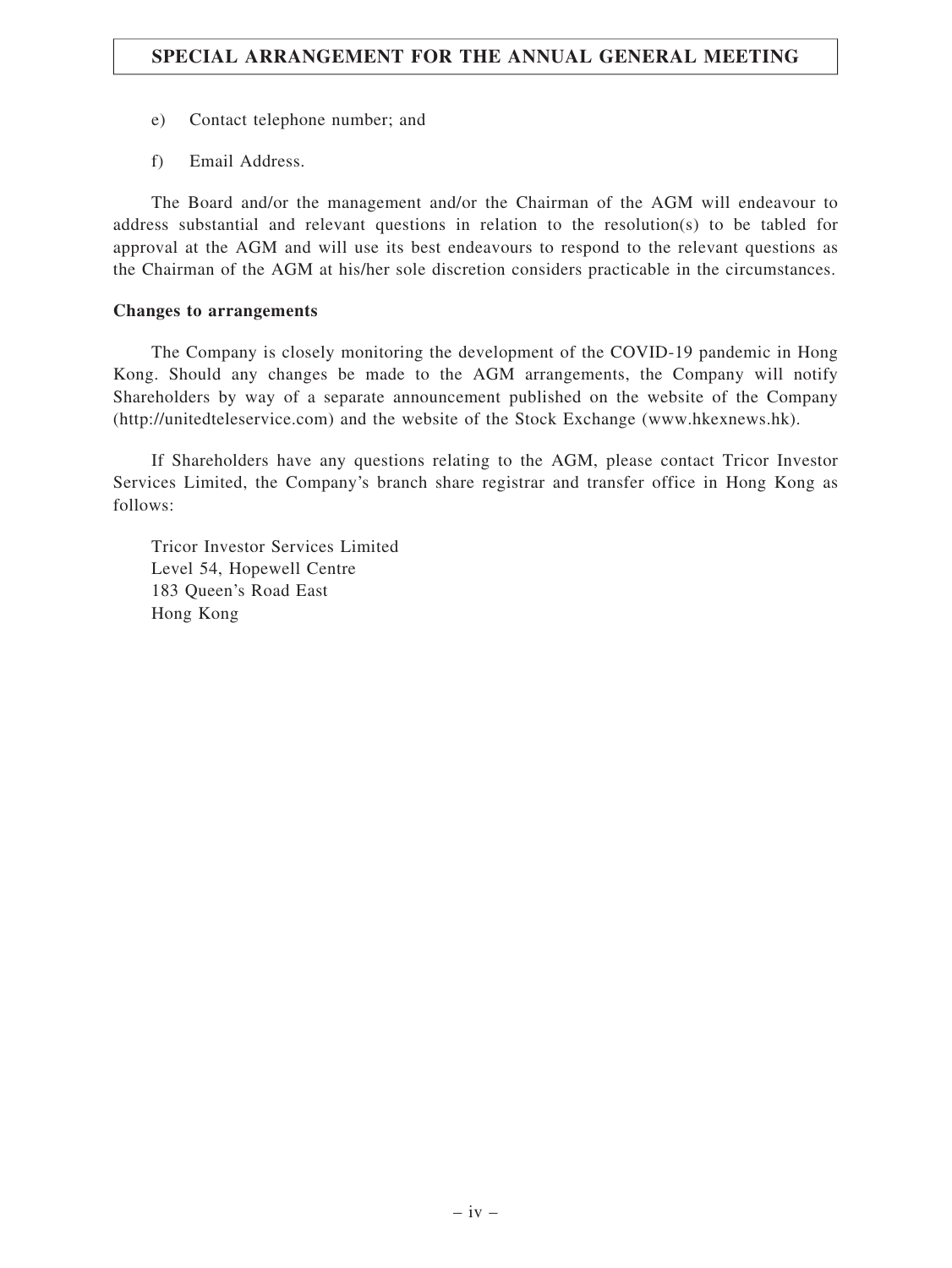In this circular, unless the context otherwise requires, the following expressions have the following meanings:

| "AGM"                        | the annual general meeting of the Company to be held in a<br>combination of an in-room meeting at Units 1302–3, 13/F,<br>Ruttonjee House, Ruttonjee Centre, 11 Duddell Street,<br>Central, Hong Kong and an online virtual meeting via<br>electronic facilities (ZOOM MEETING) at 10:30 a.m. on<br>Wednesday, 18 May 2022 or any adjournment thereof; |
|------------------------------|-------------------------------------------------------------------------------------------------------------------------------------------------------------------------------------------------------------------------------------------------------------------------------------------------------------------------------------------------------|
| "AGM Notice"                 | the notice convening the AGM which is set out on pages 38<br>to 43 of this circular;                                                                                                                                                                                                                                                                  |
| "Articles"                   | the existing articles of association of the Company;                                                                                                                                                                                                                                                                                                  |
| "associate(s)"               | has the meaning ascribed thereto under the Listing Rules;                                                                                                                                                                                                                                                                                             |
| "Board"                      | the board of Directors of the Company;                                                                                                                                                                                                                                                                                                                |
| "close associate(s)"         | has the meaning ascribed thereto under the Listing Rules;                                                                                                                                                                                                                                                                                             |
| "Company"                    | UTS Marketing Solutions Holdings Limited, a company<br>incorporated in the Cayman Islands with limited liability,<br>the shares of which are listed on the Main Board of the<br>Stock Exchange;                                                                                                                                                       |
| "connected person(s)"        | has the meaning ascribed thereto under the Listing Rules;                                                                                                                                                                                                                                                                                             |
| "controlling shareholder(s)" | has the meaning ascribed thereto under the Listing Rules;                                                                                                                                                                                                                                                                                             |
| "core connected person(s)"   | has the meaning ascribed thereto under the Listing Rules;                                                                                                                                                                                                                                                                                             |
| "Directors"                  | the director(s) of the Company;                                                                                                                                                                                                                                                                                                                       |
| "Group"                      | the Company and its subsidiaries;                                                                                                                                                                                                                                                                                                                     |
| "HK\$"                       | Hong Kong dollars, the lawful currency of Hong Kong;                                                                                                                                                                                                                                                                                                  |
| "Hong Kong"                  | the Hong Kong Special Administrative Region of the<br>People's Republic of China;                                                                                                                                                                                                                                                                     |
| "Issue Mandate"              | the general and unconditional mandate proposed to be<br>granted to the Directors at the AGM to exercise all the<br>powers to allot, issue and otherwise deal with new Shares<br>in the Company not exceeding 20% of the aggregate<br>number of Shares in issue as at the date of passing of the<br>relevant resolution;                               |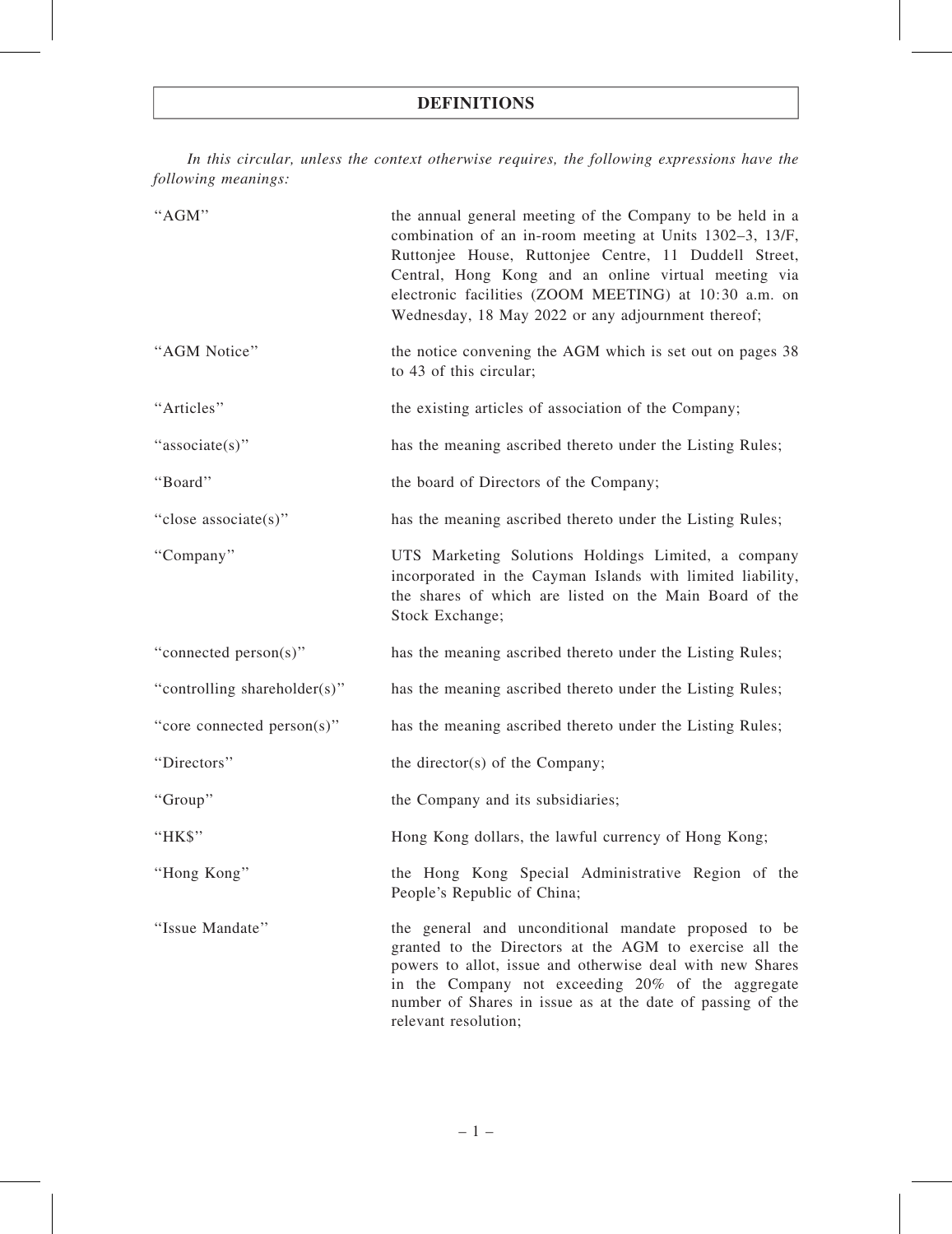# DEFINITIONS

| "Latest Practicable Date"  | 8 April 2022, being the latest practicable date prior to the<br>printing of this circular for the purpose of ascertaining<br>certain information contained herein;                                                                                                        |
|----------------------------|---------------------------------------------------------------------------------------------------------------------------------------------------------------------------------------------------------------------------------------------------------------------------|
| "Listing Rules"            | the Rules Governing the Listing of Securities on the Stock<br>Exchange as amended, supplemented or otherwise modified<br>from time to time;                                                                                                                               |
| "M&A"                      | the memorandum of association and articles of association<br>of the Company;                                                                                                                                                                                              |
| "New Articles"             | the amended and restated articles of the Company proposed<br>to be adopted at the AGM;                                                                                                                                                                                    |
| "Repurchase Mandate"       | the general and unconditional mandate proposed to be<br>granted to the Directors at the AGM to repurchase Shares<br>of the Company on the Stock Exchange up to 10% of the<br>aggregate number of Shares in issue as at the date of<br>passing of the relevant resolution; |
| "SFO"                      | the Securities and Futures Ordinance (Chapter 571 of the<br>Laws of Hong Kong), as amended, supplemented or<br>otherwise modified from time to time;                                                                                                                      |
| "Share $(s)$ "             | ordinary share(s) of par value of HK\$0.01 each in the share<br>capital of the Company;                                                                                                                                                                                   |
| "Shareholder(s)"           | the shareholder(s) of the Company;                                                                                                                                                                                                                                        |
| "Stock Exchange"           | The Stock Exchange of Hong Kong Limited;                                                                                                                                                                                                                                  |
| "substantial shareholders" | has the meaning ascribed thereto under the Listing Rules;                                                                                                                                                                                                                 |
| "Takeovers Code"           | the Codes on Takeovers and Mergers and Share Buy-backs<br>published by the Securities and Futures Commission of<br>Hong Kong as amended, supplemented or otherwise<br>modified from time to time;                                                                         |
| $``\%"$                    | per cent.                                                                                                                                                                                                                                                                 |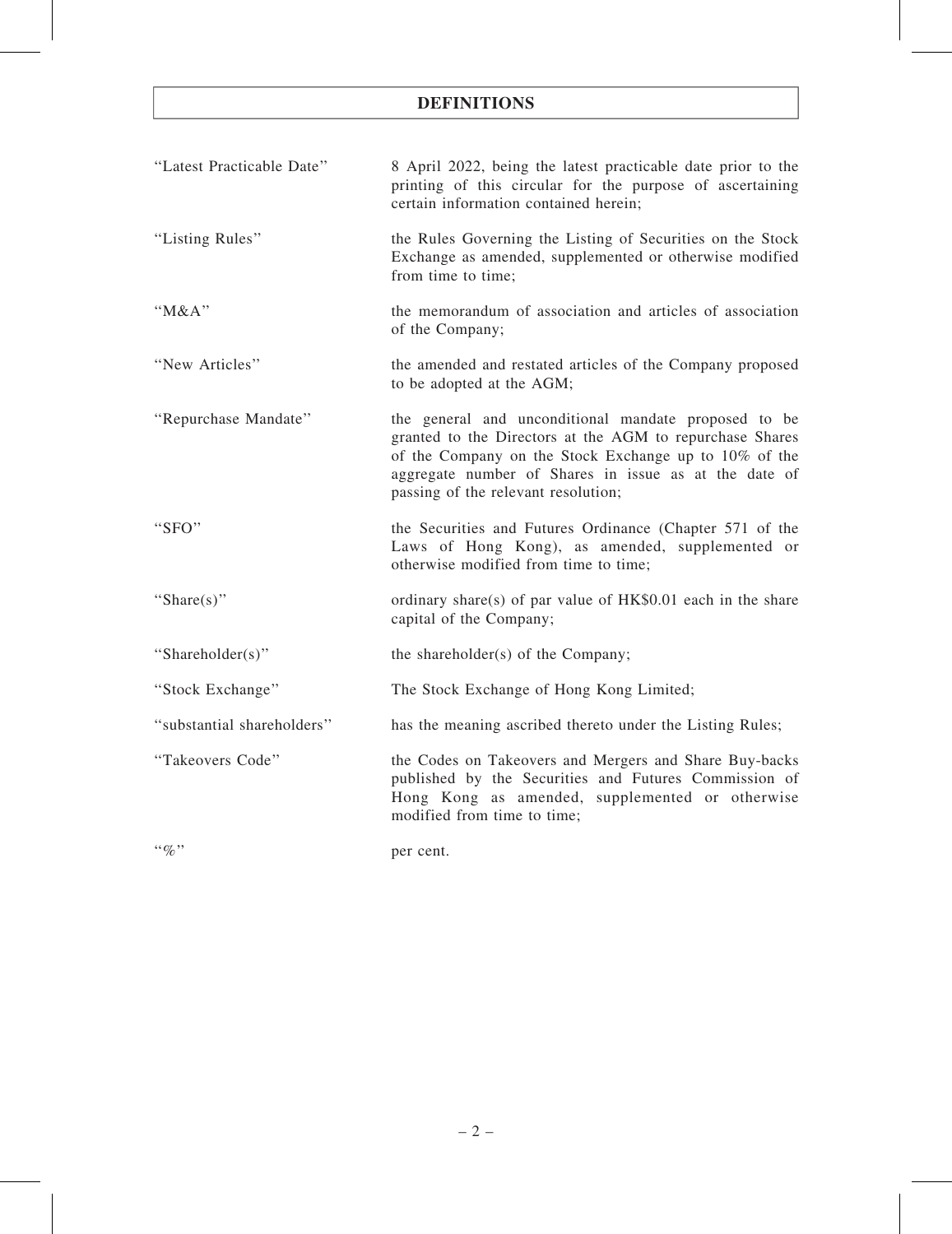# LETTER FROM THE BOARD

# **UTS MARKETING SOLUTIONS HOLDINGS LIMITED**

*(Incorporated in the Cayman Islands with limited liability)* **(Stock Code: 6113)**

Executive Directors: Mr. Ng Chee Wai (Chairman) Mr. Lee Koon Yew Mr. Kwan Kah Yew

Independent Non-executive Directors: Mr. Lee Shu Sum Sam Mr. Kow Chee Seng Mr. Chan Hoi Kuen Matthew

Registered office: Cricket Square, Hutchins Drive PO Box 2681 Grand Cayman KY1-1111 Cayman Islands

Principal Place of Business in Hong Kong: Unit 1802, 18/F Ruttonjee House Ruttonjee Centre 11 Duddell Street Central, Hong Kong

13 April 2022

To all Shareholders,

Dear Sir or Madam,

# (1) PROPOSALS INVOLVING GENERAL MANDATES TO ISSUE SHARES AND REPURCHASE SHARES; (2) RE-ELECTION OF DIRECTORS; (3) RE-APPOINTMENT OF AUDITORS; (4) PROPOSED ADOPTION OF AMENDED AND RESTATED ARTICLES OF ASSOCIATION; AND (5) NOTICE OF ANNUAL GENERAL MEETING

# 1. INTRODUCTION

The purpose of this circular is to provide Shareholders with information in connection with the proposals at the AGM to (i) grant the Directors general mandates to issue Shares and repurchase Shares; (ii) re-elect the retiring Directors; (iii) re-appoint auditors; and (iv) set out the details of proposed amendments to the Articles and to give you the AGM Notice at which resolutions will be proposed for the Shareholders to consider and, if thought fit, approve the aforesaid matters.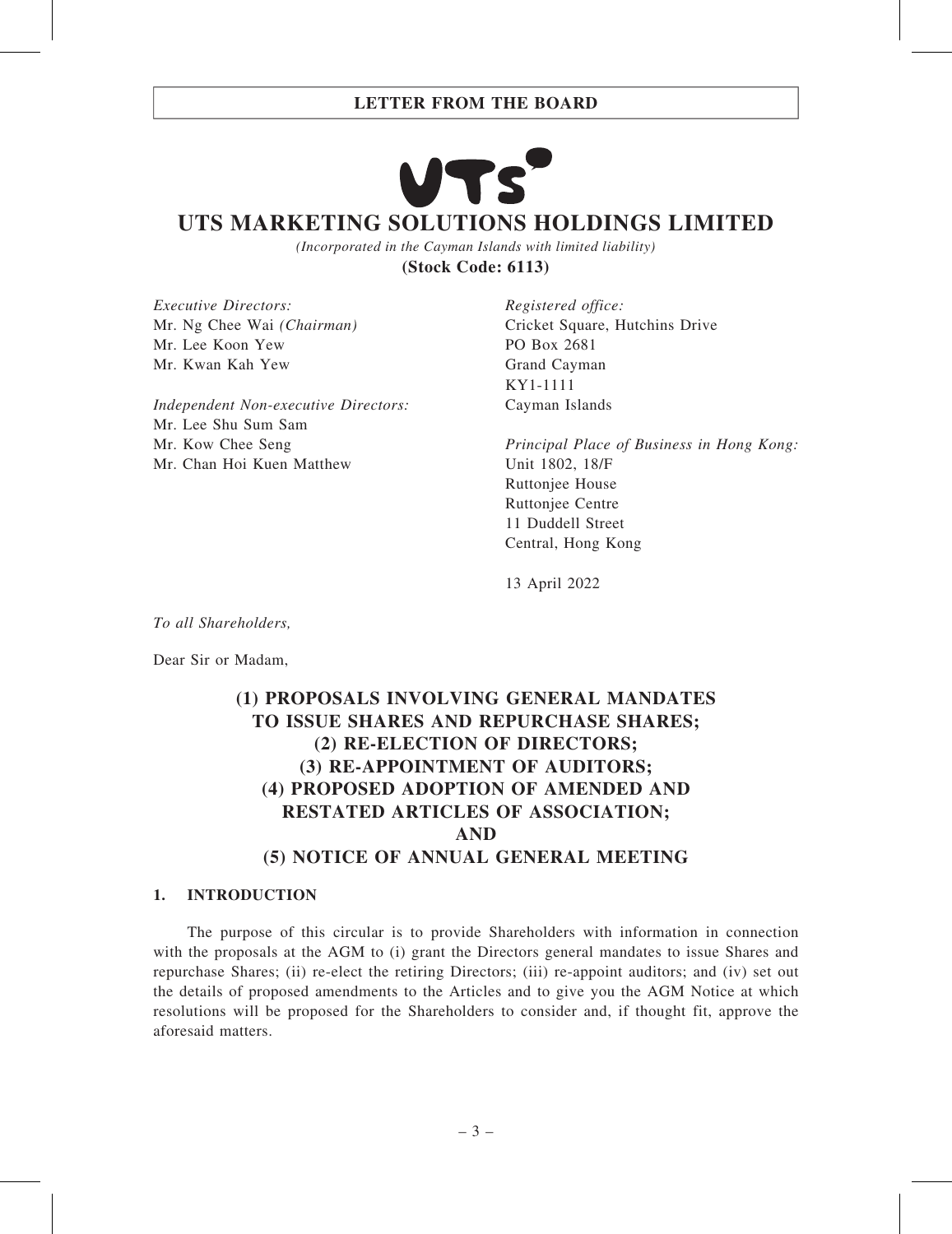# LETTER FROM THE BOARD

### 2. GENERAL MANDATES TO ISSUE SHARES AND REPURCHASE SHARES

### Issue Mandate

At the AGM, ordinary resolutions will be proposed to (i) grant a general mandate to the Directors to allot, issue and deal with new Shares up to 20% of the aggregate number of Shares in issue as at the date of resolution to provide flexibility for the Company to raise fund by issue of new Shares efficiently and (ii) subject to the grant of the Issue Mandate and the Repurchase Mandate, increase the aggregate number of Shares which may be allotted and issued by the Directors under the Issue Mandate by the number of Shares repurchased by the Company under the Repurchase Mandate. As at the Latest Practicable Date, there were in issue an aggregate of 400,000,000 Shares. Exercise in full of the Issue Mandate, on the basis that no further Shares will be issued or repurchased prior to the date of the AGM, could accordingly result in up to 80,000,000 Shares being issued by the Company under the Issue Mandate. The Issue Mandate shall remain in force until the earliest of (i) the conclusion of the next annual general meeting of the Company; (ii) the expiration of the period within which the next annual general meeting of the Company is required by the Articles or any applicable laws of Cayman Islands to be held; and (iii) the revocation or variation of the authority given by the Shareholders by an ordinary resolution of the Shareholders in general meeting.

### Repurchase Mandate

At the AGM, an ordinary resolution, if passed, will grant the Directors a general and unconditional mandate to repurchase Shares up to a maximum of 10% of the aggregate number of Shares in issue as at the date of resolution at any time during the period ending on the earliest of (i) the conclusion of the next annual general meeting of the Company; (ii) the expiration of the period within which the next annual general meeting of the Company is required by the Articles or any applicable laws of Cayman Islands to be held; and (iii) the revocation or variation of the authority given by the Shareholders by an ordinary resolution of the Shareholders in general meeting.

An explanatory statement to provide relevant information in respect of the Repurchase Mandate is set out in Appendix I to this circular.

# 3. RE-ELECTION OF DIRECTORS

Pursuant to Article 84 of the Articles, at each annual general meeting, one-third of the Directors for the time being (or if their number is not three or in a multiple of three, then the number nearest to but not less than one-third) shall retire from office by rotation. Mr. Ng Chee Wai and Mr. Lee Shu Sum Sam will retire, and being eligible, have offered themselves for reelection at the AGM.

Details of the retiring Directors who are proposed to be re-elected at the AGM are set out in the Appendix II to this circular.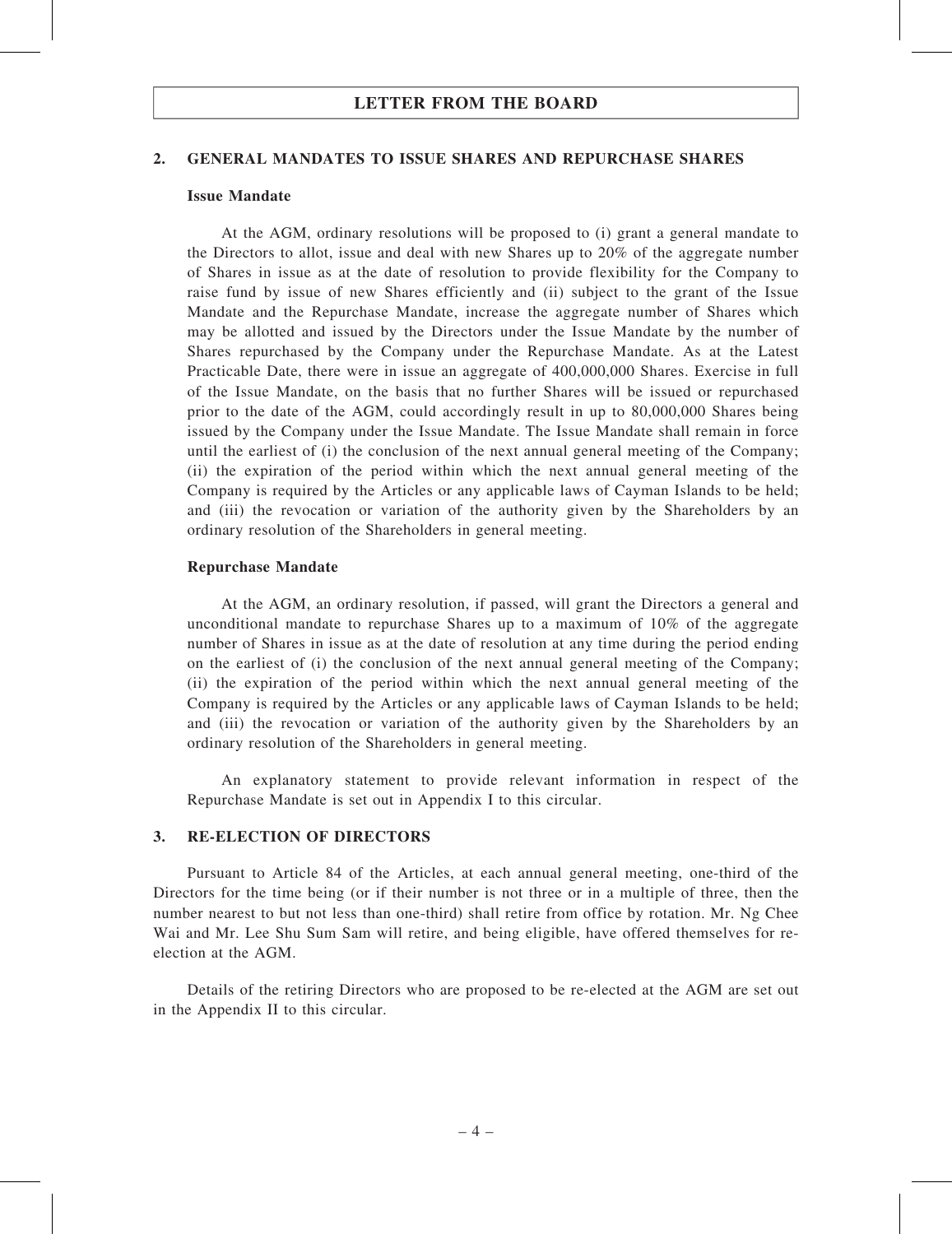# LETTER FROM THE BOARD

# 4. PROPOSED RE-APPOINTMENT OF AUDITORS

The financial statements of the Group for the year ended 31 December 2021 were audited by RSM Hong Kong whose term of office will expire upon the conclusion of the AGM.

The Board proposed to re-appoint RSM Hong Kong as the independent auditors of the Company and to hold office until the conclusion of the next annual general meeting of the Company and to authorise the Board to fix their remuneration.

# 5. AMENDMENTS TO THE ARTICLES

The purpose of the amendments to the Articles is to bring the Articles in line with the relevant requirements of the applicable laws of the Cayman Islands and the Listing Rules.

The proposed adoption of the New Articles is subject to the approval of the Shareholders by way of a special resolution at the AGM and shall take effect upon the close of the AGM.

Full particulars of the proposed amendments to the Articles, where applicable brought about by the adoption of the New Articles (for reference purpose, marked-up against the Articles, where applicable) are set out in Appendix III to this circular.

The legal advisers to the Company as to Hong Kong laws have confirmed that the proposed amendments to the Articles comply with the requirements of the Listing Rules. The legal advisers to the Company as to the laws of the Cayman Islands have confirmed that the proposed amendments to the Articles do not violate the applicable laws of the Cayman Islands. The Company confirms that there is nothing unusual about the proposed amendments to the Articles for a company listed on the Stock Exchange.

# 6. ANNUAL GENERAL MEETING

The AGM Notice is set out on pages 38 to 43 of this circular for the purpose of considering and, if thought fit, passing the resolutions set out therein.

A form of proxy for the AGM is enclosed herewith and such form of proxy is also published on the websites of the Stock Exchange (www.hkexnews.hk) and the Company (http://unitedteleservice.com). Please complete and return the form of proxy in accordance with the instructions printed thereon to the branch share registrar and transfer office of the Company in Hong Kong, Tricor Investor Services Limited, Level 54, Hopewell Centre, 183 Queen's Road East, Hong Kong as soon as possible and in any event not less than 48 hours before the time appointed for holding of the AGM or any adjournment thereof (as the case may be).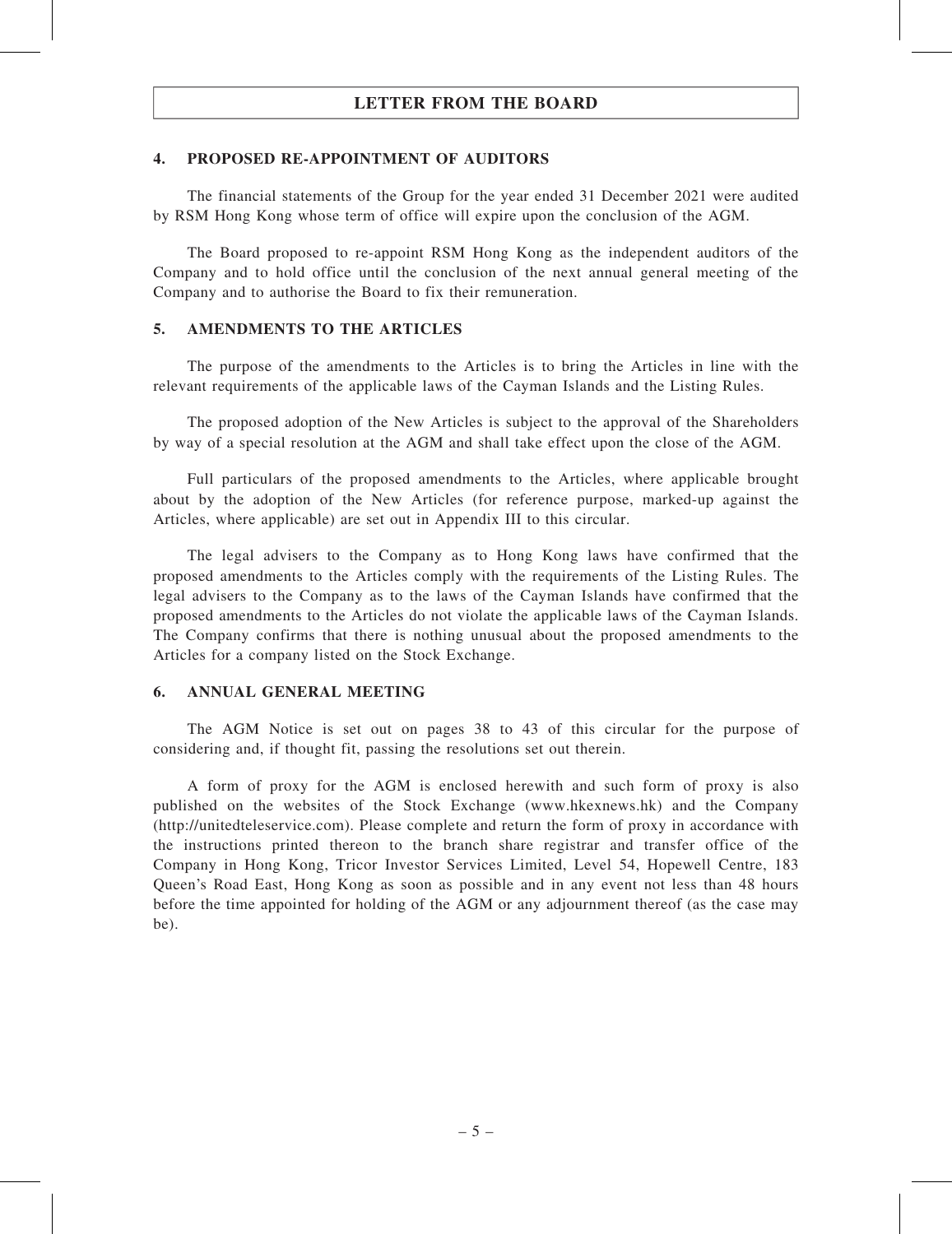# 7. VOTING BY POLL AT THE ANNUAL GENERAL MEETING

Pursuant to Rule 13.39(4) of the Listing Rules, any votes of the Shareholders at a general meeting must be taken by poll unless the chairman of the meeting may in good faith, allow a resolution which related purely to a procedural or administrative matter to be voted on by a show of hands. An announcement on the poll results will be published after the AGM in the manner prescribed under Rule 13.39(5) of the Listing Rules. Details of procedures for conducting a poll are set out in the Appendix IV to this circular.

# 8. CLOSURE OF REGISTER OF MEMBERS

For the purpose of determining the entitlement to vote at the AGM, the register of members of the Company will be closed from Friday, 13 May 2022 to Wednesday, 18 May 2022 (both days inclusive), during such period no transfer of shares of the Company will be registered. In order to be eligible to vote at the AGM, all transfer of shares of the Company accompanied by the relevant share certificate(s) and appropriate transfer form(s) must be lodged with the branch share registrar and transfer office of the Company in Hong Kong, Tricor Investor Services Limited at Level 54, Hopewell Centre, 183 Queen's Road East, Hong Kong for registration not later than 4:30 p.m. on Thursday, 12 May 2022.

# 9. RESPONSIBILITY STATEMENT

This circular, for which the Directors collectively and individually accept full responsibility, includes particulars given in compliance with the Listing Rules for the purpose of giving information with regard to the Company. The Directors, having made all reasonable enquiries, confirm that to the best of their knowledge and belief, the information contained in this circular is accurate and complete in all material respects and not misleading or deceptive, and there are no other matters the omission of which would make any statement herein or this circular misleading.

### 10. GENERAL INFORMATION

Your attention is drawn to the additional information set out in Appendices I to IV to this circular.

### 11. RECOMMENDATION

The Board considers that the Issue Mandate, the Repurchase Mandate, the extension of Issue Mandate, the re-election of the retiring Directors, the re-appointment of auditors and the amendments to the Articles are in the interests of the Company and the Shareholders as a whole, and therefore recommends the Shareholders to vote in favour of all of the relevant resolutions to be proposed at the AGM.

> Yours faithfully, By Order of the Board UTS Marketing Solutions Holdings Limited Ng Chee Wai Chairman and Executive Director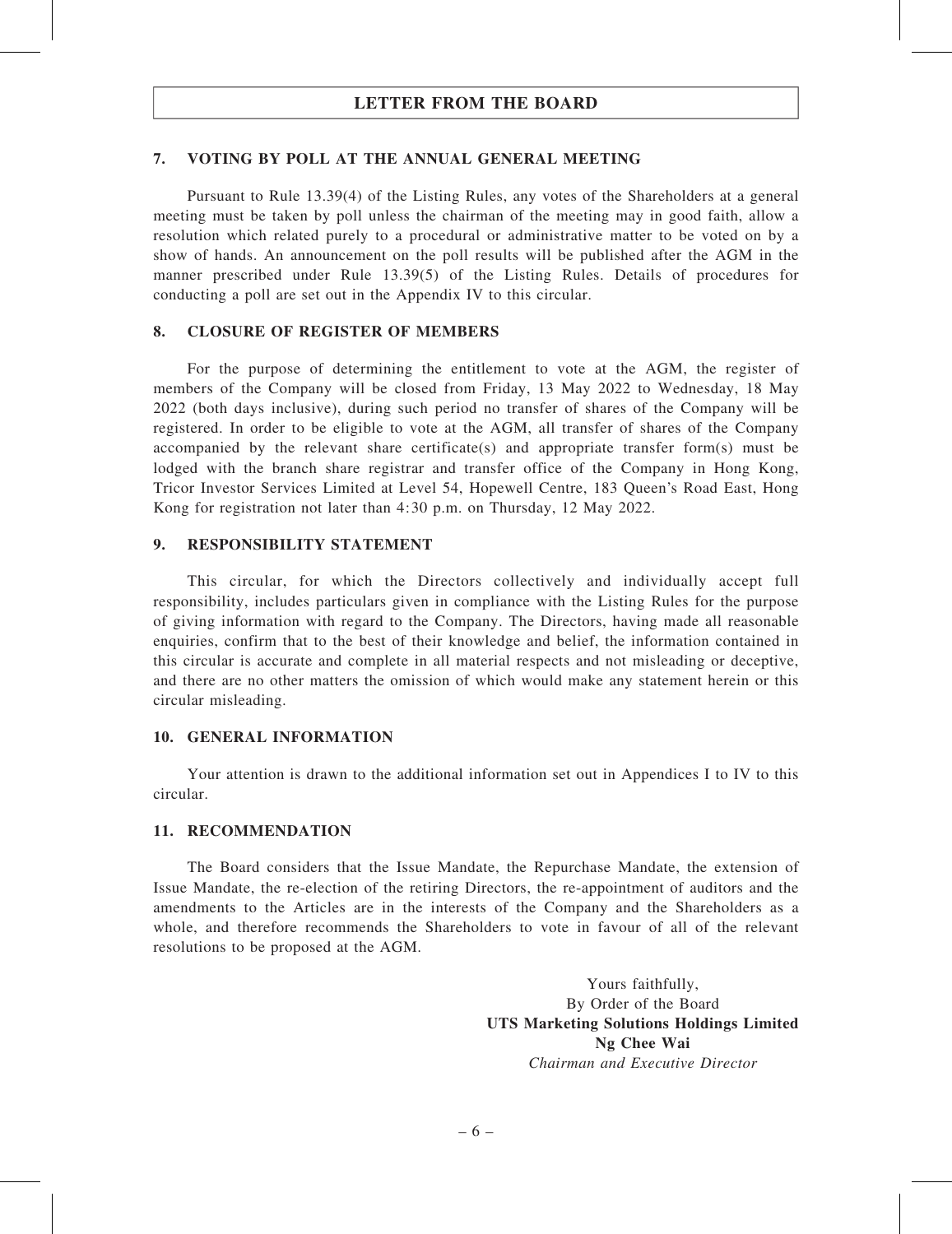# APPENDIX I EXPLANATORY STATEMENT ON THE REPURCHASE MANDATE

This is an explanatory statement required by the Stock Exchange to be presented to Shareholders concerning the Repurchase Mandate proposed to be granted to the Directors.

# 1. LISTING RULES FOR REPURCHASES OF SHARES

The Listing Rules permit companies with a primary listing on the Stock Exchange to repurchase their shares on the Stock Exchange subject to certain restrictions.

The Listing Rules provide that all proposed repurchases of shares by a company with a primary listing on the Stock Exchange must be approved by shareholders in advance by an ordinary resolution, either by way of a general mandate to the directors or by a specific approval of a particular transaction and that the shares to be repurchased must be fully paid up.

# 2. FUNDING OF REPURCHASES

Any repurchases will be made out of funds which are legally available for such purpose in accordance with the memorandum of association and the Articles and the applicable laws of the Cayman Islands. The Cayman Islands laws provide that the amount of capital repaid in connection with a share repurchase may only be paid out of either the profits that would otherwise be available for distribution by way of dividend or the proceeds of a new issue of shares made for such purpose. The amount of premium payable on redemption may only be paid out of either the profit that would otherwise be available for distribution by way of dividend or out of share premium of the Company. Under the Cayman Islands laws, the repurchased shares will remain part of the authorised but unissued share capital of the Company.

If the Repurchase Mandate is exercised, the Directors intend to apply the profits that would otherwise be available for distribution by way of dividend for any purchase of its Shares. There might be a material adverse impact on the working capital or gearing position of the Company (as compared with the position disclosed in the audited financial statements contained in the annual report of the Company for the year ended 31 December 2021) in the event that the Repurchase Mandate is exercised in full. However, the Directors do not propose to exercise the Repurchase Mandate to such an extent as would, in the circumstances, have a material adverse effect on the working capital requirements of the Company or on its gearing levels which in the opinion of the Directors are from time to time appropriate for the Company.

### 3. SHARE CAPITAL

As at the Latest Practicable Date, the issued share capital of the Company comprised 400,000,000 Shares.

Subject to the passing of the resolution no. 4(B) as set out in the AGM Notice and on the basis that no further Shares are issued or repurchased by the Company prior to the AGM, the Company would be allowed under the Repurchase Mandate to repurchase a maximum of 40,000,000 Shares (representing 10% of the number of Shares in issue) during the period from the date of the passing of the resolution no. 4(B) as set out in the AGM Notice up to (i) the conclusion of the next annual general meeting of the Company; (ii) the expiration of the period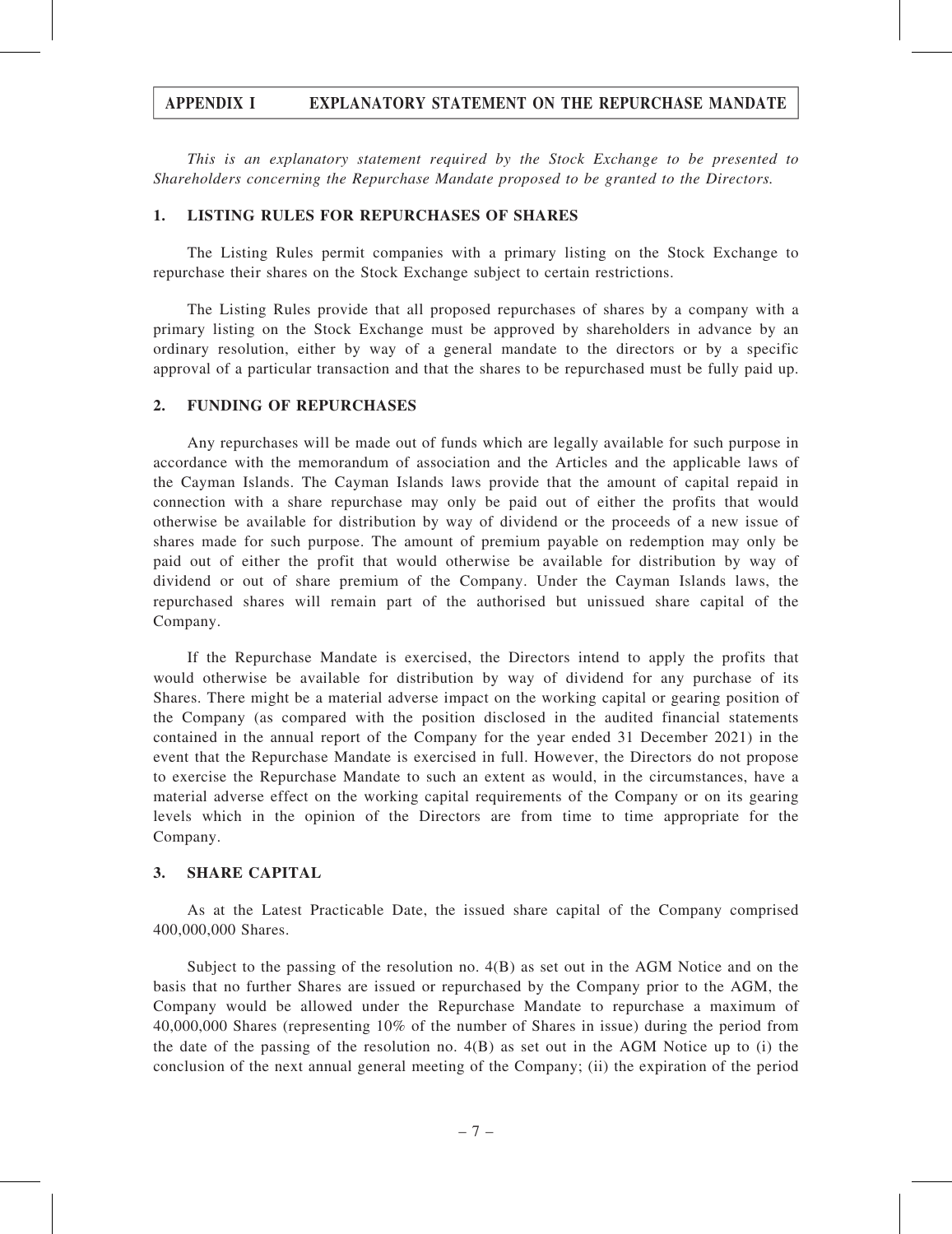# APPENDIX I EXPLANATORY STATEMENT ON THE REPURCHASE MANDATE

within which the next annual general meeting of the Company is required by the Articles or the applicable laws of the Cayman Islands to be held; or (iii) the revocation or variation of the authority given by the Shareholders by an ordinary resolution of the Shareholders in general meeting, whichever occurs first.

# 4. REASONS FOR REPURCHASES

The Directors believe that the Repurchase Mandate is in the best interests of the Company and its Shareholders as a whole. Such repurchases may, depending on market conditions and funding arrangements at the time, lead to an enhancement of the net asset value and/or earnings per Share and will only be made when the Directors believe that such a repurchase will benefit the Company and its Shareholders. The Directors have no present intention to repurchase any Shares but consider that the mandate will provide the Company with the flexibility to make such repurchase when appropriate and beneficial to the Company.

# 5. SHARE PRICES

The highest and lowest prices at which the Shares were traded on the Stock Exchange during each of the previous twelve months preceding the Latest Practicable Date were as follows:

|                                           | <b>Price Per Share</b> |        |
|-------------------------------------------|------------------------|--------|
|                                           | <b>Highest</b>         | Lowest |
|                                           | HK\$                   | HK\$   |
| 2021                                      |                        |        |
|                                           |                        |        |
| April                                     | 1.10                   | 0.92   |
| May                                       | 1.38                   | 1.00   |
| June                                      | 1.20                   | 1.08   |
| July                                      | 1.55                   | 1.12   |
| August                                    | 1.40                   | 1.20   |
| September                                 | 1.40                   | 1.21   |
| October                                   | 1.40                   | 1.28   |
| November                                  | 1.81                   | 1.20   |
| December                                  | 1.32                   | 1.13   |
| 2022                                      |                        |        |
| January                                   | 1.26                   | 1.10   |
| February                                  | 1.26                   | 1.11   |
| March                                     | 1.30                   | 1.05   |
| April (up to the Latest Practicable Date) | 1.27                   | 1.27   |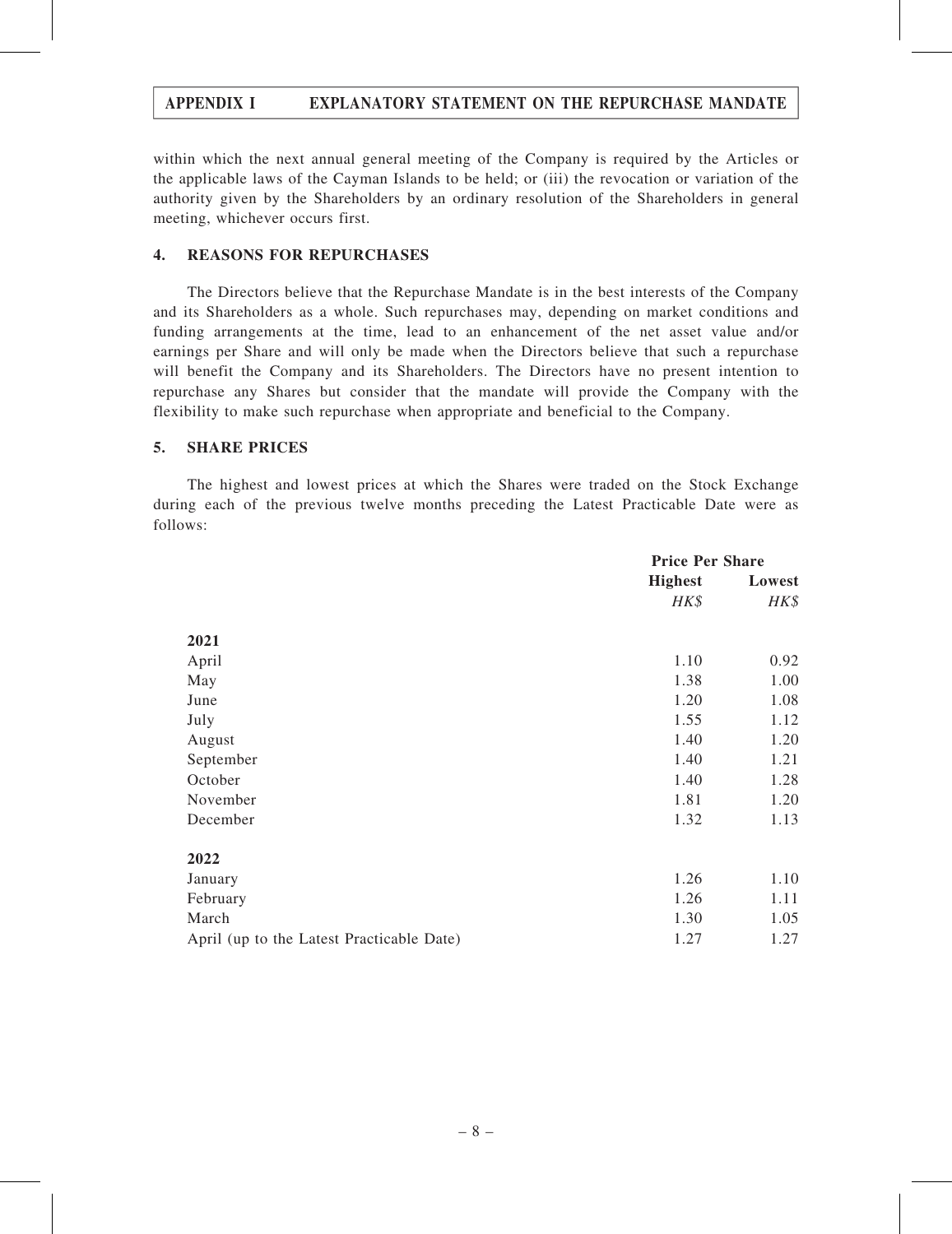# APPENDIX I EXPLANATORY STATEMENT ON THE REPURCHASE MANDATE

# 6. UNDERTAKING

The Directors have undertaken to the Stock Exchange that they will exercise the Repurchase Mandate in accordance with the Listing Rules, the memorandum of association and the Articles and the applicable laws of the Cayman Islands.

None of the Directors nor, to the best of their knowledge having made all reasonable enquiries, their close associates, have any present intention to sell any Shares to the Company under the Repurchase Mandate if the same is approved by the Shareholders.

No core connected person (as defined in the Listing Rules) of the Company has notified the Company that he/she/it has any present intention to sell Shares to the Company, nor has he/ she/it undertaken not to do so, in the event that the Repurchase Mandate is approved by the Shareholders.

# 7. TAKEOVERS CODE

If as a result of a repurchase of Shares, a Shareholder's proportionate interest in the voting rights of the Company increase, such increase will be treated as an acquisition for the purpose of the Takeovers Code. As a result, a Shareholder or a group of Shareholders acting in concert, depending on the level of increase of the Shareholder's interest, could obtain or consolidate control of the Company and become obliged to make a mandatory offer in accordance with Rule 26 of the Takeovers Code.

As at the Latest Practicable Date and to the best of the knowledge and belief of the Directors based on the register kept by the Company under Section 336 of the SFO, Mr. Ng Chee Wai, together with his associates and parties acting in concert with him, directly or indirectly, own an aggregate of 180,000,000 Shares, representing approximately 45% of the issued share capital of the Company. Upon full exercise of the Repurchase Mandate and assuming that no further Shares are issued or repurchased prior to the date of the AGM, the aggregate shareholding of Mr. Ng Chee Wai and his associates and parties acting in concert with him would be increased to approximately 50% of the issued share capital of the Company and such increase would give rise to an obligation to make a mandatory offer under Rule 26 of the Takeovers Code. Save as aforesaid, the Directors are not aware of any consequence which would arise under the Takeovers Code as a consequence of any repurchase pursuant to the Repurchase Mandate.

The Directors will not exercise their powers under the Repurchase Mandate to the extent if that repurchase would result in the number of Shares which are in the hands of the public falling below the minimum public float requirement under the Listing Rules.

# 8. SHARE PURCHASE MADE BY THE COMPANY

No repurchase of Shares have been made by the Company in the preceding six months (whether on the Stock Exchange or otherwise) ending on the Latest Practicable Date.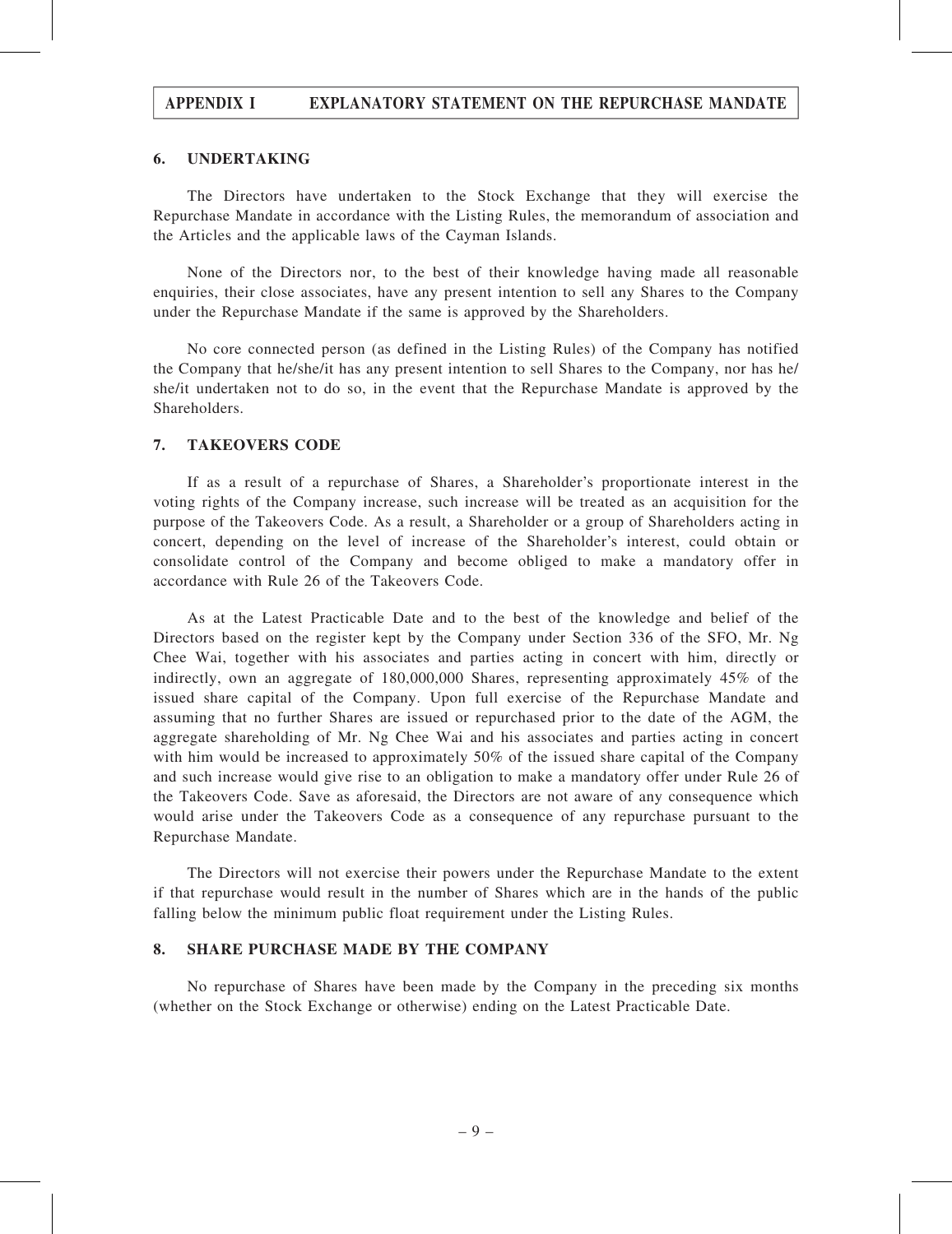# APPENDIX II DETAILS OF DIRECTORS OFFERING FOR RE-ELECTION

The details of the Directors to retire and proposed to be re-elected at the AGM are set out as follows:

# Mr. Ng Chee Wai

Mr. Ng Chee Wai, aged 49, is the chairman of the Company (the ''Chairman'') and an executive Director and is responsible for overseeing the business development of our Group; formulating overall business development strategy and soliciting new businesses.

In April 1995, Mr. Ng joined Chubb Insurance Malaysia Berhad (formerly known as ACE Synergy Insurance Bhd) and worked in direct marketing department before he left the said company in November 2008. During the said 13 years, Mr. Ng was responsible for business development and other marketing matters. After he left, Mr. Ng joined our Group in November 2011.

Mr. Ng obtained a Bachelor of International Business degree from Griffith University in September 1994.

Save as disclosed herein and being the director of the subsidiaries of the Company, Mr. Ng has not previously held and is not holding any other position with any of the Company or its subsidiaries and does not hold any other directorships in any listed public companies in the last three years or other major appointments and qualifications.

Mr. Ng does not have any relationship with any Directors, senior management, substantial shareholders or controlling shareholders of the Company.

As at the Latest Practicable Date, Mr. Ng, through Marketing Intellect (UTS) Limited, a company incorporated in the British Virgin Islands and wholly-owned by Mr. Ng, indirectly held 180,000,000 Shares, representing 45.00% of the Shares and is accordingly deemed to be interested in the Shares which are required to be disclosed pursuant to Part XV of the SFO.

The Company has entered into a service contract with Mr. Ng, pursuant to which the appointment of Mr. Ng as an executive Director is for a term of three years commencing from 12 July 2020 subject to retirement and re-election at annual general meeting of the Company pursuant to the Articles. As an executive Director, the emoluments of Mr. Ng is HK\$3,471,000 (equivalent to approximately RM1,851,000) per annum, which was determined by the Board with reference to the prevailing market rate, his experience and qualification and his duties and responsibilities with the Company.

Save as disclosed above, the Board is not aware of any other matters in relation to the reelection of Mr. Ng that need to be brought to the attention of the Shareholders of the Company nor is there any information which is required to be disclosed pursuant to Rules 13.51(2)(h) to (v) of the Listing Rules.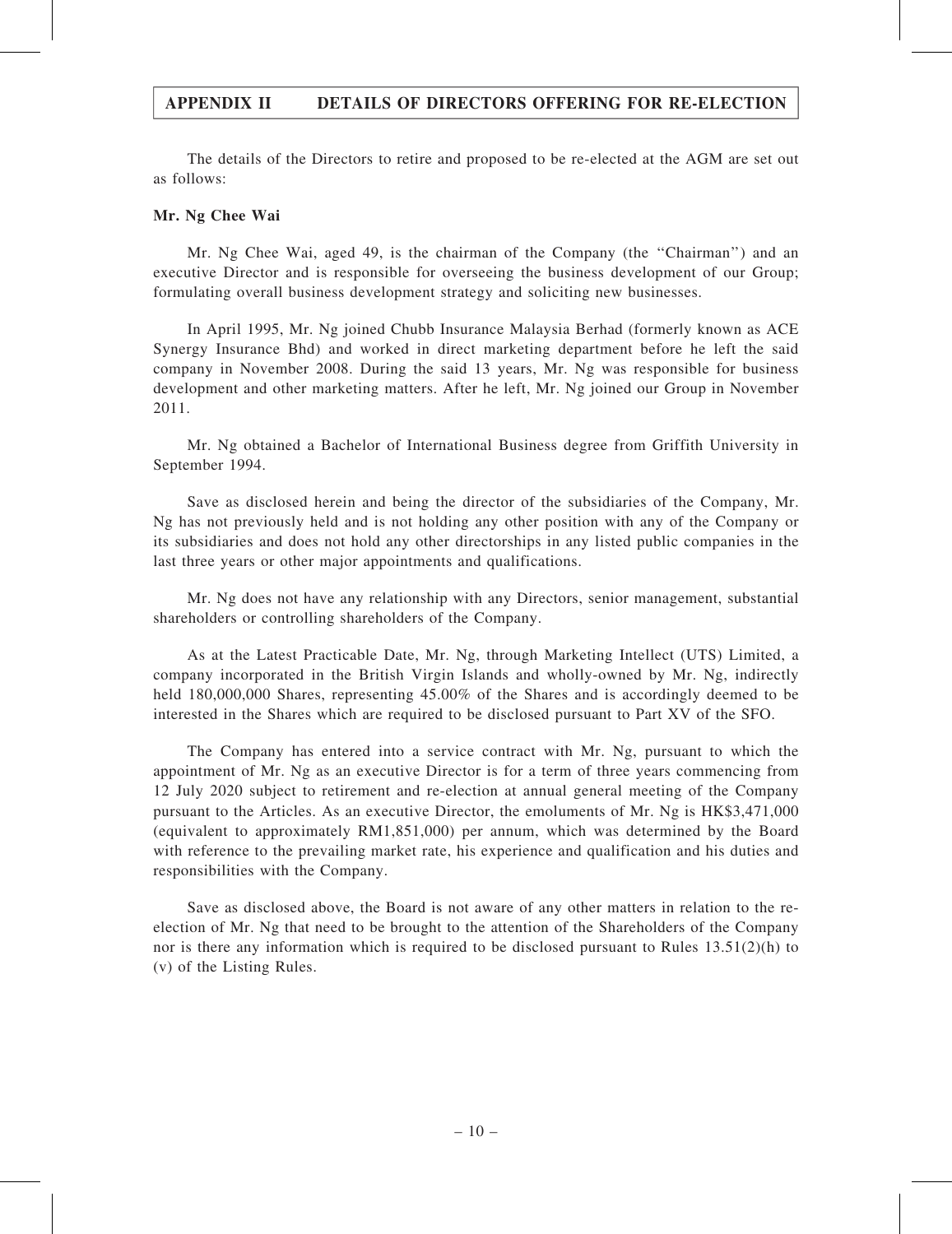# APPENDIX II DETAILS OF DIRECTORS OFFERING FOR RE-ELECTION

### Mr. Lee Shu Sum Sam

Mr. Lee Shu Sum Sam, aged 50, is an independent non-executive Director.

Mr. Lee started his career in April 1994 as a customer service officer in Seapower Futures Limited, responsible for analysing and providing up-to-date market information of currency commodity and US stock market to customers. During the period between June 1996 and August 2005, Mr. Lee was the business analyst in The Hong Kong Jockey Club, responsible for overall project management. During the period between 2005 and 2010, Mr. Lee had worked in (i) The Hong Kong Broadband Network Limited as assistant IT manager, (ii) The Hong Kong International Terminals Limited as systems analyst and (iii) The Hong Kong Economic Times Limited as project manager.

Mr. Lee obtained a Bachelor of Information Technology from Griffith University in April 1994.

Save as disclosed herein, Mr. Lee has not previously held and is not holding any other position with any of the Company or its subsidiaries and does not hold any other directorships in any listed public companies in the last three years or other major appointments and qualifications.

Save as disclosed herein, Mr. Lee does not have any relationship with any Directors, senior management, substantial shareholders or controlling shareholders of the Company. As at the Latest Practicable Date, Mr. Lee did not hold any Shares within the meanings of Part XV of the SFO.

The Company has entered into a letter of appointment with Mr. Lee, pursuant to which the appointment of Mr. Lee as an independent non-executive Director is for a term of three years commencing from 12 July 2020 subject to retirement and re-election at annual general meeting of the Company pursuant to the Articles. As an independent non-executive Director, the emoluments of Mr. Lee is HK\$180,000 (equivalent to approximately RM96,000) per annum, which was determined by the Board with reference to the prevailing market rate, his experience and qualification and his duties and responsibilities with the Company.

Save as disclosed above, the Board is not aware of any other matters in relation to the reelection of Mr. Lee that need to be brought to the attention of the Shareholders of the Company nor is there any information which is required to be disclosed pursuant to Rules  $13.51(2)(h)$  to (v) of the Listing Rules.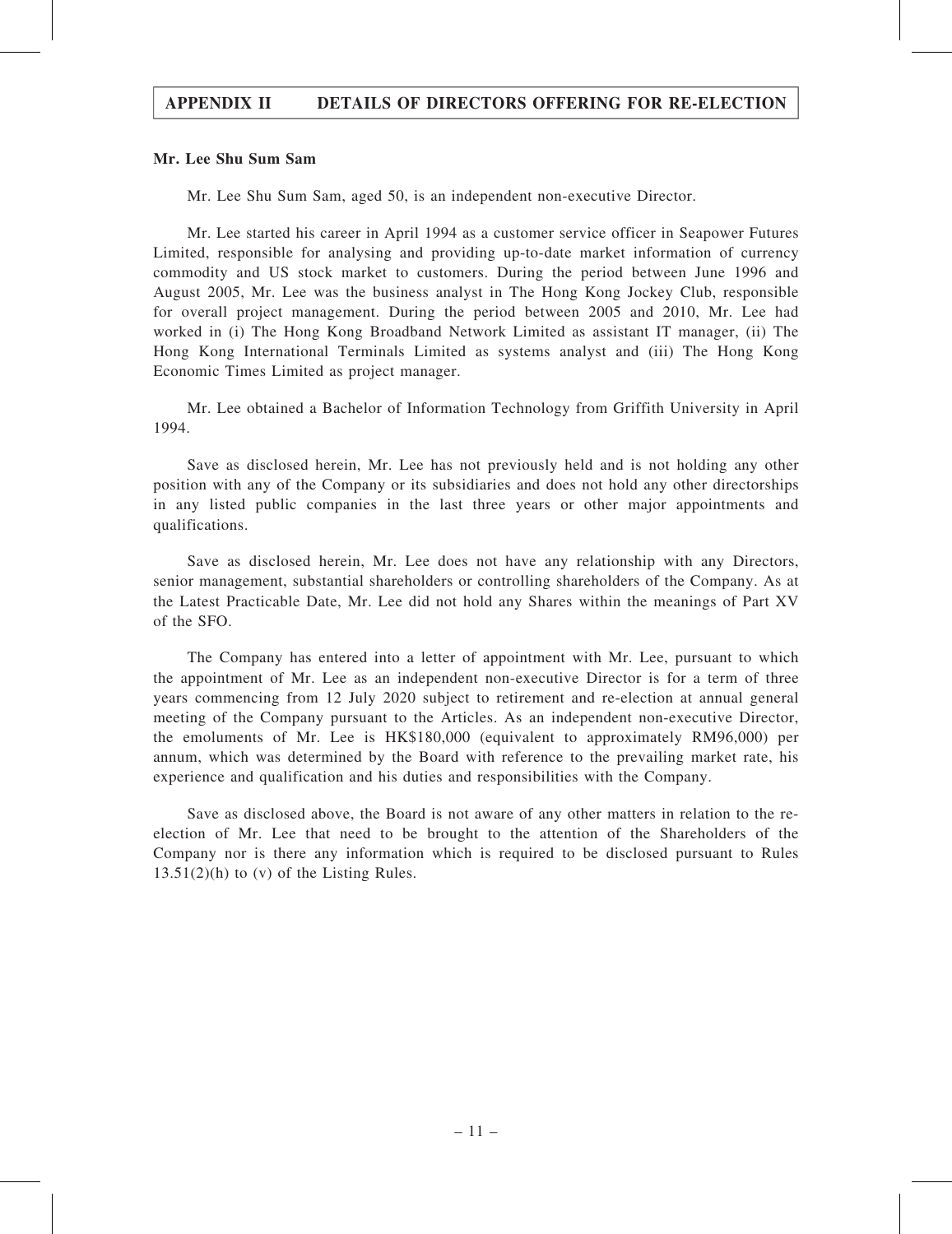A summary of details of the proposed major amendments to the Articles as a result of the adoption of the New Articles are as follows:

# SUMMARY OF MAJOR ARTICLES AMENDMENTS

THAT the Articles be and are hereby amended as follows (for reference purposes, marked up against the Articles, where applicable):

- (1) By deleting the words ''Companies Law (Revised)'' wherever they may appear and replacing them with the words ''Companies Act (As Revised)''.
- (2) By deleting the words ''the Law'' wherever they may appear and replacing them with the word ''the Act''.
- (3) By deleting the words ''rules of the Designated Stock Exchange'' wherever they may appear and replacing them with the words ''Listing Rules''.

# Article 2(1)

(4) By adding the following definitions at the beginning of Article 2(1):

| " $Act"$       | the Companies Act, Cap. 22 (Act 3 of 1961, as<br>consolidated and revised) of the Cayman Islands.                                                                                                                                                                                                                                                |
|----------------|--------------------------------------------------------------------------------------------------------------------------------------------------------------------------------------------------------------------------------------------------------------------------------------------------------------------------------------------------|
| "announcement" | an official publication of a Notice or document of the<br>Company, including a publication, subject to and to<br>such extent permitted by the Listing Rules, by<br>electronic communication or by advertisement<br>published in the newspapers or in such manner or<br>means ascribed and permitted by the Listing Rules and<br>applicable laws. |

- (5) By deleting the definition of ''business day'' in its entirety.
- (6) By deleting the definition of ''dollars'' and ''\$'' in its entirety.
- (7) By adding the following definitions immediately after ''Designated Stock Exchange'':

| <u>"electronic communication"</u> a communication sent, transmitted, conveyed and |
|-----------------------------------------------------------------------------------|
| received by wire, by radio, by optical means or by                                |
| other electron magnetic means in any form through                                 |
| any medium.                                                                       |
|                                                                                   |

''electronic meeting'' a general meeting held and conducted wholly and exclusively by virtual attendance and participation by Members and/or proxies by means of electronic facilities.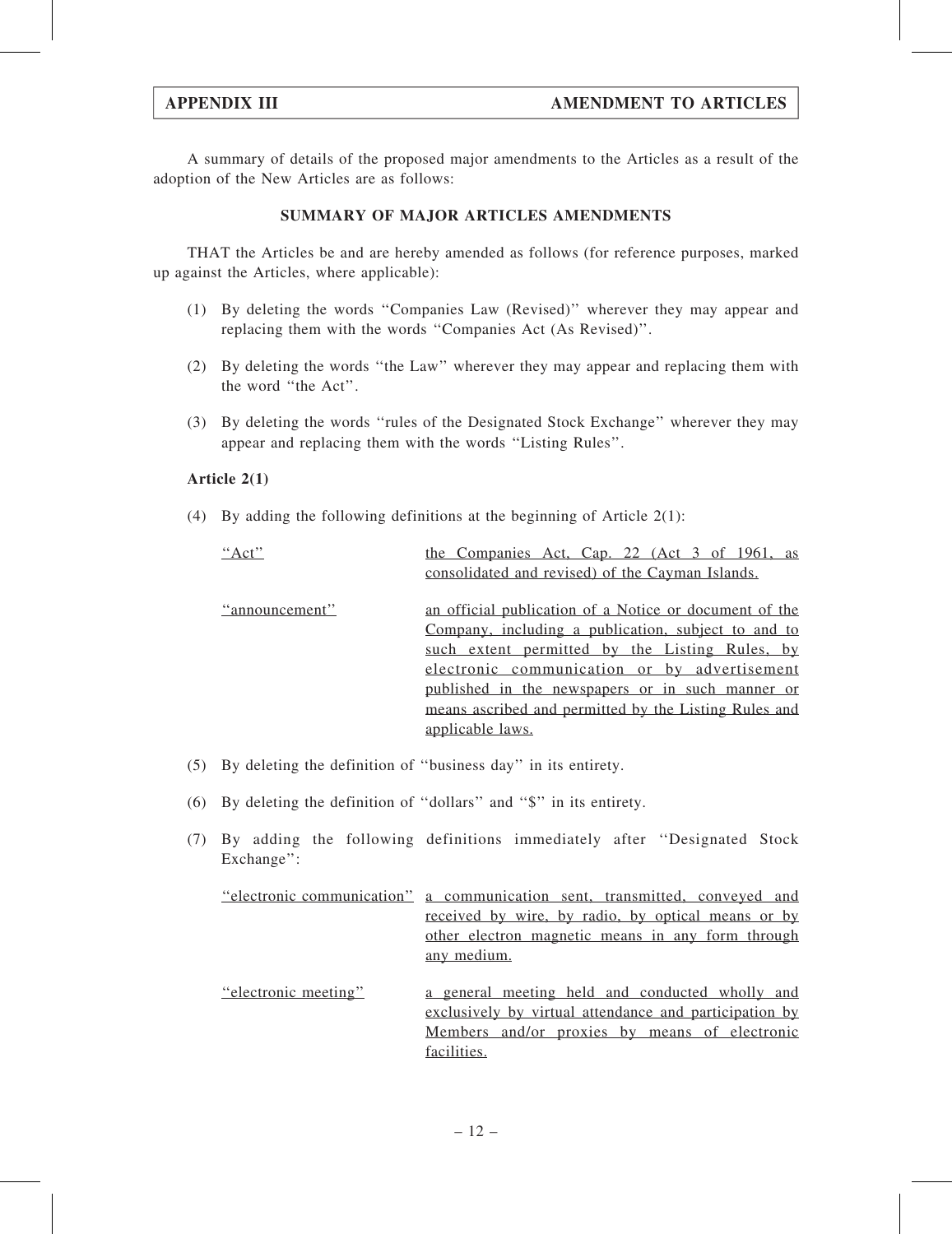(8) By adding the following definitions immediately after ''head office'':

| "hybrid meeting" | a general meeting convened for the (i) physical       |
|------------------|-------------------------------------------------------|
|                  | attendance by Members and/or proxies at the Principal |
|                  | Meeting Place and where applicable, one or more       |
|                  | Meeting Locations and (ii) virtual attendance and     |
|                  | participation by Members and/or proxies by means of   |
|                  | electronic facilities.                                |
|                  |                                                       |
| "Listing Rules"  | rules of the Designated Stock Exchange.               |

| "Meeting Location" | has the meaning given to it in Article 64A. |
|--------------------|---------------------------------------------|

- (9) By deleting the definition of ''Law'' in its entirety.
- (10) By adding the definition the following definitions immediately after ''paid up'':

| "physical meeting"        | a general meeting held and conducted by physical        |
|---------------------------|---------------------------------------------------------|
|                           | attendance and participation by Members and/or          |
|                           | proxies at the Principal Meeting Place and/or where     |
|                           | applicable, one or more Meeting Locations.              |
|                           |                                                         |
| "Principal Meeting Place" | shall have the meaning given to it in Article $59(2)$ . |

(11) By deleting the definition of ''Subsidiary and Holding Company'' in its entirety.

# Article 2(2)

- (12) By deleting Article  $2(2)(e)$  in its entirety and replacing it with the following:
	- ''(e) expressions referring to writing shall, unless the contrary intention appears, be construed as including printing, lithography, photography and other modes of representing or reproducing words or figures in a legible and non-transitory form or, to the extent permitted by and in accordance with the Statutes and other applicable laws, rules and regulations, any visible substitute for writing (including an electronic communication), or modes of representing or reproducing words partly in one visible form and partly in another visible form, and including where the representation takes the form of electronic display, provided that both the mode of service of the relevant document or  $n\pi$  Notice and the Member's election comply with all applicable Statutes, rules and regulations;''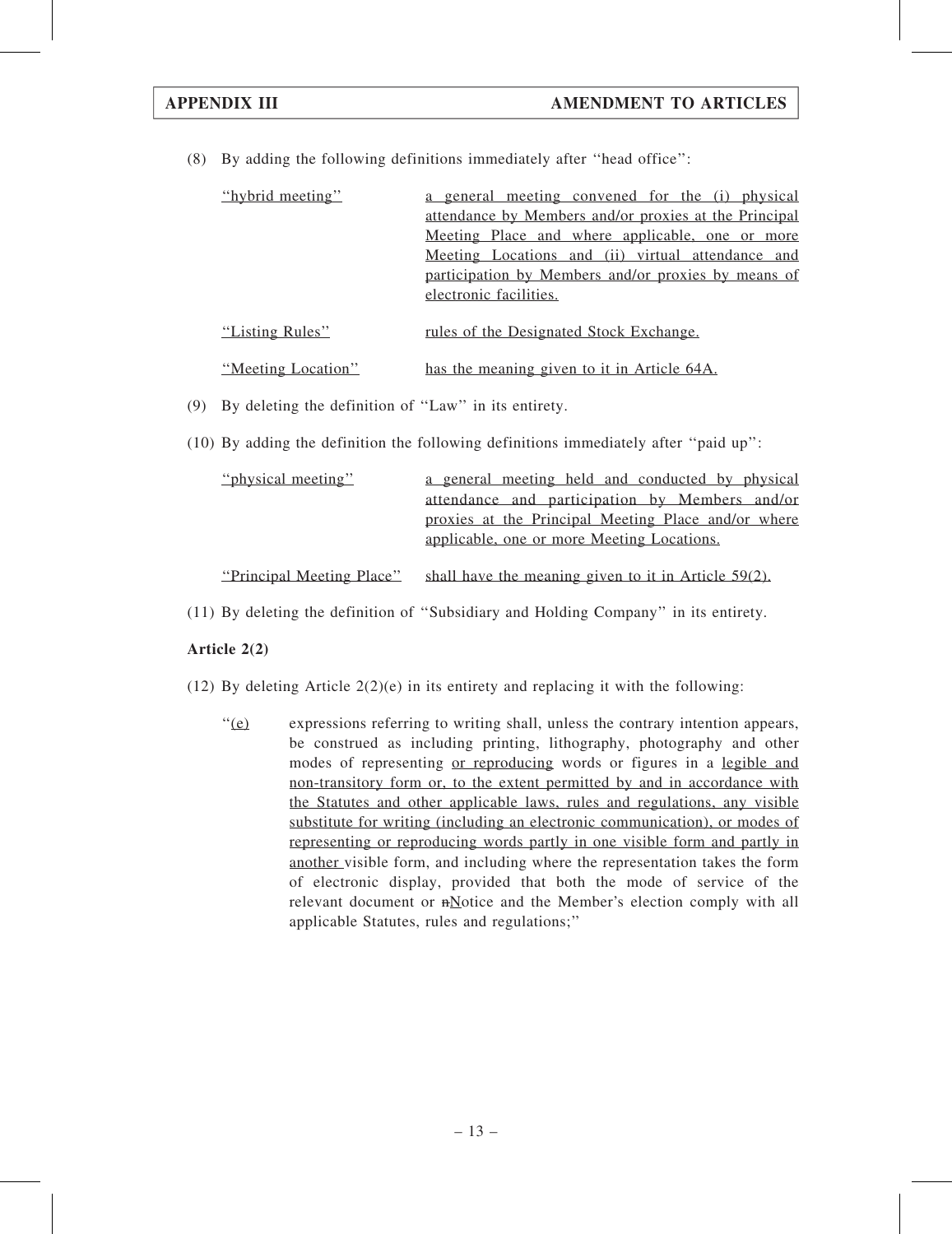- (13) By deleting Article  $2(2)(h)$  in its entirety and replacing it with the following:
	- ''(h) references to a document (including, but without limitation, a resolution in writing) being signed or executed include references to it being signed or executed under hand or under seal or by electronic signature or by electronic communication or by any other method and references to a nNotice or document include a nNotice or document recorded or stored in any digital, electronic, electrical, magnetic or other retrievable form or medium and information in visible form whether having physical substance or not;''
- (14) By deleting Article  $2(2)(i)$  in its entirety and replacing it with the following:
	- $\frac{1}{10}$  Section 8 and Section 19 of the Electronic Transactions LawAct (2003) of the Cayman Islands, as amended from time to time, shall not apply to these Articles to the extent it imposes obligations or requirements in addition to those set out in these Articles;''
- (15) By adding the following paragraphs at the end of Article 2(2):
	- ''(j) a reference to a meeting: (a) shall mean a meeting convened and held in any manner permitted by these Articles and any Member or Director attending and participating at a meeting by means of electronic facilities shall be deemed to be present at that meeting for all purposes of the Statutes and these Articles, and attend, participate, attending, participating, attendance and participation shall be construed accordingly;
	- (k) references to a person's participation in the business of a general meeting include without limitation and as relevant the right (including, in the case of a corporation, through a duly authorised representative) to speak or communicate, vote, be represented by a proxy and have access in hard copy or electronic form to all documents which are required by the Statutes or these Articles to be made available at the meeting, and participate and participating in the business of a general meeting shall be construed accordingly;
	- (l) references to electronic facilities include, without limitation, website addresses, webinars, webcast, video or any form of conference call systems (telephone, video, web or otherwise); and
	- (m) where a Member is a corporation, any reference in these Articles to a Member shall, where the context requires, refer to a duly authorised representative of such Member.''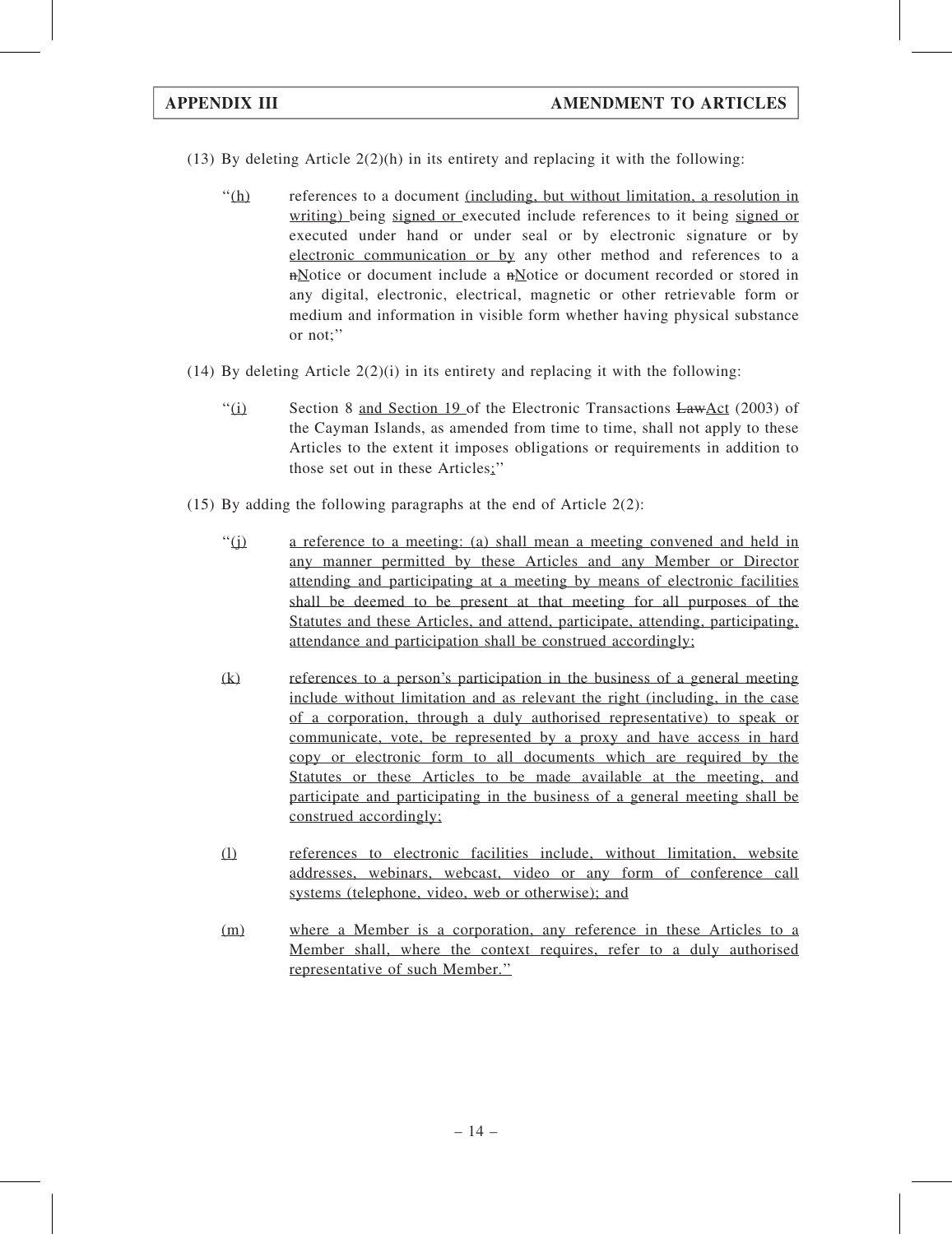- (16) By deleting Article 3 in its entirety and replacing it with the following:
	- ''3. (1) The share capital of the Company at the date on which these Articles come into effect shall be divided into shares of a par value of \$Hong Kong dollars 0.01 each.
	- (2) Subject to the LawAct, the Company's Memorandum and Articles of Association and, where applicable, the Listing Rules and/or the rules of any Designated Stock Exchange and/or any competent regulatory authority, the Company shall have the power to purchase or otherwise acquire its own shares and such power shall be exercisable by the Board in such manner, upon such terms and subject to such conditions as it in its absolute discretion thinks fit and any determination by the Board of the manner of purchase shall be deemed authorised by these Articles for purposes of the LawAct. The Company is hereby authorised to make payments in respect of the purchase of its shares out of capital or out of any other account or fund which can be authorised for this purpose in accordance with the LawAct.
	- (3) Subject to compliance with the rules and regulations of the Designated Stock ExchangeListing Rules and any other relevant competent regulatory authority, the Company may give financial assistance for the purpose of or in connection with a purchase made or to be made by any person of any shares in the Company.
	- (4) The Board may accept the surrender for no consideration of any fully paid share.
	- (5) No share shall be issued to bearer.''
- (17) By deleting Article 9 in its entirety.
- (18) By deleting Article 12(1) in its entirety and replacing with the following:
	- " $12$ . (1) Subject to the LawAct, these Articles, any direction that may be given by the Company in general meeting and, where applicable, the rules of any Designated Stock ExchangeListing Rules and without prejudice to any special rights or restrictions for the time being attached to any shares or any class of shares, the unissued shares of the Company (whether forming part of the original or any increased capital) shall be at the disposal of the Board, which may offer, allot, grant options over or otherwise dispose of them to such persons, at such times and for such consideration and upon such terms and conditions as the Board may in its absolute discretion determine but so that no shares shall be issued at a discount to their nominal value. Neither the Company nor the Board shall be obliged, when making or granting any allotment of, offer of, option over or disposal of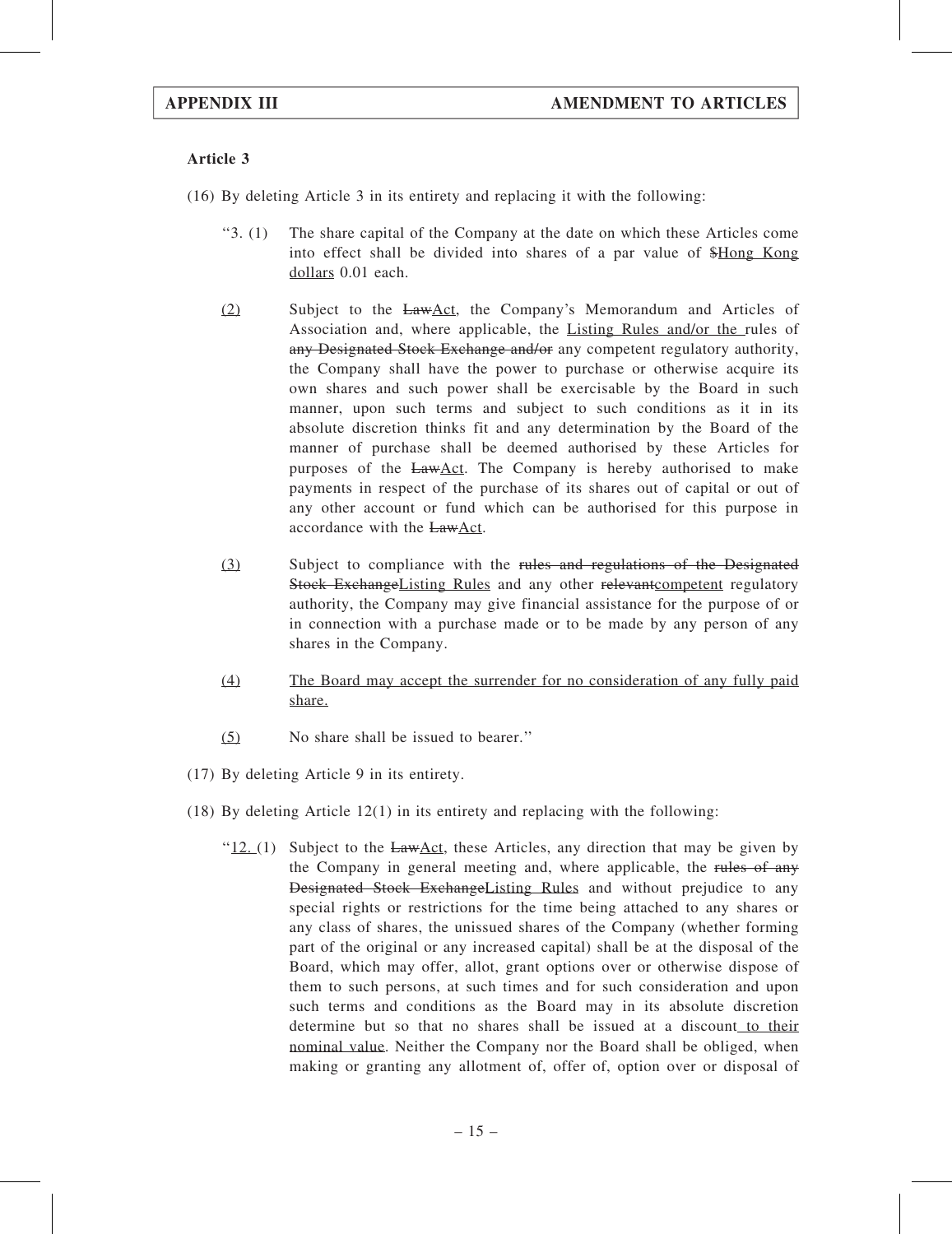shares, to make, or make available, any such allotment, offer, option or shares to Members or others with registered addresses in any particular territory or territories being a territory or territories where, in the absence of a registration statement or other special formalities, this would or might, in the opinion of the Board, be unlawful or impracticable. Members affected as a result of the foregoing sentence shall not be, or be deemed to be, a separate class of <del>m</del>Members for any purpose whatsoever."

# Article 16

(19) By deleting the second sentence of Article 16 in its entirety and replacing with the following:

''The seal of the Company may only be affixed or imprinted to a share certificate with the authority of the Directors, or be executed under the signature of appropriate officials with statutory authority, unless otherwise determined by the Directors.''

# Article 17(2)

(20) By replacing the word ''notices'' as appeared in Article 17(2) with the word "Notices".

# Article 22

# Article 23

(22) By replacing those words ''notice'' appeared in Article 23 with the words ''Notice''.

# Article 25

(23) By replacing the word ''notice'' appeared in Article 25 with the word ''Notice.

### Article 35

(24) By replacing the word ''notice'' appeared in Article 35 with the word ''Notice''.

### Article 44

(25) By replacing those symbols ''\$'' appeared in Article 44 with the words ''Hong Kong dollars''.

<sup>(21)</sup> By replacing the word ''member'' appeared in Article 22 with the word ''Member''.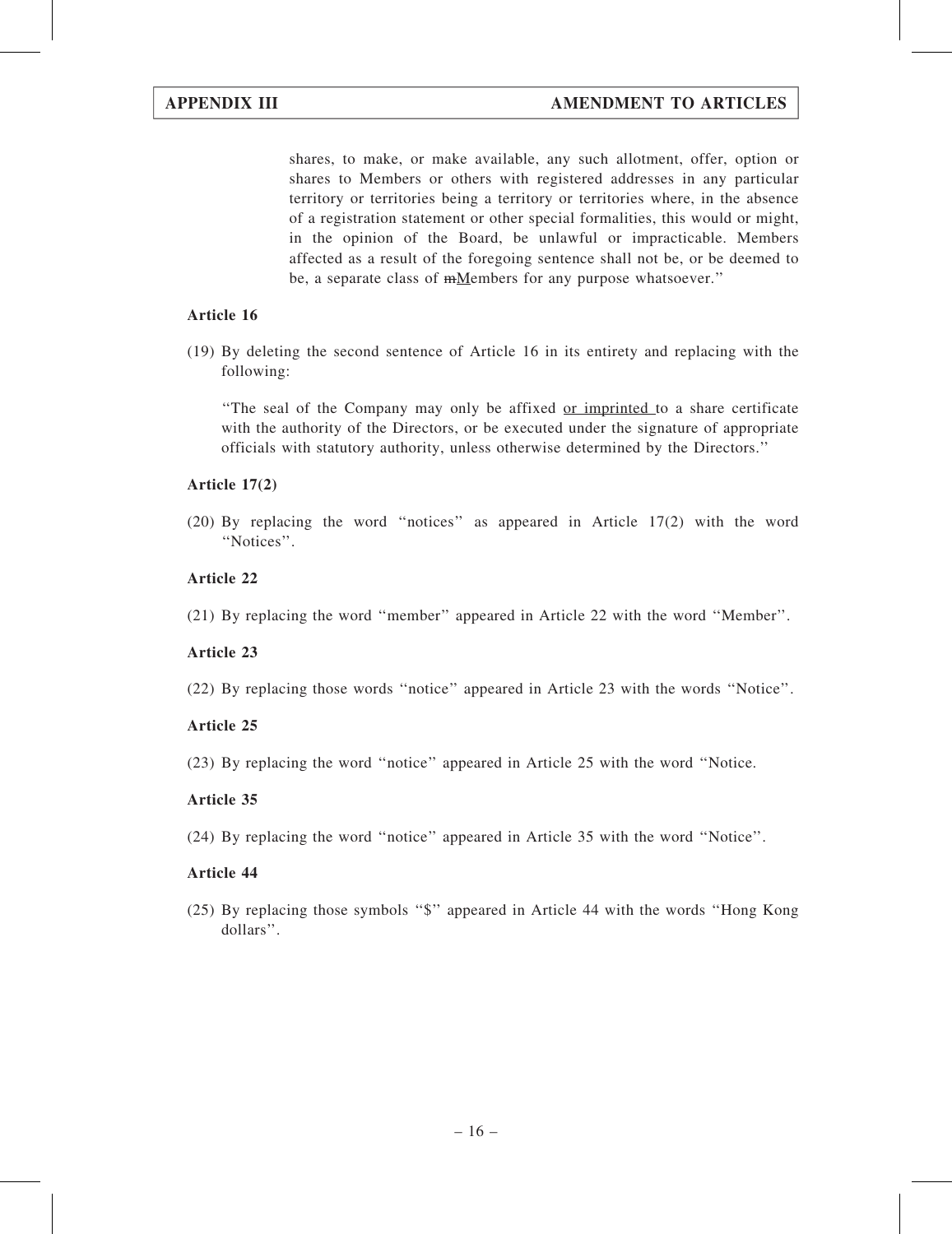(26) By deleting Article 45 in its entirety and replacing with the following:

- ''45. Subject to the rules of any Designated Stock ExchangeListing Rules, notwithstanding any other provision of these Articles the Company or the Directors may fix any date as the record date for:
	- $(a)(a)$  determining the Members entitled to receive any dividend, distribution, allotment or issue and such record date may be on, or at any time not more than thirty (30) days before or after, any date on which such dividend, distribution, allotment or issue is declared, paid or made;
	- $(b)(b)$  determining the Members entitled to receive  $m$ Notice of and to vote at any general meeting of the Company.''

# Article 46

- (27) By re-numbering existing Article 46 with Article 46(1) and adding the following Article 46(2) immediately thereafter:
	- $(2)$  Notwithstanding the provisions of subparagraph (1) above, for so long as any shares are listed on the Designated Stock Exchange, titles to such listed shares may be evidenced and transferred in accordance with the laws applicable to and the Listing Rules that are or shall be applicable to such listed shares. The register of members of the Company in respect of its listed shares (whether the Register or a branch register) may be kept by recording the particulars required by Section 40 of the Act in a form otherwise than legible if such recording otherwise complies with the laws applicable to and the Listing Rules that are or shall be applicable to such listed shares."

- (28) By deleting Article 51 in its entirety and replacing with the following:
	- $\frac{1}{51}$ . The registration of transfers of shares or of any class of shares may, after notice has been given by announcement or by electronic communication or by advertisement in any newspapers or by any other means in accordance with the requirements of any Designated Stock Exchange to that effect be suspended at such times and for such periods (not exceeding in the whole thirty (30) days in any year) as the Board may determine. The period of thirty (30) days may be extended in respect of any year if approved by the Members by ordinary resolution.''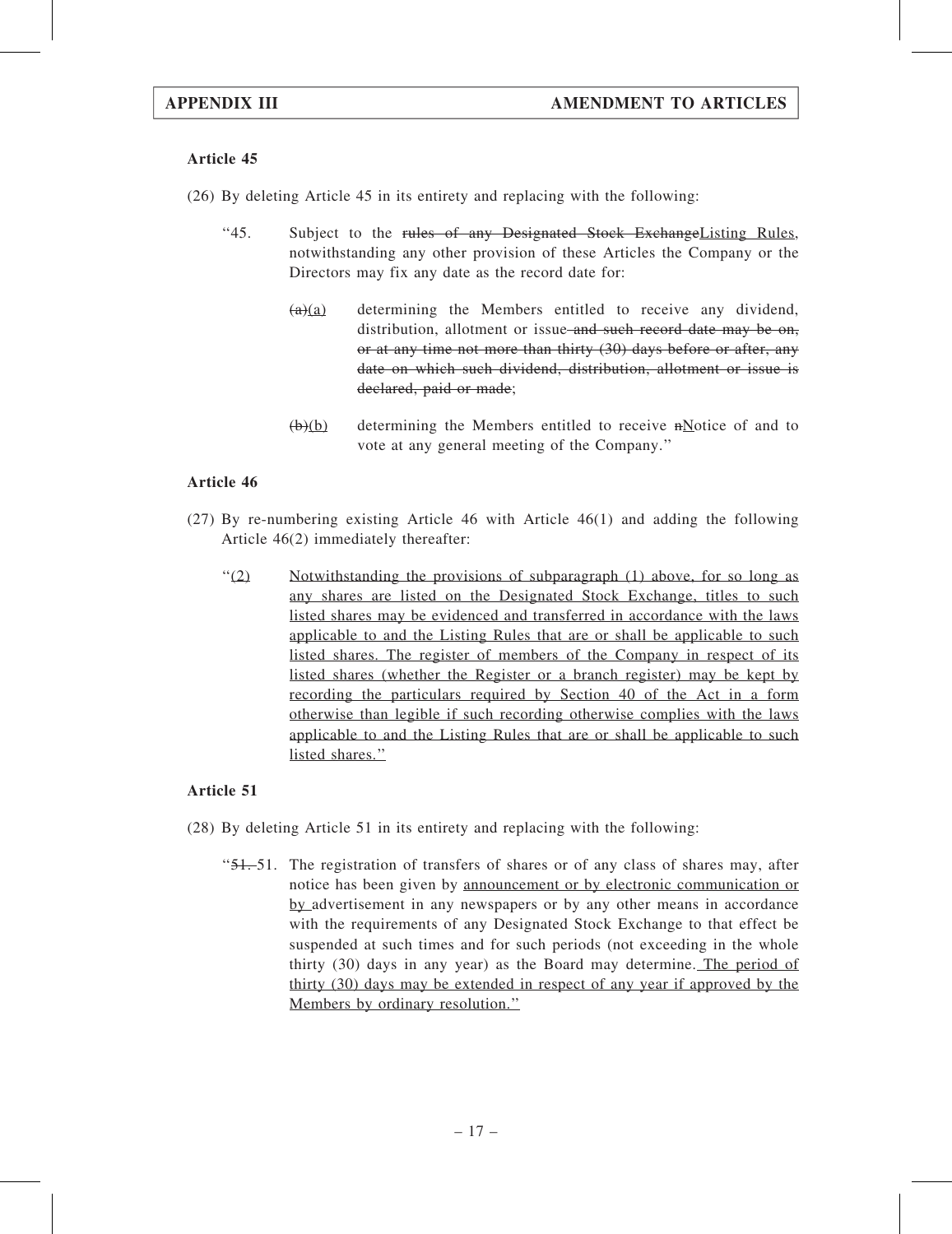# Article  $55(2)(c)$

(29) By deleting Article  $55(2)(c)$  in its entirety and replacing with the following:

 $\binom{1}{c}$  the Company<del>, if so required by the rules governing the listing of shares on</del> the Designated Stock Exchange, has given notice of its intention to sell such shares to, and caused advertisement in newspapers both in daily newspaper and in a newspaper circulating in the area of the last known address of such Member or any person entitled to the share under Article 54 and where applicable, in each case in accordance with the requirements of, the Designated Stock Exchange to be made of its intention to sell such shares in the manner required by the Designated Stock Exchange, and a period of three (3) months or such shorter period as may be allowed by the Designated Stock Exchange has elapsed since the date of such advertisement.''

# Article 56

- (30) By deleting Article 56 in its entirety and replacing with the following:
	- ''56. An annual general meeting of the Company shall be held in each financial year other than the financial year of the Company's adoption of these Articles (within a period of not more than fifteenand such annual general meeting must be held within  $six$  ( $\frac{156}{150}$ ) months after the holdingend of the last preceding annual general meeting or not more than eighteen (18) months after the date of adoption of these Articles, Company's financial year (unless a longer period would not infringe the rules of the Designated Stock Exchange, if any) at such time and place as may be determined by the BoardListing Rules, if any).''

- (31) By deleting Article 57 in its entirety and replacing with the following:
	- ''57. Each general meeting, other than an annual general meeting, shall be called an extraordinary general meeting. GeneralAll general meetings (including an annual general meeting, any adjourned meeting or postponed meeting) may be held as a physical meeting in any part of the world and at one or more locations as provided in Article 64A, as a hybrid meeting or as an electronic meeting, as may be determined by the Board in its absolute discretion.''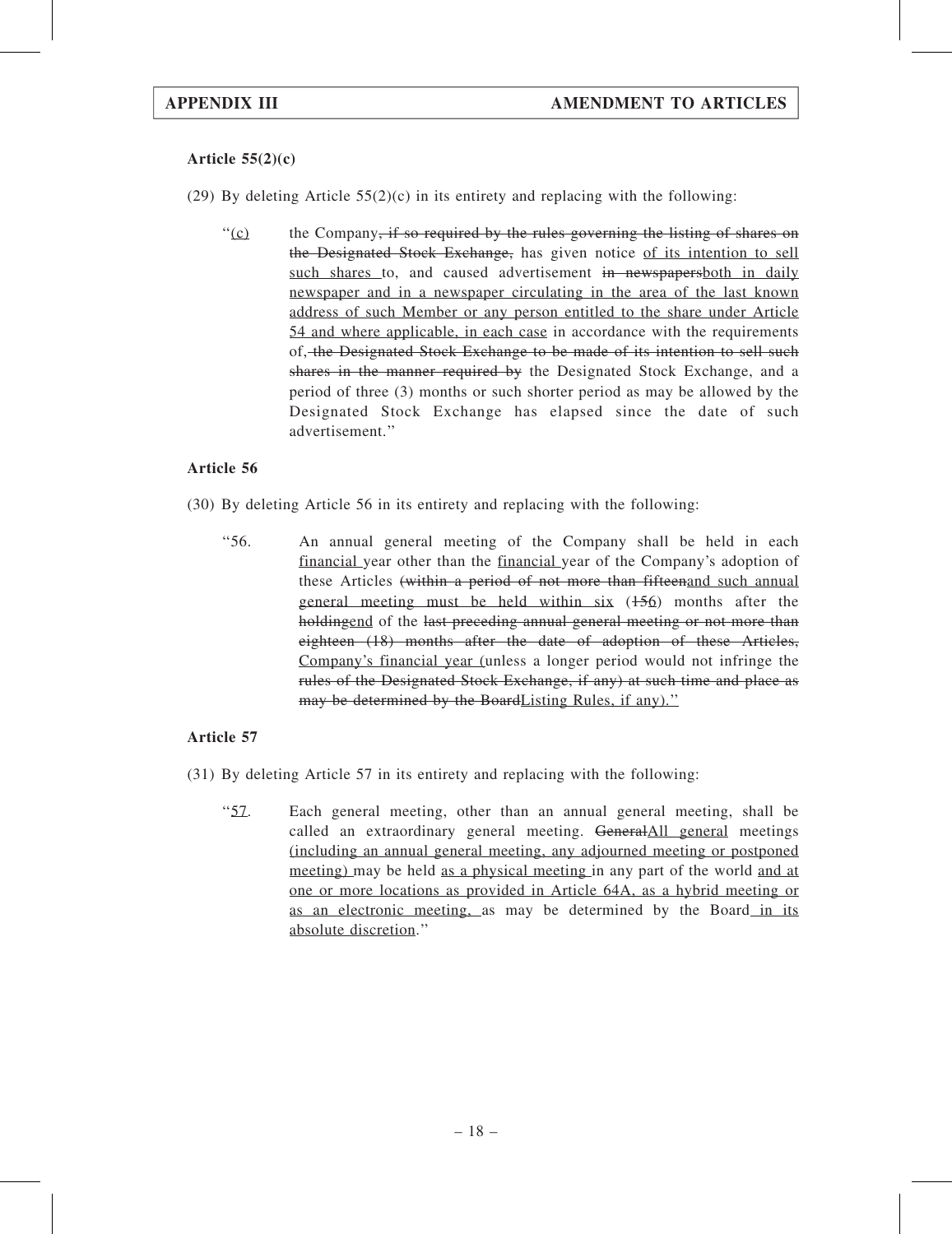- (32) By deleting Article 58 in its entirety and replacing with the following:
	- ''58. The Board may whenever it thinks fit call extraordinary general meetings. Any one or more **MembersMember(s)** holding at the date of deposit of the requisition not less than one-tenth of the paid up capital of the Company carrying the right of voting at general meetings of the Company shall at all times have the right, by written requisition to the Board or the Secretary of the Company, to require an extraordinary general meeting to be called by the Board for the transaction of any business or resolution specified in such requisition; and such meeting shall be held within two (2) months after the deposit of such requisition. If within twenty--one  $(21)$  days of such deposit the Board fails to proceed to convene such meeting the requisitionist(s) himself (themselves) may do so in the same mannerconvene a physical meeting at only one location which will be the Principal Meeting Place, and all reasonable expenses incurred by the requisitionist(s) as a result of the failure of the Board shall be reimbursed to the requisitionist(s) by the Company.''

- (33) By deleting Article 59 in its entirety and replacing with the following:
	- " $59.$  (1) An annual general meeting must be called by Notice of not less than twenty-one  $(21)$  clear days-and not less than twenty  $(20)$  clear business days. All other general meetings (including an extraordinary general meeting) must be called by Notice of not less than fourteen (14) clear days and not less than ten (10) clear business days but if permitted by the rules of the Designated Stock ExchangeListing Rules, a general meeting may be called by shorter notice, subject to the  $EawAct$ , if it is so agreed:
		- $(a)$  (a) in the case of a meeting called as an annual general meeting, by all the Members entitled to attend and vote thereat; and
		- $(b)$  (b) in the case of any other meeting, by a majority in number of the Members having the right to attend and vote at the meeting, being a majority together representing not less than ninety-five per cent. (95%) of the total voting rights at the meeting of all the Members.
		- (2) The  $n\text{Notice shall specify (a) the time and *placedate* of the meeting  $-and$ ,$ (b) save for an electronic meeting, the place of the meeting and if there is more than one meeting location as determined by the Board pursuant to Article 64A, the principal place of the meeting (the ''Principal Meeting Place"), (c) if the general meeting is to be a hybrid meeting or an electronic meeting, the Notice shall include a statement to that effect and with details of the electronic facilities for attendance and participation by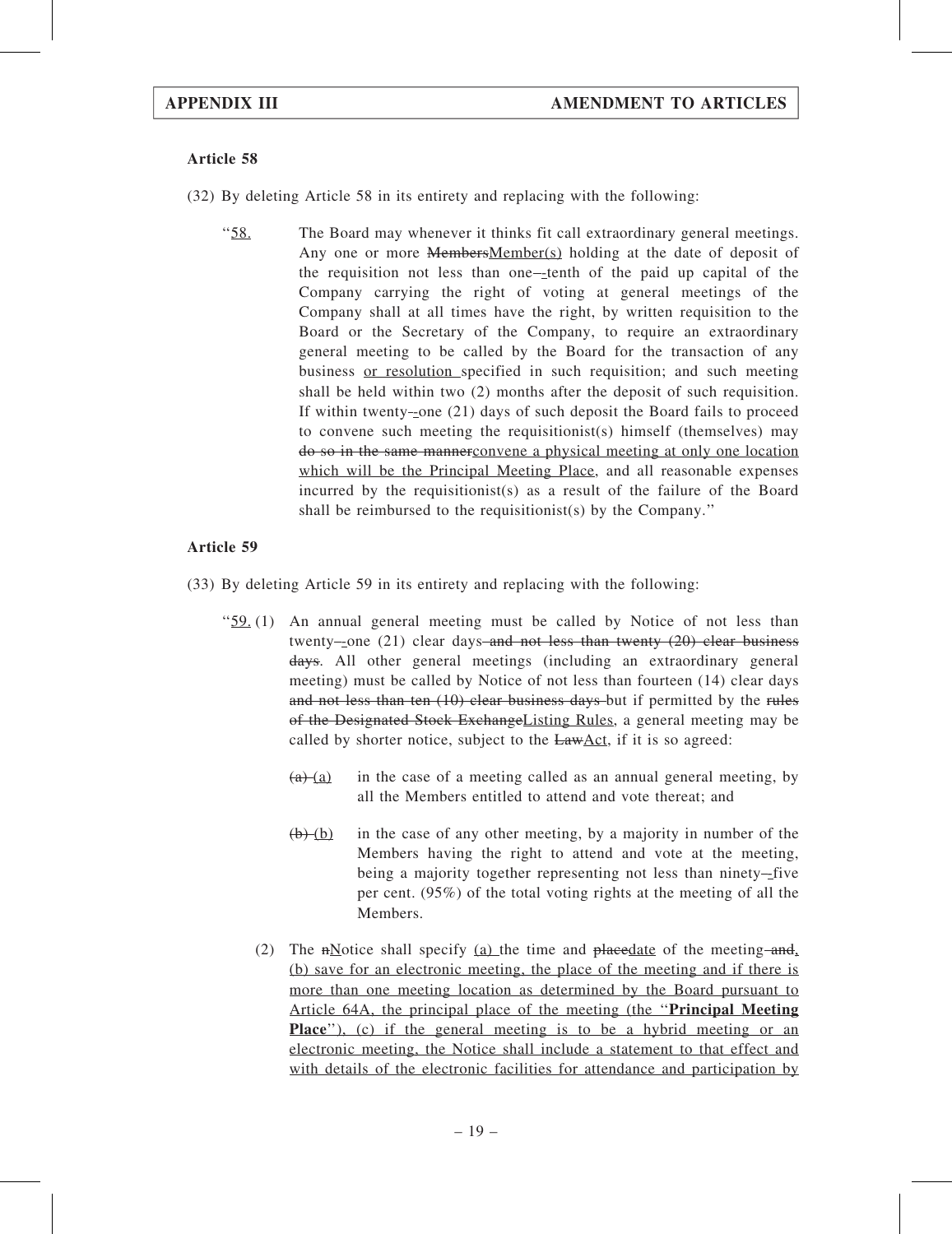electronic means at the meeting or where such details will be made available by the Company prior to the meeting, and (d) particulars of resolutions to be considered at the meeting and, in case of special business, the general nature of the business. The  $n$ Notice convening an annual general meeting shall specify the meeting as such. Notice of every general meeting shall be given to all Members other than to such Members as, under the provisions of these Articles or the terms of issue of the shares they hold, are not entitled to receive such  $n$  motices from the Company, to all persons entitled to a share in consequence of the death or bankruptcy or winding-up of a Member and to each of the Directors and the Auditors."

# Article 61(1)

(34) By deleting Article  $61(1)(f)$  and (g) in its entirety.

# Article 61(2)

- (35) By deleting the second sentence of Article 61(2) in its entirety and replacing with the following:
	- $(2)$  Two (2) Members entitled to vote and present in person or by proxy or  $\overline{(in the)}$ case of a Member being a corporation) by its duly, for quorum purposes only, two persons appointed by the clearing house as authorised representative or proxy shall form a quorum for all purposes.''

# Article 62

(36) By deleting the second sentence of Article 62 in its entirety and replacing with the following:

''In any other case it shall stand adjourned to the same day in the next week at the same time and (where applicable) same place(s) or to such time and (where applicable) such place  $-as(s)$  and in such form and manner referred to in Article 57 as the chairman of the meeting (or in default, the Board) may absolutely determine. If at such adjourned meeting a quorum is not present within half an hour from the time appointed for holding the meeting, the meeting shall be dissolved.''

# Article 63

(37) By deleting the fourth sentence in Article 63 in its entirety and replacing with the following:

''If no Director is present, or if each of the Directors present declines to take the chair, or if the chairman chosen shall retire from the chair, the Members present in person or (in the case of a Member being a corporation) by its duly authorised representative or by proxy and entitled to vote shall elect one of their number to be chairman of the meeting.''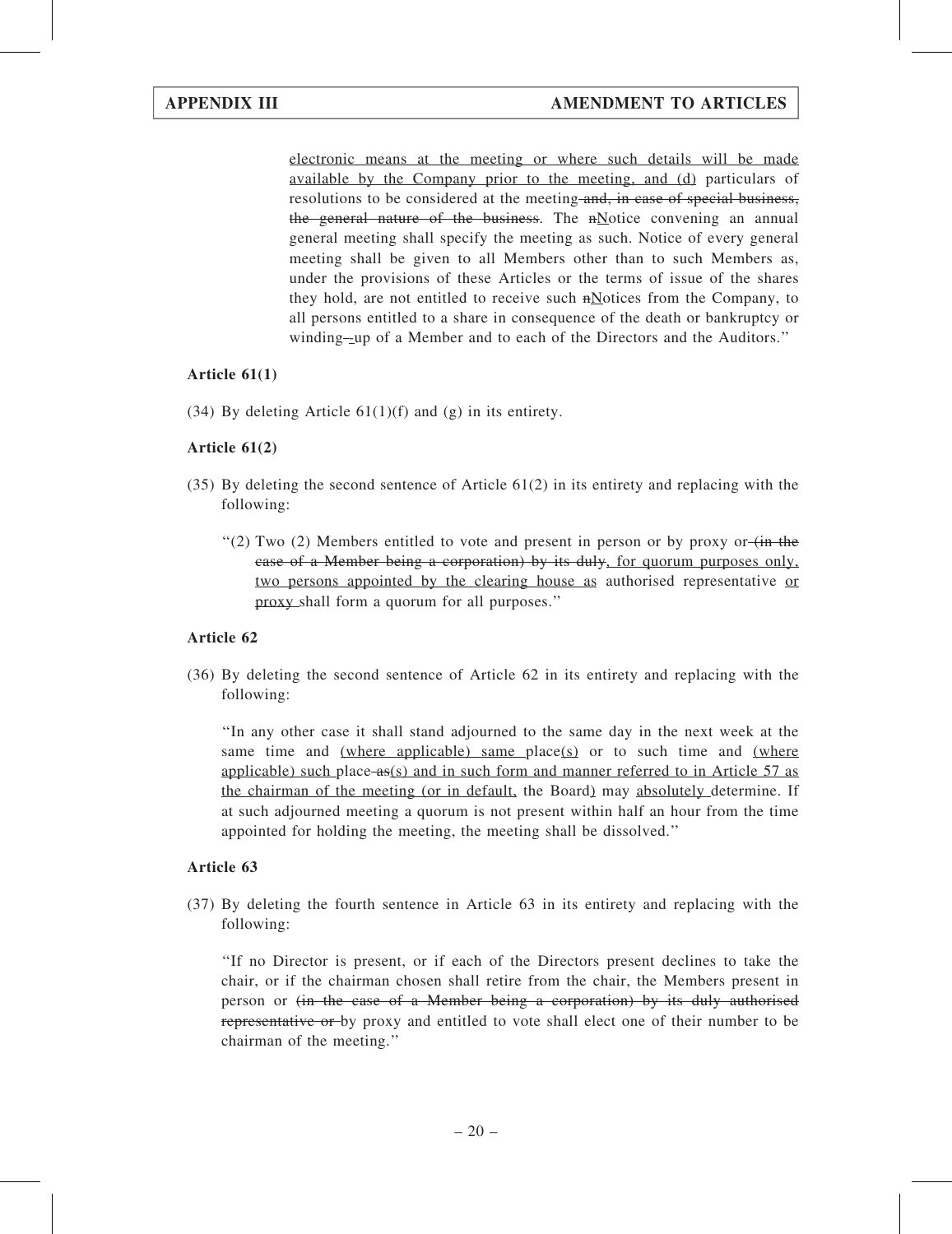- (38) By deleting Article 64 in its entirety and replacing with the following:
	- ''64. Subject to Article 64C, the chairman may, with the consent of any meeting at which a quorum is present (and shall if so directed by the meeting), adjourn the meeting from time to time (or indefinitely) and/or from place to place(s) and/or from one form to another (a physical meeting, a hybrid meeting or an electronic meeting) as the meeting shall determine, but no business shall be transacted at any adjourned meeting other than the business which might lawfully have been transacted at the meeting had the adjournment not taken place. When a meeting is adjourned for fourteen (14) days or more, at least seven (7) clear days'  $n$ Notice of the adjourned meeting shall be given specifying the time and place of the adjourned meetingdetails set out in Article 59(2) but it shall not be necessary to specify in such  $\frac{H}{R}$  and  $\frac{H}{R}$  and  $\frac{H}{R}$  and  $\frac{H}{R}$  be transacted at the adjourned meeting and the general nature of the business to be transacted. Save as aforesaid, it shall be unnecessary to give  $n$ Notice of an adjournment.''

# Articles 64A–64G

- (39) By adding Articles 64A to 64G immediately after Article 64:
	- ''64A (1) The Board may, at its absolute discretion, arrange for persons entitled to attend a general meeting to do so by simultaneous attendance and participation by means of electronic facilities at such location or locations (''Meeting Location(s)'') determined by the Board at its absolute discretion. Any Member or any proxy attending and participating in such way or any Member or proxy attending and participating in an electronic meeting or a hybrid meeting by means of electronic facilities is deemed to be present at and shall be counted in the quorum of the meeting.''
	- (2) All general meetings are subject to the following and, where appropriate, all references to a ''Member'' or ''Members'' in this sub-paragraph (2) shall include a proxy or proxies respectively:
		- (a) where a Member is attending a Meeting Location and/or in the case of a hybrid meeting, the meeting shall be treated as having commenced if it has commenced at the Principal Meeting Place;
		- (b) Members present in person or by proxy at a Meeting Location and/or Members attending and participating in an electronic meeting or a hybrid meeting by means of electronic facilities shall be counted in the quorum for and entitled to vote at the meeting in question, and that meeting shall be duly constituted and its proceedings valid provided that the chairman of the meeting is satisfied that adequate electronic facilities are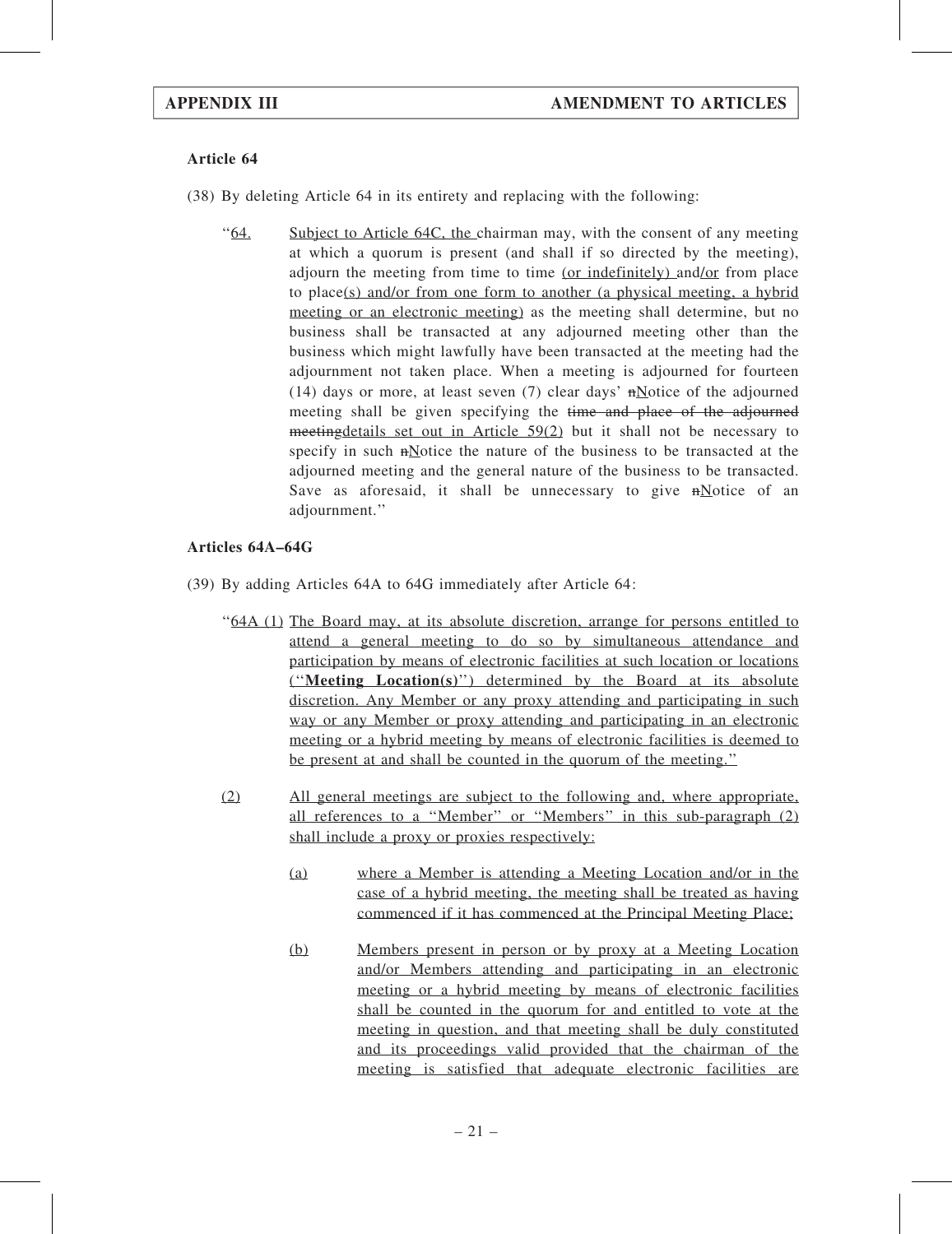available throughout the meeting to ensure that Members at all Meeting Locations and Members participating in an electronic meeting or a hybrid meeting by means of electronic facilities are able to participate in the business for which the meeting has been convened;

- (c) where Members attend a meeting by being present at one of the Meeting Locations and/or where Members participating in an electronic meeting or a hybrid meeting by means of electronic facilities, a failure (for any reason) of the electronic facilities or communication equipment, or any other failure in the arrangements for enabling those in a Meeting Location other than the Principal Meeting Place to participate in the business for which the meeting has been convened or in the case of an electronic meeting or a hybrid meeting, the inability of one or more Members or proxies to access, or continue to access, the electronic facilities despite adequate electronic facilities having been made available by the Company, shall not affect the validity of the meeting or the resolutions passed, or any business conducted there or any action taken pursuant to such business provided that there is a quorum present throughout the meeting.
- (d) if any of the Meeting Locations is not in the same jurisdiction as the Principal Meeting Place and/or in the case of a hybrid meeting, the provisions of these Articles concerning the service and giving of Notice for the meeting, and the time for lodging proxies, shall apply by reference to the Principal Meeting Place; and in the case of an electronic meeting, the time for lodging proxies shall be as stated in the Notice for the meeting.
- 64B. The Board and, at any general meeting, the chairman of the meeting may from time to time make arrangements for managing attendance and/or participation and/or voting at the Principal Meeting Place, any Meeting Location(s) and/or participation in an electronic meeting or a hybrid meeting by means of electronic facilities (whether involving the issue of tickets or some other means of identification, passcode, seat reservation, electronic voting or otherwise) as it shall in its absolute discretion consider appropriate, and may from time to time change any such arrangements, provided that a Member who, pursuant to such arrangements, is not entitled to attend, in person or by proxy, at any Meeting Location shall be entitled so to attend at one of the other Meeting Locations; and the entitlement of any Member so to attend the meeting or adjourned meeting or postponed meeting at such Meeting Location or Meeting Locations shall be subject to any such arrangement as may be for the time being in force and by the Notice of meeting or adjourned meeting or postponed meeting stated to apply to the meeting.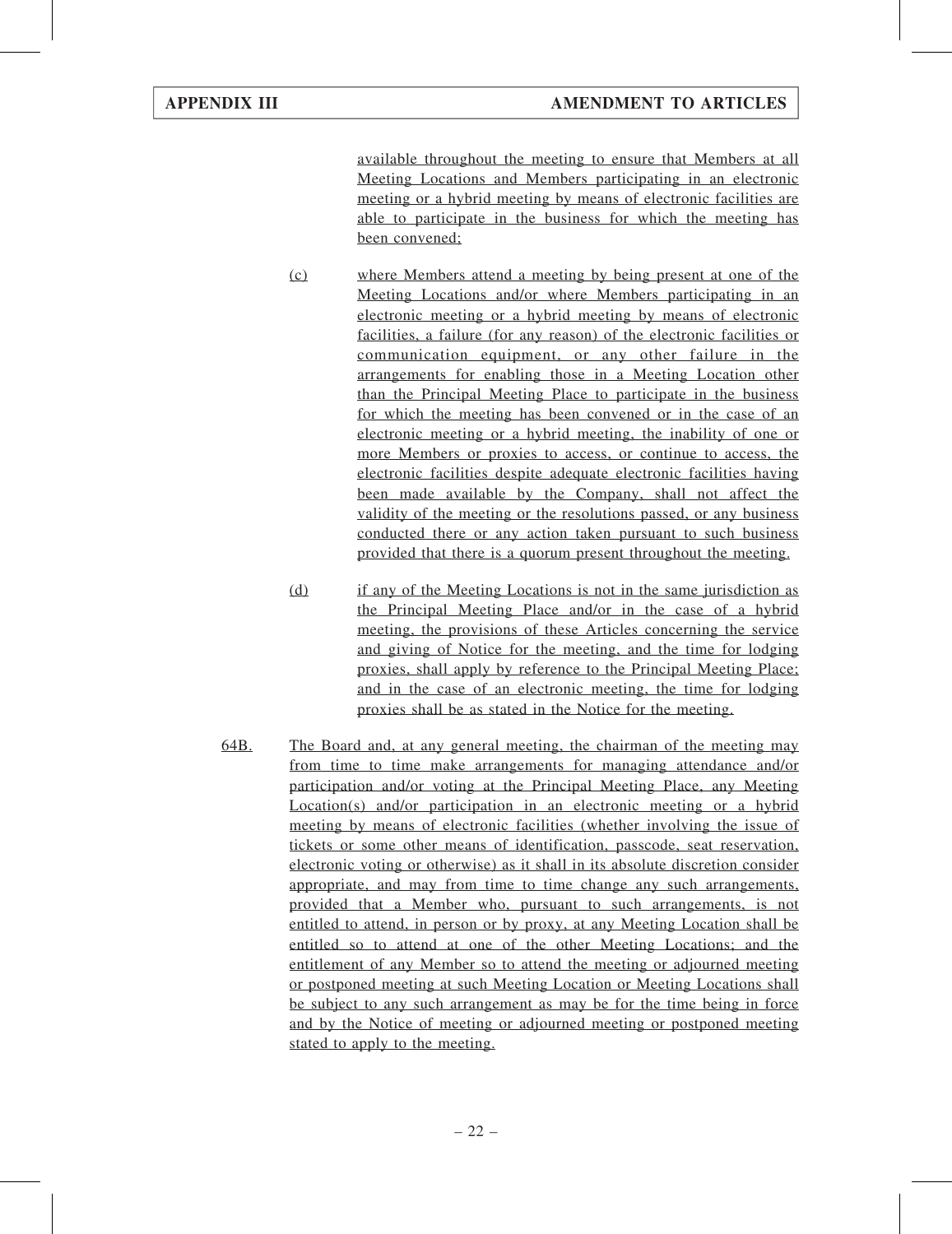- 64C. If it appears to the chairman of the general meeting that:
	- (a) the electronic facilities at the Principal Meeting Place or at such other Meeting Location(s) at which the meeting may be attended have become inadequate for the purposes referred to in Article 64A(1) or are otherwise not sufficient to allow the meeting to be conducted substantially in accordance with the provisions set out in the Notice of the meeting; or
	- (b) in the case of an electronic meeting or a hybrid meeting, electronic facilities being made available by the Company have become inadequate; or
	- (c) it is not possible to ascertain the view of those present or to give all persons entitled to do so a reasonable opportunity to communicate and/or vote at the meeting; or
	- (d) there is violence or the threat of violence, unruly behaviour or other disruption occurring at the meeting or it is not possible to secure the proper and orderly conduct of the meeting;

then, without prejudice to any other power which the chairman of the meeting may have under these Articles or at common law, the chairman may, at his/her absolute discretion, without the consent of the meeting, and before or after the meeting has started and irrespective of whether a quorum is present, interrupt or adjourn the meeting (including adjournment for indefinite period). All business conducted at the meeting up to the time of such adjournment shall be valid.

- 64D. The Board and, at any general meeting, the chairman of the meeting may make any arrangement and impose any requirement or restriction the Board or the chairman of the meeting, as the case may be, considers appropriate to ensure the security and orderly conduct of a meeting (including, without limitation, requirements for evidence of identity to be produced by those attending the meeting, the searching of their personal property and the restriction of items that may be taken into the meeting place, determining the number and frequency of and the time allowed for questions that may be raised at a meeting). Members shall also comply with all requirements or restrictions imposed by the owner of the premises at which the meeting is held. Any decision made under this Article shall be final and conclusive and a person who refuses to comply with any such arrangements, requirements or restrictions may be refused entry to the meeting or ejected (physically or electronically) from the meeting.
- 64E. If, after the sending of Notice of a general meeting but before the meeting is held, or after the adjournment of a meeting but before the adjourned meeting is held (whether or not Notice of the adjourned meeting is required), the Directors, in their absolute discretion, consider that it is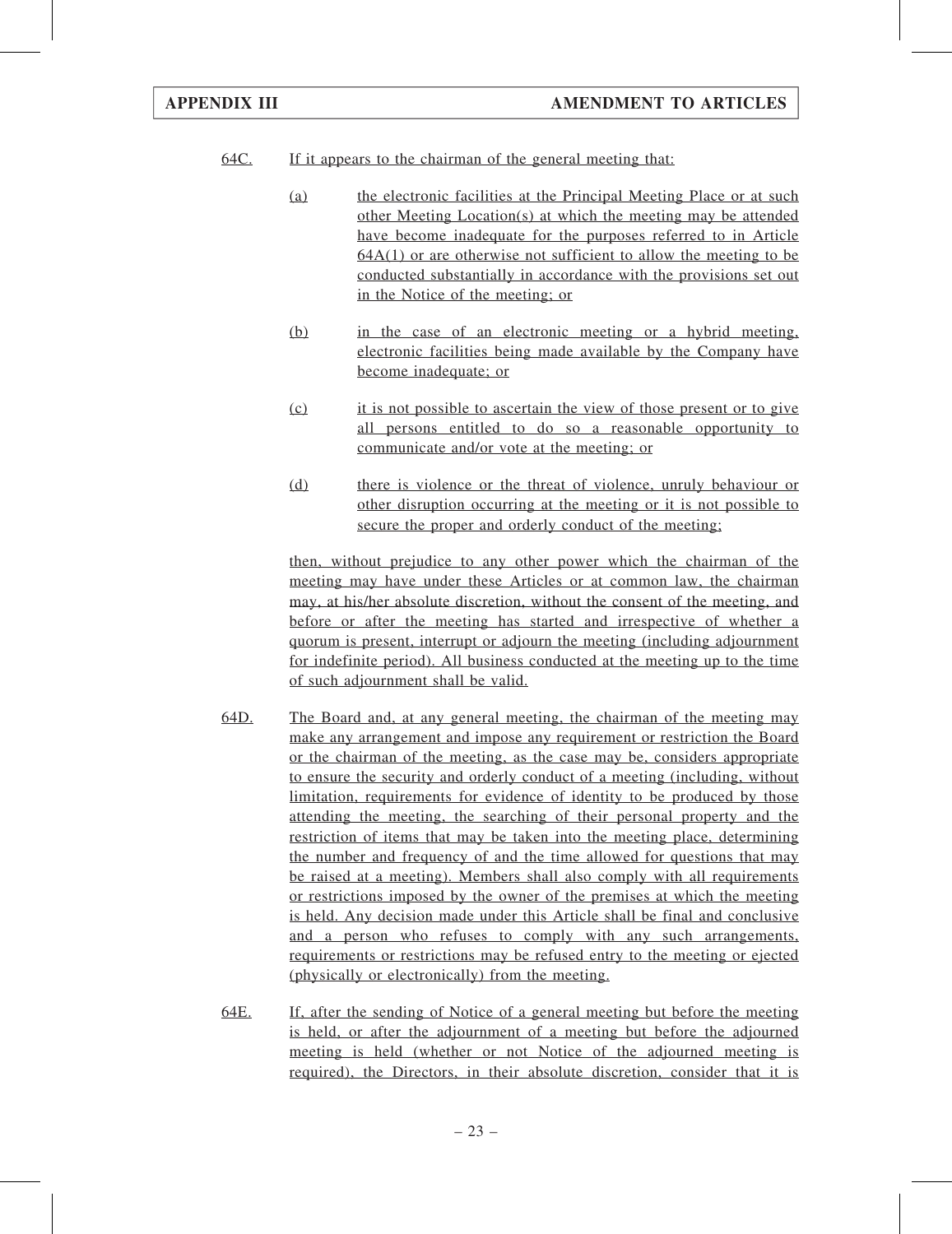inappropriate, impracticable, unreasonable or undesirable for any reason to hold the general meeting on the date or at the time or place or by means of electronic facilities specified in the Notice calling the meeting, they may change or postpone the meeting to another date, time and/or place and/or change the electronic facilities and/or change the form of the meeting (a physical meeting, an electronic meeting or a hybrid meeting) without approval from the Members. Without prejudice to the generality of the foregoing, the Directors shall have the power to provide in every Notice calling a general meeting the circumstances in which a postponement of the relevant general meeting may occur automatically without further notice, including without limitation where a number 8 or higher typhoon signal, black rainstorm warning or other similar event is in force at any time on the day of the meeting. This Article shall be subject to the following:

- (a) when a meeting is so postponed, the Company shall endeavour to post a Notice of such postponement on the Company's website as soon as practicable (provided that failure to post such a Notice shall not affect the automatic postponement of a meeting);
- (b) when only the form of the meeting or electronic facilities specified in the Notice are changed, the Board shall notify the Members of details of such change in such manner as the Board may determine;
- (c) when a meeting is postponed or changed in accordance with this Article, subject to and without prejudice to Article 64, unless already specified in the original Notice of the meeting, the Board shall fix the date, time, place (if applicable) and electronic facilities (if applicable) for the postponed or changed meeting and shall notify the Members of such details in such manner as the Board may determine; further all proxy forms shall be valid (unless revoked or replaced by a new proxy) if they are received as required by these Articles not less than 48 hours before the time of the postponed meeting; and
- (d) Notice of the business to be transacted at the postponed or changed meeting shall not be required, nor shall any accompanying documents be required to be recirculated, provided that the business to be transacted at the postponed or changed meeting is the same as that set out in the original Notice of general meeting circulated to the Members.
- 64F All persons seeking to attend and participate in an electronic meeting or a hybrid meeting shall be responsible for maintaining adequate facilities to enable them to do so. Subject to Article 64C, any inability of a person or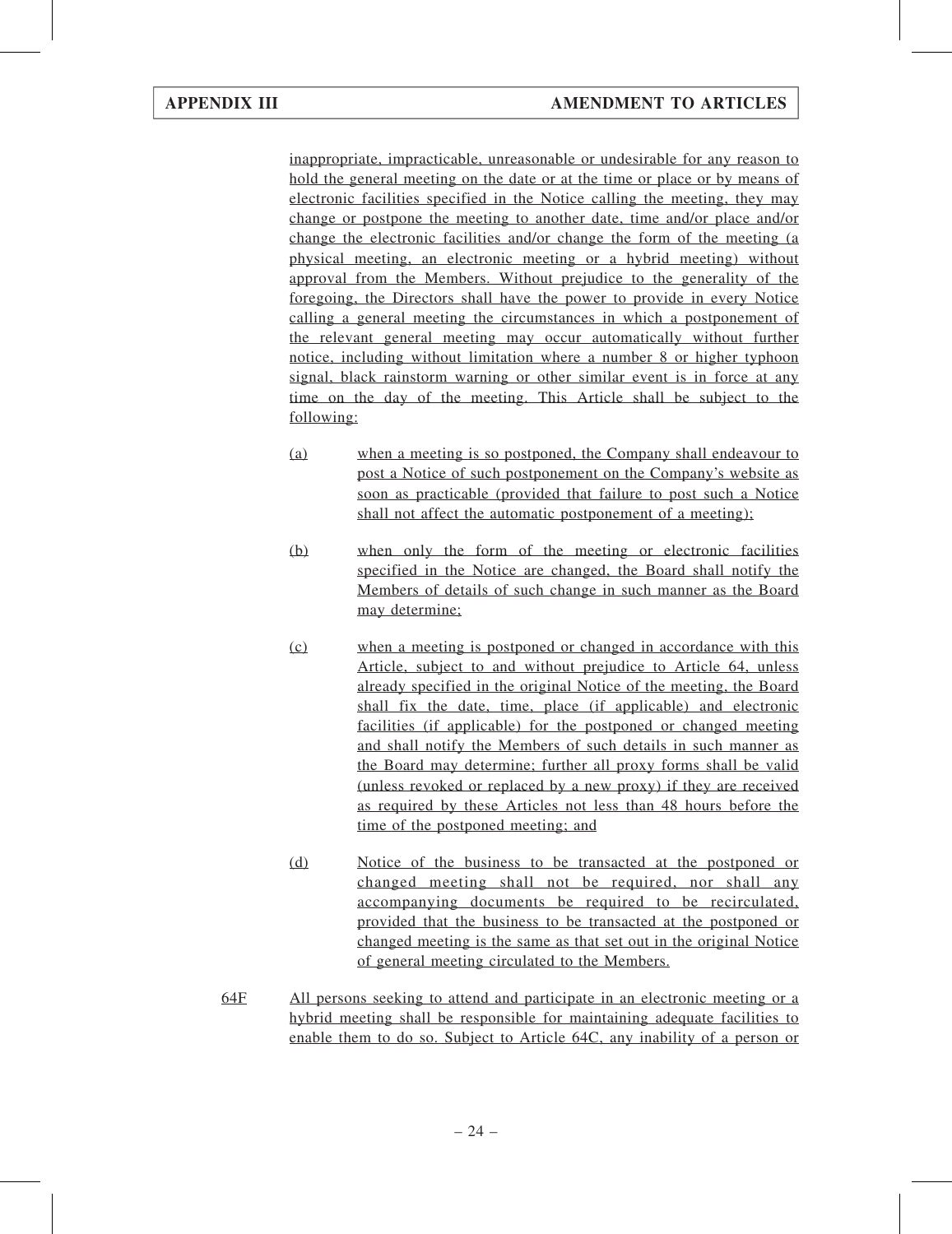persons to attend or participate in a general meeting by way of electronic facilities shall not invalidate the proceedings of and/or resolutions passed at that meeting.

64G Without prejudice to other provisions in Article 64, a physical meeting may also be held by means of such telephone, electronic or other communication facilities as permit all persons participating in the meeting to communicate with each other simultaneously and instantaneously, and participation in such a meeting shall constitute presence in person at such meeting.''

- (40) By deleting Article 66 in its entirety and replacing it with the following:
	- ''66. (1) Subject to any special rights or restrictions as to voting for the time being attached to any shares by or in accordance with these Articles, at any general meeting on a poll every Member present in person or by proxy  $\theta$ , in the case of a Member being a corporation, by its duly authorised representative shall have one vote for every fully paid share of which he is the holder but so that no amount paid up or credited as paid up on a share in advance of calls or instalments is treated for the foregoing purposes as paid up on the share. A resolution put to the vote of a meeting shall be decided by way of a poll save that in the case of a physical meeting, the chairman of the meeting may in good faith, allow a resolution which relates purely to a procedural or administrative matter to be voted on by a show of hands in which case every Member present in person (or being a corporation, is present by a duly authorized representative), or by proxy(ies) shall have one vote provided that where more than one proxy is appointed by a Member which is a clearing house (or its nominee(s)), each such proxy shall have one vote on a show of hands. For purposes of this Article, procedural and administrative matters are those that (i) are not on the agenda of the general meeting or in any supplementary circular that may be issued by the Company to its Members; and (ii) relate to the chairman's duties to maintain the orderly conduct of the meeting and/or allow the business of the meeting to be properly and effectively dealt with, whilst allowing all Members a reasonable opportunity to express their views. Votes (whether on a show of hands or by way of poll) may be cast by such means, electronic or otherwise, as the Directors or the chairman of the meeting may determine.
		- (2) Where In the case of a physical meeting where a show of hands is allowed, before or on the declaration of the result of the show of hands, a poll may be demanded:
			- $(a)$  (a) by at least three Members present in person or in the case of a Member being a corporation by its duly authorised representative or-by proxy for the time being entitled to vote at the meeting; or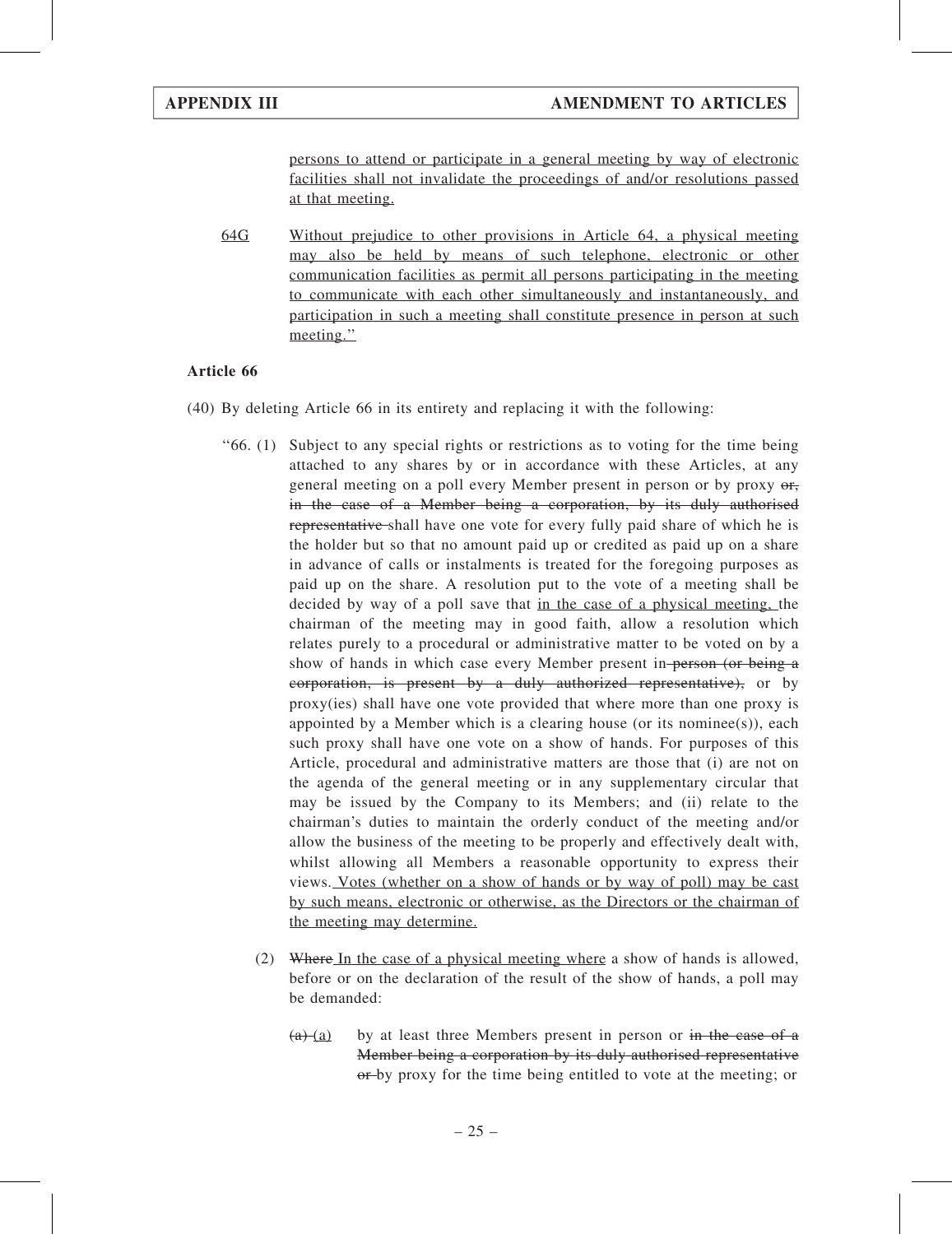- $(b)$  (b) by a Member or Members present in person-or in the case of a Member being a corporation by its duly authorised representative or by proxy and representing not less than one-tenth of the total voting rights of all Members having the right to vote at the meeting; or
- $(e)$  (c) by a Member or Members present in person-or in the case of a Member being a corporation by its duly authorised representative or by proxy and holding shares in the Company conferring a right to vote at the meeting being shares on which an aggregate sum has been paid up equal to not less than one-tenth of the total sum paid up on all shares conferring that right.

A demand by a person as proxy for a Member-or in the case of a Member being a corporation by its duly authorised representative shall be deemed to be the same as a demand by the Member.''

# Article 72

(41) By replacing the words ''adjourned meeting'' in Article 72 with the words ''adjourned meeting or postponed meeting''.

# Article 73

- (42) By adding a new Article 73(2) immediately after Article 73(1) and the existing Article 73(2) be re-numbered as Article 73(3):
	- $\frac{1}{2}$  All members shall have the right to (a) speak at a general meeting; and (b) vote at a general meeting except where a Member is required, by the Listing Rules, to abstain from voting to approve the matter under consideration.''

# Article 74

(43) By replacing the words ''adjourned meeting'' as appeared in Article 74 with the words ''adjourned meeting or postponed meeting''.

- (44) By deleting Article 77 in its entirety and replacing with the following:
	- $\frac{1000}{27}$ . (1) The Company may, at its absolute discretion, provide an electronic address for the receipt of any document or information relating to proxies for a general meeting (including any instrument of proxy or invitation to appoint a proxy, any document necessary to show the validity of, or otherwise relating to, an appointment of proxy (whether or not required under these Articles) and notice of termination of the authority of a proxy). If such an electronic address is provided, the Company shall be deemed to have agreed that any such document or information (relating to proxies as aforesaid)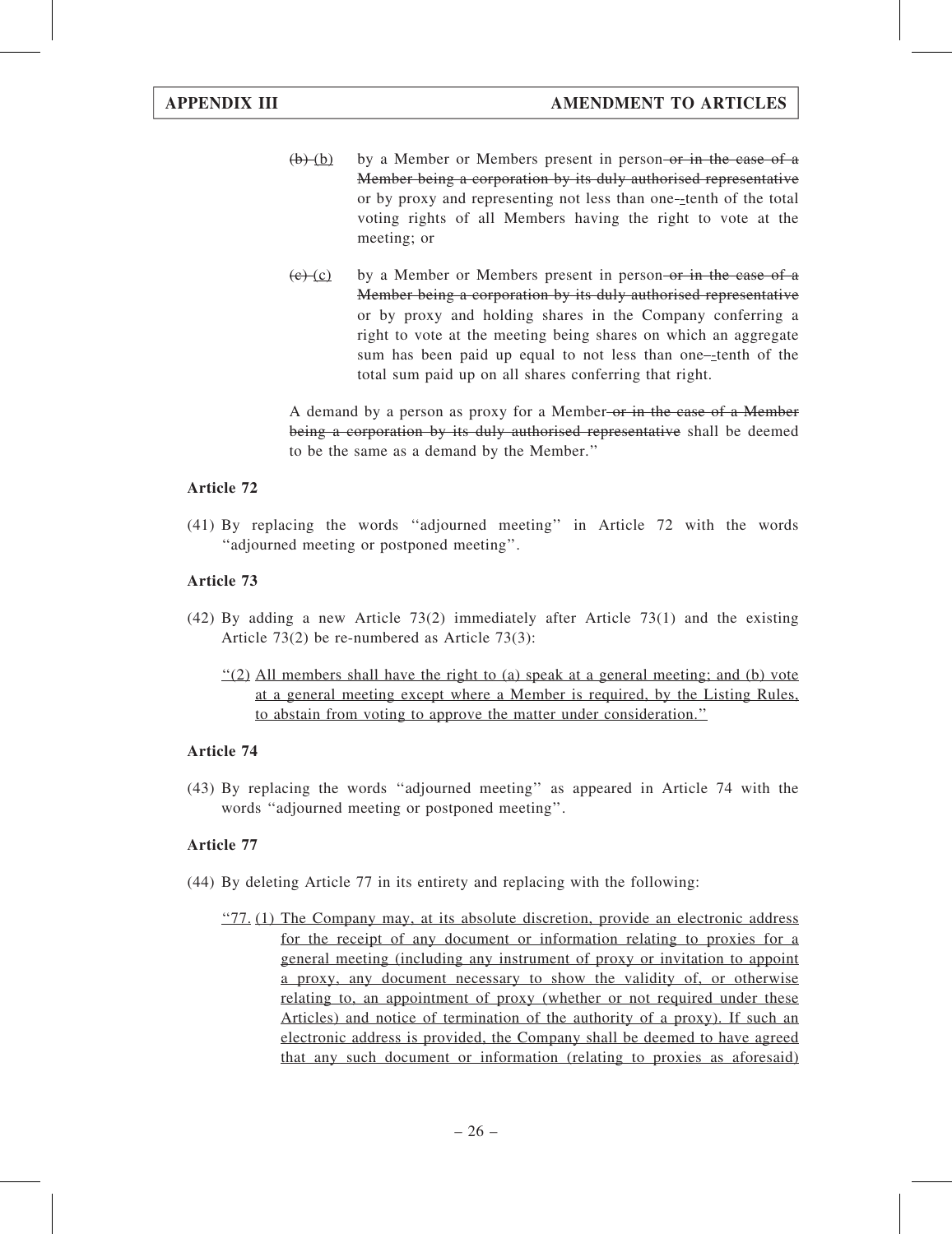may be sent by electronic means to that address, subject as hereafter provided and subject to any other limitations or conditions specified by the Company when providing the address. Without limitation, the Company may from time to time determine that any such electronic address may be used generally for such matters or specifically for particular meetings or purposes and, if so, the Company may provide different electronic addresses for different purposes. The Company may also impose any conditions on the transmission of and its receipt of such electronic communications including, for the avoidance of doubt, imposing any security or encryption arrangements as may be specified by the Company. If any document or information required to be sent to the Company under this Article is sent to the Company by electronic means, such document or information is not treated as validly delivered to or deposited with the Company if the same is not received by the Company at its designated electronic address provided in accordance with this Article or if no electronic address is so designated by the Company for the receipt of such document or information.

(2) The instrument appointing a proxy and (if required by the Board) the power of attorney or other authority (if any) under which it is signed, or a certified copy of such power or authority, shall be delivered to such place or one of such places (if any) as may be specified for that purpose in or by way of note to or in any document accompanying the  $n\Delta$  otice convening the meeting (or, if no place is so specified at the Registration Office or the Office, as may be appropriate), or if the Company has provided an electronic address in accordance with the preceding paragraph, shall be received at the electronic address specified, not less than forty-eight (48) hours before the time appointed for holding the meeting or adjourned meeting or postponed meeting at which the person named in the instrument proposes to vote. No instrument appointing a proxy shall be valid after the expiration of twelve (12) months from the date named in it as the date of its execution, except at an adjourned meeting or postponed meeting in cases where the meeting was originally held within twelve (12) months from such date. Delivery of an instrument appointing a proxy shall not preclude a Member from attending and voting in person at the meeting convened and in such event, the instrument appointing a proxy shall be deemed to be revoked.''

- (45) By deleting Article 78 in its entirety and replacing with the following:
	- ''78. Instruments of proxy shall be in any common form or in such other form as the Board may approve (provided that this shall not preclude the use of the two -way form) and the Board may, if it thinks fit, send out with the  $n\text{Notice of any}$ meeting forms of instrument of proxy for use at the meeting. The instrument of proxy shall be deemed to confer authority to vote on any amendment of a resolution put to the meeting for which it is given as the proxy thinks fit. The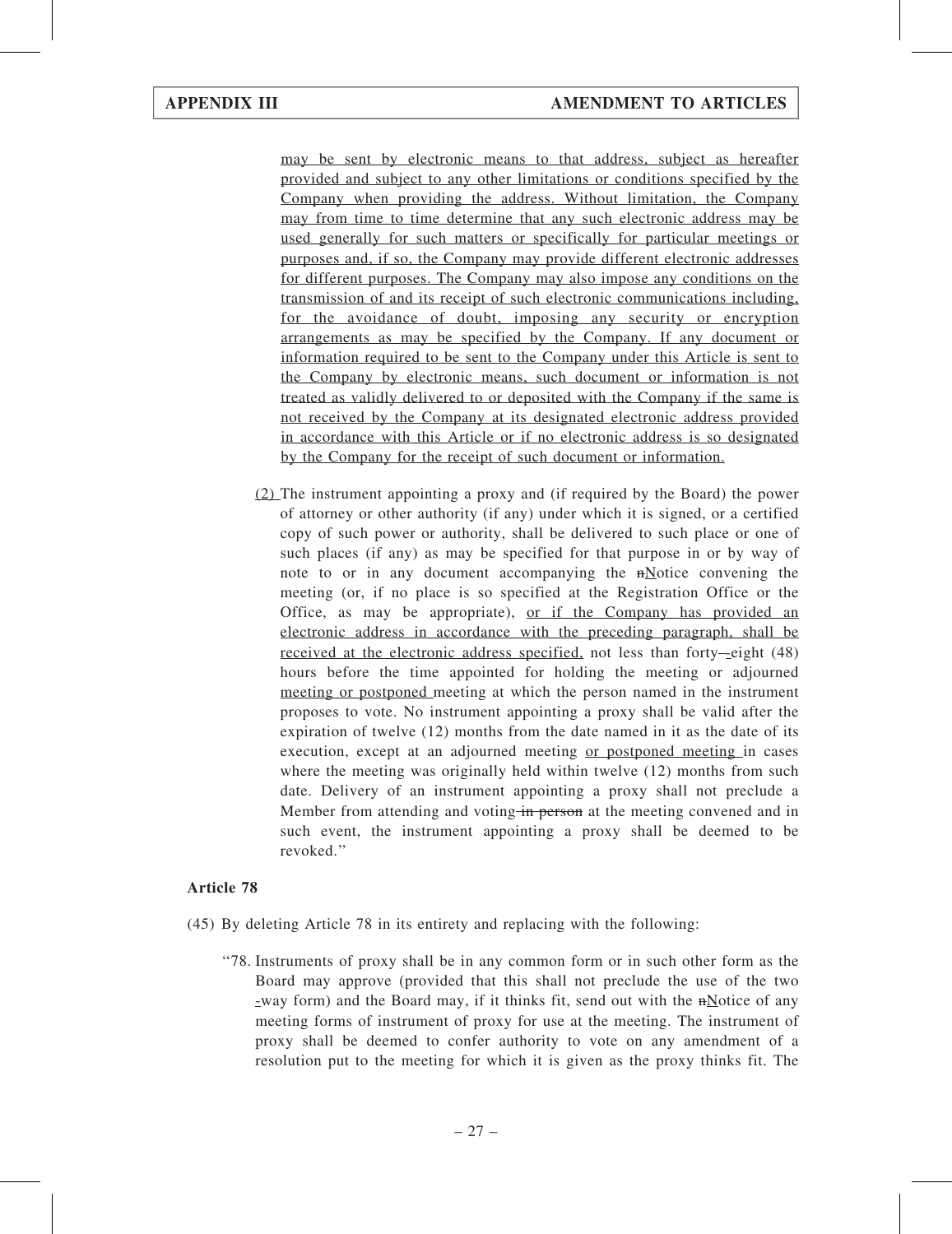instrument of proxy shall, unless the contrary is stated therein, be valid as well for any adjournment or postponement of the meeting as for the meeting to which it relates. The Board may decide, either generally or in any particular case, to treat a proxy appointment as valid notwithstanding that the appointment or any of the information required under these Articles has not been received in accordance with the requirements of these Articles. Subject to aforesaid, if the proxy appointment and any of the information required under these Articles is not received in the manner set out in these Articles, the appointee shall not be entitled to vote in respect of the shares in question.''

# Article 79

(46) By replacing the word ''notice'' as appeared in Article 79 with the word ''Notice'' and the words ''adjourned meeting'' as appeared in Article 79 with the words ''adjourned meeting or postponed meeting.

# Article 82

(47) By replacing the word ''notice'' as appeared in Article 82 with the word ''Notice''.

# Article 83(3)

- (48) By deleting Article 83(3) in its entirety and replacing with the following:
	- ''(3) The Directors shall have the power from time to time and at any time to appoint any person as a Director either to fill a casual vacancy on the Board or as an addition to the existing Board. Any Director  $\frac{1}{2}$  suppointed by the Board to fill a casual vacancy shall hold office until the first general meeting of Members after his appointment and be subject to reelection at such meeting and any Director appointed by the Board as an addition to the existing Board shall hold office only until the next following annual general meeting of the Company and shall then be eligible for re-election."

### Article 83(4)

(49) By replacing the word ''notice'' as appeared in Article 83(4) with the word "Notice".

### Article 83(6)

- (50) By deleting Article 83(6) in its entirety and replacing with the following:
	- ''(6) A vacancy on the Board created by the removal of a Director under the provisions of subparagraph (5) above may be filled by the election or appointment by ordinary resolution of the Members at the meeting at which such Director is removed.''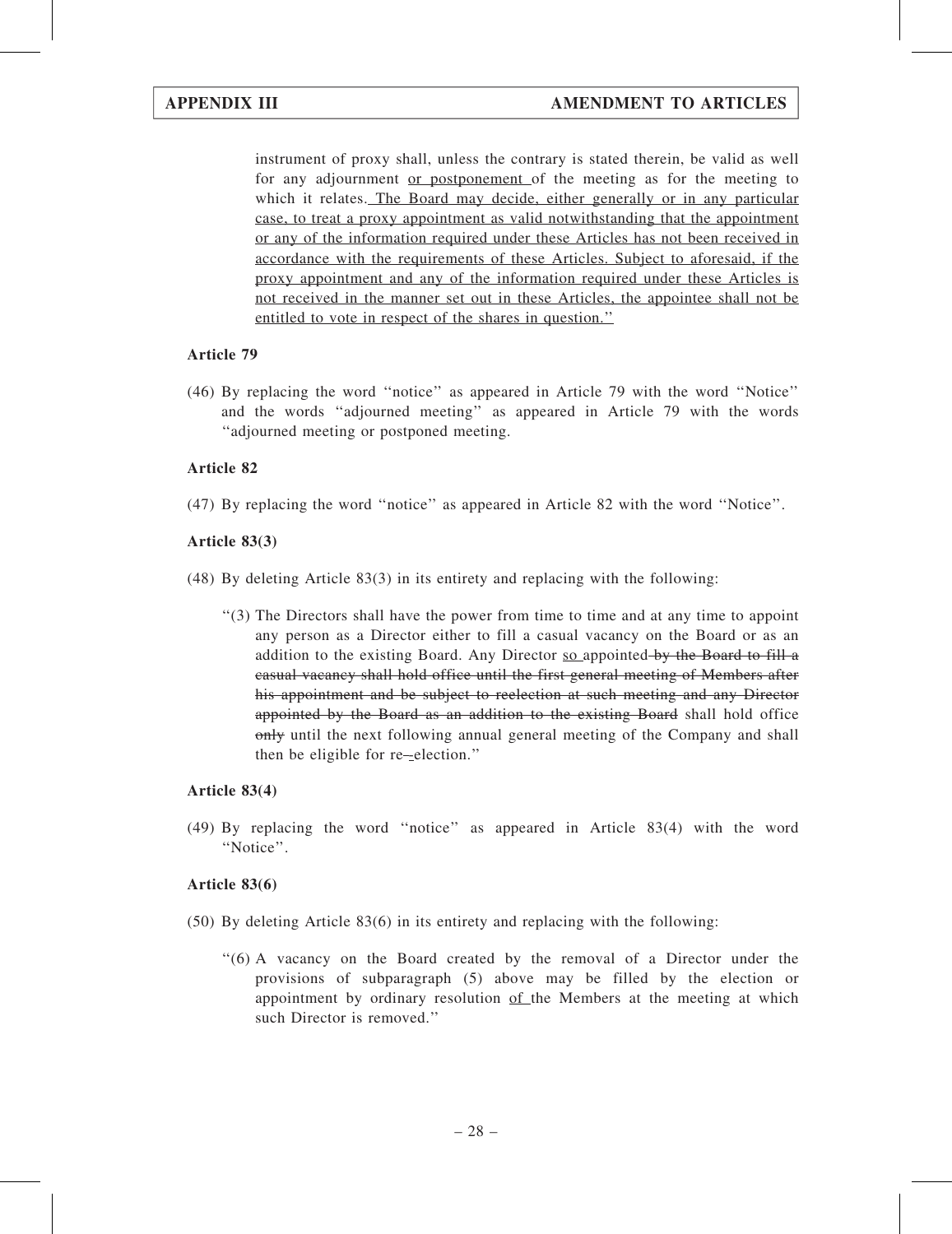# Article 100(1)

- (51) By deleting Article 100(1) in its entirety and replacing with the following:
	- ''(1) A Director shall not vote (nor be counted in the quorum) on any resolution of the Board approving any contract or arrangement or any other proposal in which he or any of his close associates is materially interested, but this prohibition shall not apply to any of the following matters namely:
	- $(i)$  any contract or arrangement for  $(i)$  the giving of any security or indemnity either:-
		- (a) to suchthe Director or his close associate(s) any security or indemnity in respect of money lent by him or any of his close associate(s) or obligations incurred or undertaken by him or any of his close associate(s)them at the request of or for the benefit of the Company or any of its subsidiaries; or
		- (b) (ii) any contract or arrangement for the giving of any security or indemnity to a third party in respect of a debt or obligation of the Company or any of its subsidiaries for which the Director or his close associate(s) has himself/themselves assumed responsibility in whole or in part and whether alone or jointly under a guarantee or indemnity or by the giving of security;
	- (iii) (ii) any contract or arrangementproposal concerning an offer of shares or debentures or other securities of or by the Company or any other company which the Company may promote or be interested in for subscription or purchase, where the Director or his close associate(s) is/are or is/are to be interested as a participant in the underwriting or sub-underwriting of the offer;
	- (iv) any contract or arrangement in which the Director or his close associate(s) is/are interested in the same manner as other holders of shares or debentures or other securities of the Company by virtue only of his/their interest in shares or debentures or other securities of the Company; or
	- $(v)$ -(iii) any proposal or arrangement concerning the <u>benefit of employees of the</u> Company or its subsidiaries including:
		- (a) the adoption, modification or operation of aany employees' share scheme or any share incentive or share option scheme, under which the Director or his close associate(s) may benefit; or
		- (b) the adoption, modification or operation of a pension fund or retirement, death or disability benefits scheme or other arrangement which relates both to Directors orthe Director, his close associate(s) and to employeesemployee(s) of the Company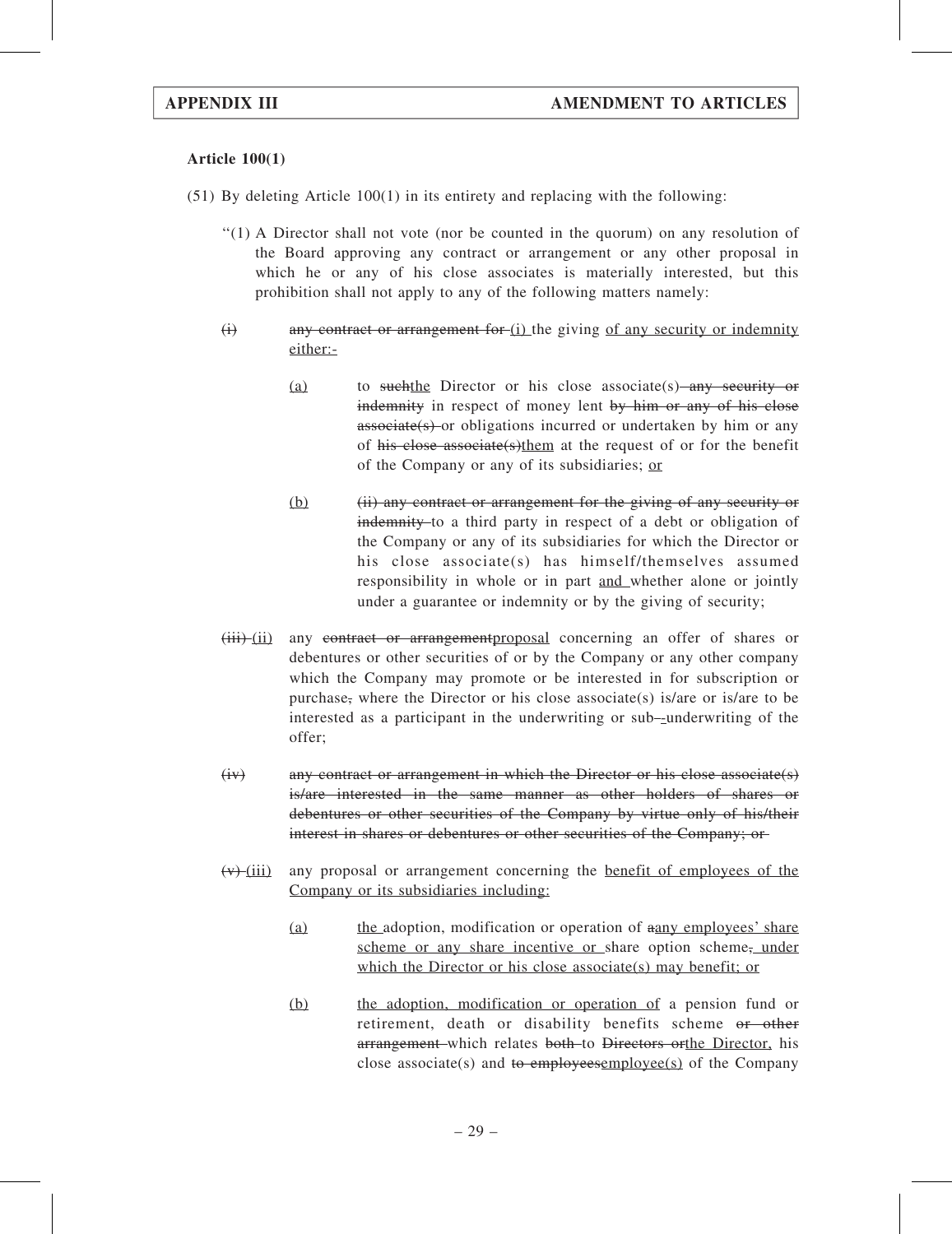or-of any of its subsidiaries and does not provide in respect of any Director, or his close associate(s), as such any privilege or advantage not accorded generally accorded to the class of persons to which such scheme or fund relates;

(iv) any contract or arrangement in which the Director or his close associate(s) is/are interested in the same manner as other holders of shares or debentures or other securities of the Company by virtue only of his/their interest in shares or debentures or other securities of the Company.''

# Article 111

(52) By deleting the first sentence of Article 111 in its entirety and replacing with the following:

''The Board may meet for the despatch of business, adjourn or postpone and otherwise regulate its meetings as it considers appropriate.''

# Article 112

- (53) By deleting Article 112 in its entirety and replacing with the following:
	- ''112. A meeting of the Board may be convened by the Secretary on request of a Director or by any Director. The Secretary shall convene a meeting of the Board whenever he shall be required so to do by any Director. Notice of a meeting of the Board shall be deemed to be duly given to a Director if it is given to such Director in writing or verbally (including in person or by telephone) or  $\psi$ iaby electronic mailmeans to an electronic address from time to time notified to the Company by such Director or (if the recipient consents to it being made available on a website) by making it available on a website or by telephone or in such other manner as the Board may from time to time determine whenever he shall be required so to do by any Director."

# Article 113(2)

- $(54)$  By deleting Article 113(2) in its entirety and replacing with the following:
	- ''(2) Directors may participate in any meeting of the Board by means of a conference telephone, electronic or other communications equipment through which all persons participating in the meeting can communicate with each other simultaneously and instantaneously and, for the purpose of counting a quorum, such participation shall constitute presence at a meeting as if those participating were present in person.''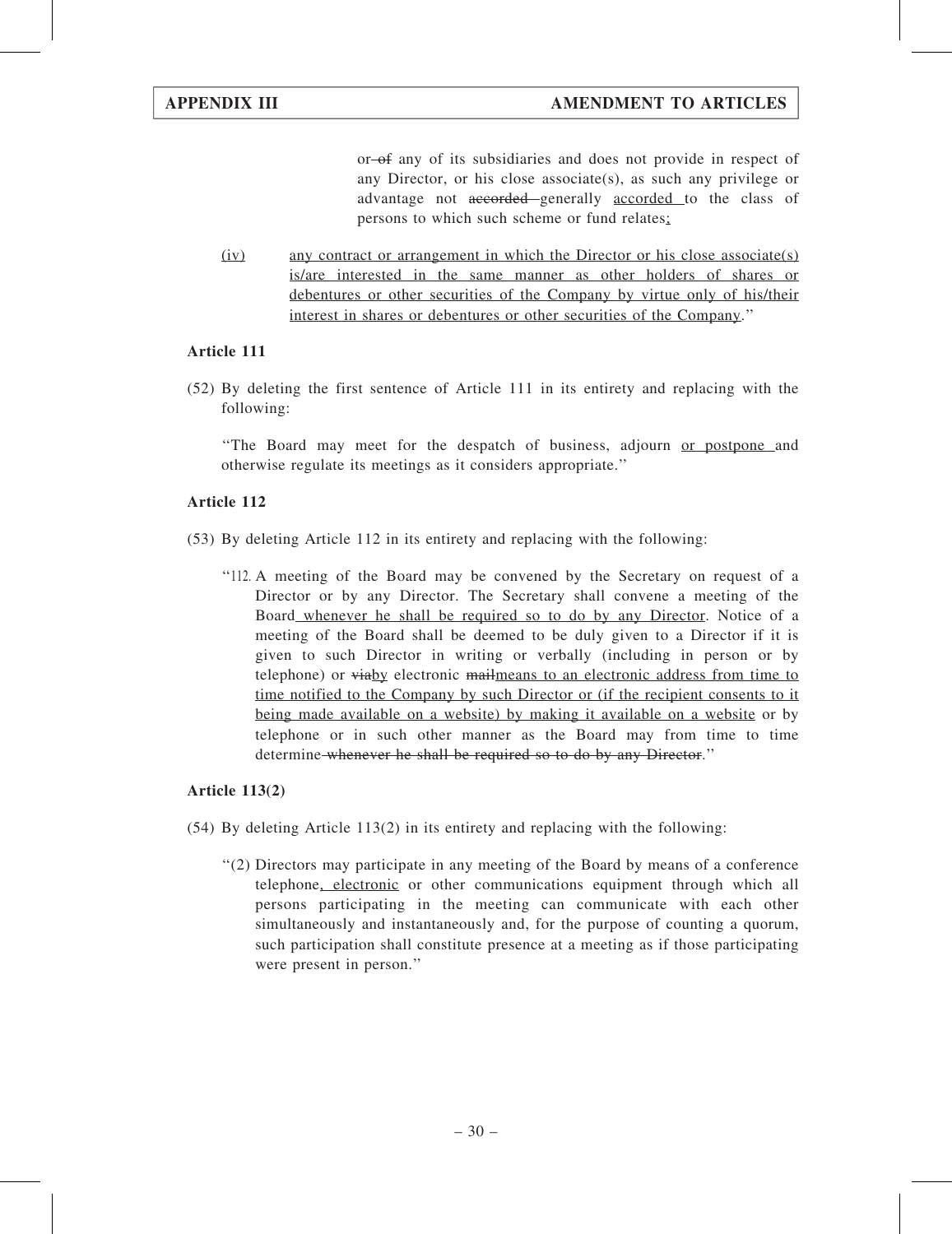- (55) By adding a new sentence immediately after the first sentence of Article 119:
	- ''119. A notification of consent to such resolution given by a Director in writing to the Board by any means (including by means of electronic communication) shall be deemed to be his/her signature to such resolution in writing for the purpose of this Article.''

# Article 144

- (56) By re-numbering the existing Article 144 as Article 144(1) and adding a new Article 144(2) immediately after the Article 144(1):
	- ''(2) Notwithstanding any provisions in these Articles, the Board may resolve to capitalise all or any part of any amount for the time being standing to the credit of any reserve or fund (including a share premium account and the profit and loss account) whether or not the same is available for distribution by applying such sum in paying up unissued shares to be allotted to (i) employees (including directors) of the Company and/or its affiliates (meaning any individual, corporation, partnership, association, joint-stock company, trust, unincorporated association or other entity (other than the Company) that directly, or indirectly through one or more intermediaries, controls, is controlled by or is under common control with, the Company) upon exercise or vesting of any options or awards granted under any share incentive scheme or employee benefit scheme or other arrangement which relates to such persons that has been adopted or approved by the Members at a general meeting, or (ii) any trustee of any trust to whom shares are to be allotted and issued by the Company in connection with the operation of any share incentive scheme or employee benefit scheme or other arrangement which relates to such persons that has been adopted or approved by the Members at a general meeting.''

# Article 152(2)

- (57) By deleting Article 152(2) in its entirety and replacing with the following:
	- ''(2) The Members may, at any general meeting convened and held in accordance with these Articles, by special ordinary resolution remove the Auditor at any time before the expiration of his term of office and shall by ordinary resolution at that meeting appoint another Auditor in his stead for the remainder of his term.''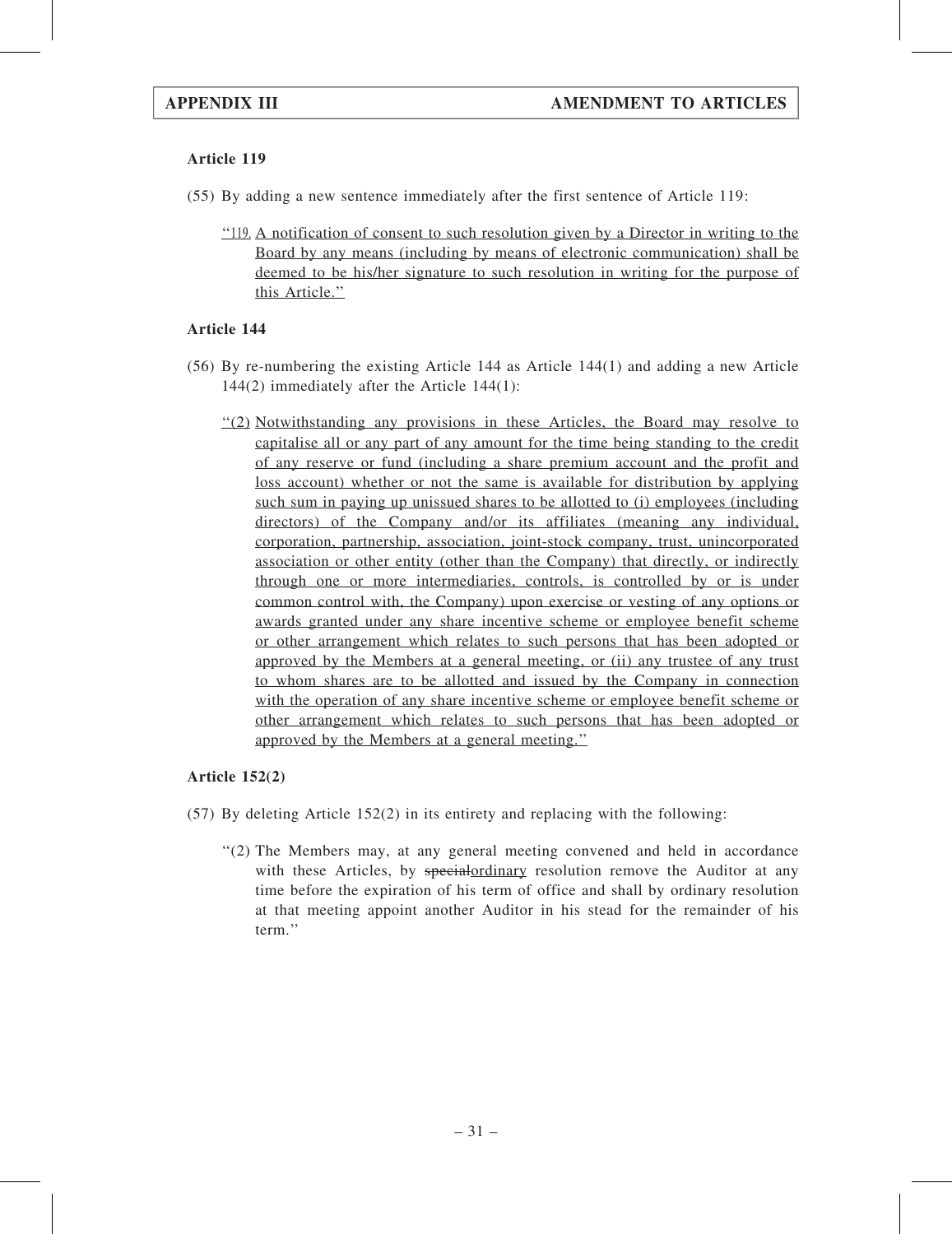(58) By deleting Article 155 in its entirety and replacing with the following:

''155. The Directors may fill any casual vacancy in the office of auditor becomes vacant by the resignation or death of theAuditor but while any such vacancy continues the surviving or continuing Auditor, or by his becoming incapable of acting by reason of illness or other disability at a time when his services are required,Auditors, if any, may act. The remuneration of any Auditor appointed by the Directors under this Article may be fixed by the Board. Subject to Article 152(2), an Auditor appointed under this Article shall-fill the vacancy and fix the hold office until the next following annual general meeting of the Company and shall then be subject to appointment by the Members under Article  $152(1)$  at such remuneration  $\theta$ fo be determined by the Auditor so appointedMembers under Article 154.''

- (59) By deleting Article 158 in its entirety and replacing with the following:
	- ''158. (1) Any Notice or document (including any ''corporate communication'' within the meaning ascribed thereto under the rules of the Designated Stock ExchangeListing Rules), whether or not, to be given or issued under these Articles from the Company to a Member-shall be in writing or by cable, telex or facsimile transmission message or other form of electronic transmission or electronic communication and any such Notice and document may be servedgiven or deliveredissued by the Company on or to any Member eitherfollowing means:
		- (a) by serving it personally or on the relevant person;
		- (b) by sending it through the post in a prepaid envelope addressed to such Member at his registered address as appearing in the Register or at any other address supplied by him to the Company for the purpose-or, as the case may be, by transmitting;
		- (c) by delivering or leaving it to anyat such address or transmitting it to any telex or facsimile transmission number or electronic number or address or website supplied by him to the Company for the giving of Notice to him or which the person transmitting the notice reasonably and bona fide believes at the relevant time will result in the Notice being duly received by the Member or may also be served by as aforesaid;
		- (d) by placing an advertisement in appropriate newspapers or other publication and where applicable, in accordance with the requirements of the Designated Stock Exchange or, to the extent permitted by the applicable laws, by placing;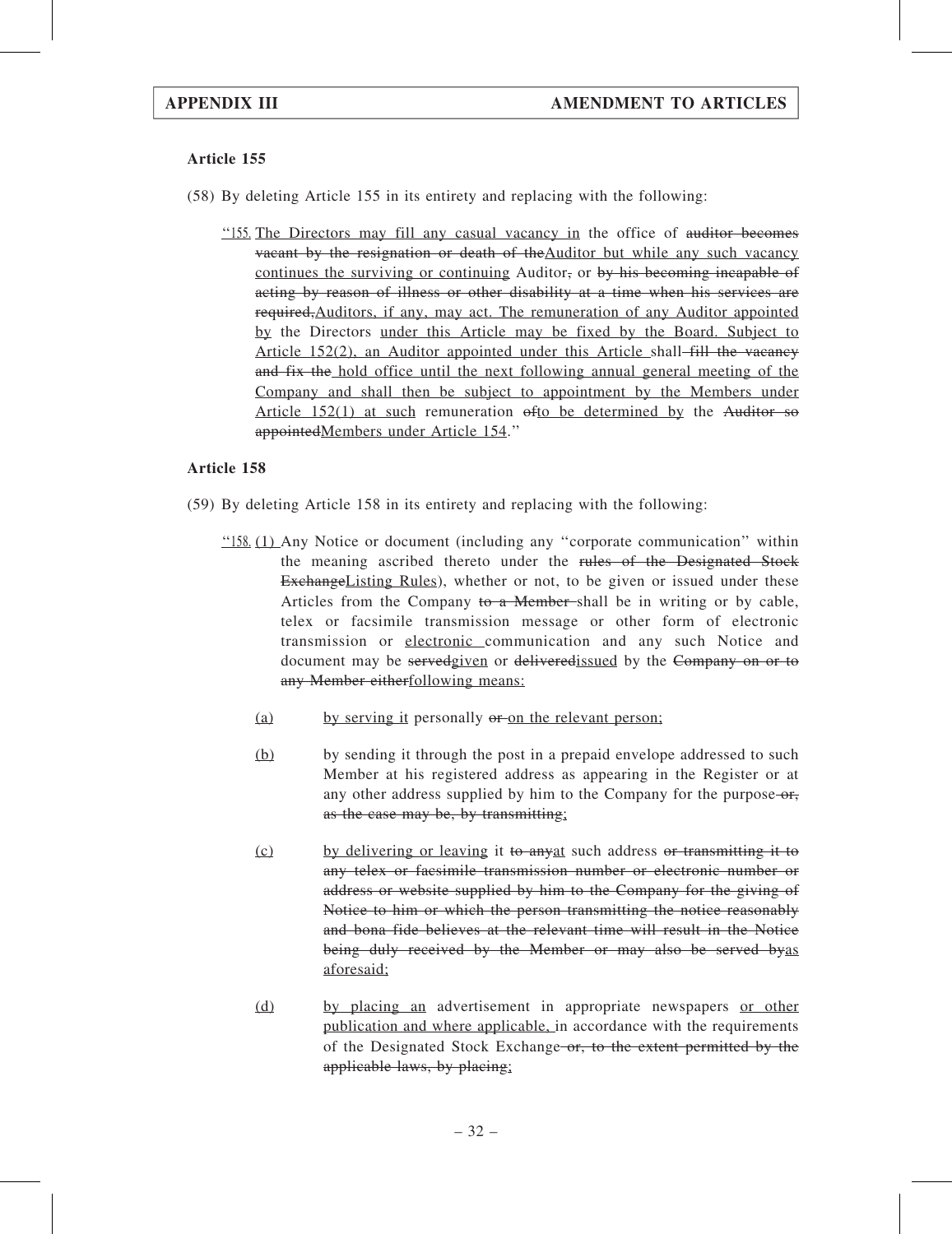- (e) by sending or transmitting it as an electronic communication to the relevant person at such electronic address as he may provide under Article 158(5), subject to the Company complying with the Statutes and any other applicable laws, rules and regulations from time to time in force with regard to any requirements for the obtaining of consent (or deemed consent) from such person;
- (f) by publishing it on the Company's website orto which the website of the Designated Stock Exchange,relevant person may have access, subject to the Company complying with the Statutes and any other applicable laws, rules and regulations from time to time in force with regard to any requirements for the obtaining of consent (or deemed consent) from such person and/or for giving notification to the member a noticeany such person stating that the notice or other, document or publication is available thereon the Company's computer network website (a "notice of availability"); or
- (g) by sending or otherwise making it available to such person through such other means to the extent permitted by and in accordance with the Statutes and other applicable laws, rules and regulations.
- (2) The notice of availability may be given to the Member by any of the means set out above other than by posting it on a website.
- (3) In the case of joint holders of a share all notices shall be given to that one of the joint holders whose name stands first in the Register and notice so given shall be deemed a sufficient service on or delivery to all the joint holders.
- (4) Every person who, by operation of law, transfer, transmission, or other means whatsoever, shall become entitled to any share, shall be bound by every notice in respect of such share, which, previously to his name and address (including electronic address) being entered in the Register as the registered holder of such share, shall have been duly given to the person from whom he derives title to such share.
- (5) Every Member or a person who is entitled to receive notice from the Company under the provisions of the Statutes or these Articles may register with the Company an electronic address to which notices can be served upon him.
- (6) Subject to any applicable laws, rules and regulations and the terms of these Articles, any notice, document or publication, including but not limited to the documents referred to in Articles, 149, 150 and 158 may be given in the English language only or in both the English language and the Chinese language.''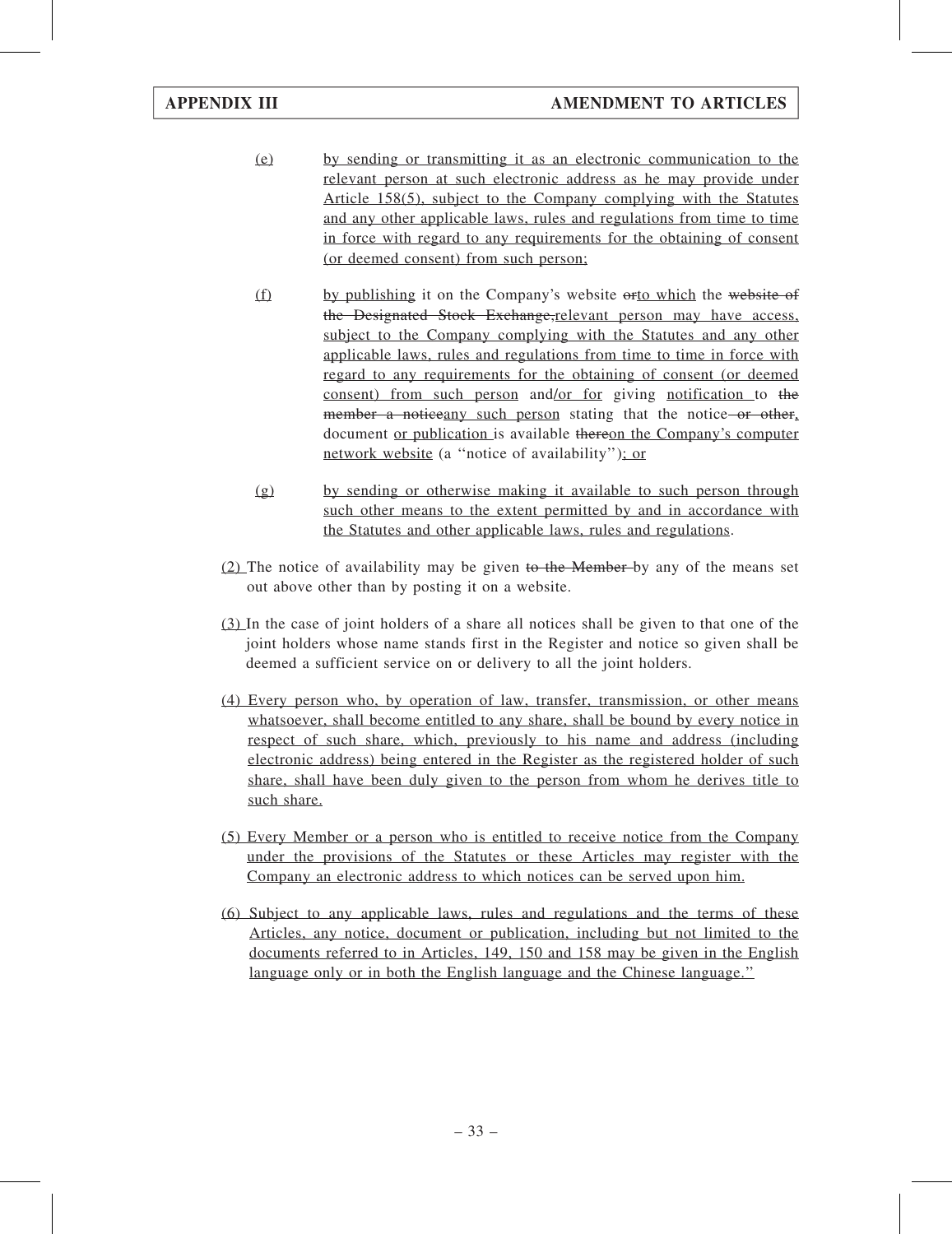- (60) By deleting Article 159(c), (d) and (e) in its entirety and replacing with the following:
	- "(c) if published on the Company's website, shall be deemed to have been served on the day on which the notice, document or publication first so appears on the Company's website to which the relevant person may have access or the day on which the notice of availability is deemed to have been served or delivered to such person under these Articles, whichever is later;
	- $(e)$  (d) if served or delivered in any other manner contemplated by these Articles, shall be deemed to have been served or delivered at the time of personal service or delivery or, as the case may be, at the time of the relevant despatch or transmission; and in proving such service or delivery a certificate in writing signed by the Secretary or other officer of the Company or other person appointed by the Board as to the act and time of such service, delivery, despatch or transmission shall be conclusive evidence thereof; and
	- (d) may be given to a Member either in the English language or the Chinese language, subject to due compliance with all applicable Statutes, rules and regulations.
	- (e) if published as an advertisement in a newspaper or other publication permitted under these Articles, shall be deemed to have been served on the day on which the advertisement first so appears."

### Article 162(1)

- $(61)$  By deleting Article 162(1) in its entirety and replacing with the following:
	- $\frac{1}{2}(1)$  Subject to Article 162(2), the Board shall have power in the name and on behalf of the Company to present a petition to the court for the Company to be wound up.''

# Article 163(1)

- (62) By deleting Article 163(1) in its entirety and replacing with the following:
	- ''(1) Subject to any special rights, privileges or restrictions as to the distribution of available surplus assets on liquidation for the time being attached to any class or classes of shares (i) (if the Company shall be wound up and the assets available for distribution amongst-the Members shall be more than sufficient to repay the whole of the capital paid up at the commencement of the winding up, the excess shall be distributed *pari passu* amongst such  $mM$ embers in proportion to the amount paid up on the shares held by them respectively and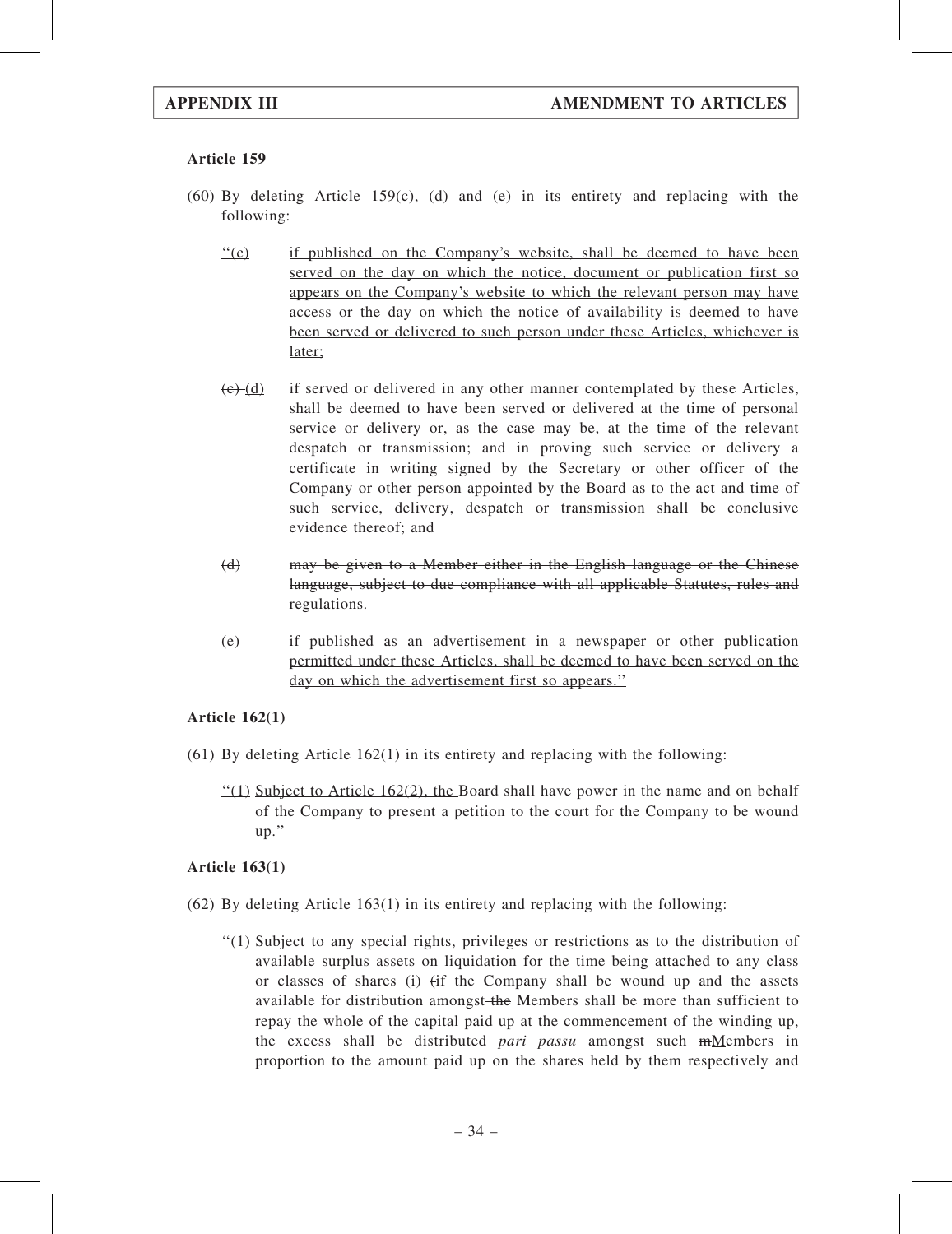(ii) if the Company shall be wound up and the assets available for distribution amongst the Members as such shall be insufficient to repay the whole of the paid -up capital such assets shall be distributed so that, as nearly as may be, the losses shall be borne by the Members in proportion to the capital paid up, or which ought to have been paid up, at the commencement of the winding up on the shares held by them respectively.''

# Article 163(3)

(63) By deleting Article 163(3) in its entirety.

# Article 164(1)

- (64) By deleting Article 164(1) in its entirety and replacing with the following:
	- $''(1)$  The Directors, Secretary and other officers and every Auditor for the time being of the Company at any time, whether at present or in the past, and the liquidator or trustees (if any) for the time being acting or who have acted in relation to any of the affairs of the Company and everyone of them, and everyone of their heirs, executors and administrators, shall be indemnified and secured harmless out of the assets and profits of the Company from and against all actions, costs, charges, losses, damages and expenses which they or any of them, their or any of their heirs, executors or administrators, shall or may incur or sustain by or by reason of any act done, concurred in or omitted in or about the execution of their duty, or supposed duty, in their respective offices or trusts; and none of them shall be answerable for the acts, receipts, neglects or defaults of the other or others of them or for joining in any receipts for the sake of conformity, or for any bankers or other persons with whom any moneys or effects belonging to the Company shall or may be lodged or deposited for safe custody, or for insufficiency or deficiency of any security upon which any moneys of or belonging to the Company shall be placed out on or invested, or for any other loss, misfortune or damage which may happen in the execution of their respective offices or trusts, or in relation thereto; PROVIDED THAT this indemnity shall not extend to any matter in respect of any fraud or dishonesty which may attach to any of said persons.''

# New Article 165

(65) By adding the following new Article 165 and the existing Article 165 be renumbering as Article 166:

# FINANCIAL YEAR

''165. Unless otherwise determined by the Directors, the financial year end of the Company shall be 31 of December in each year.''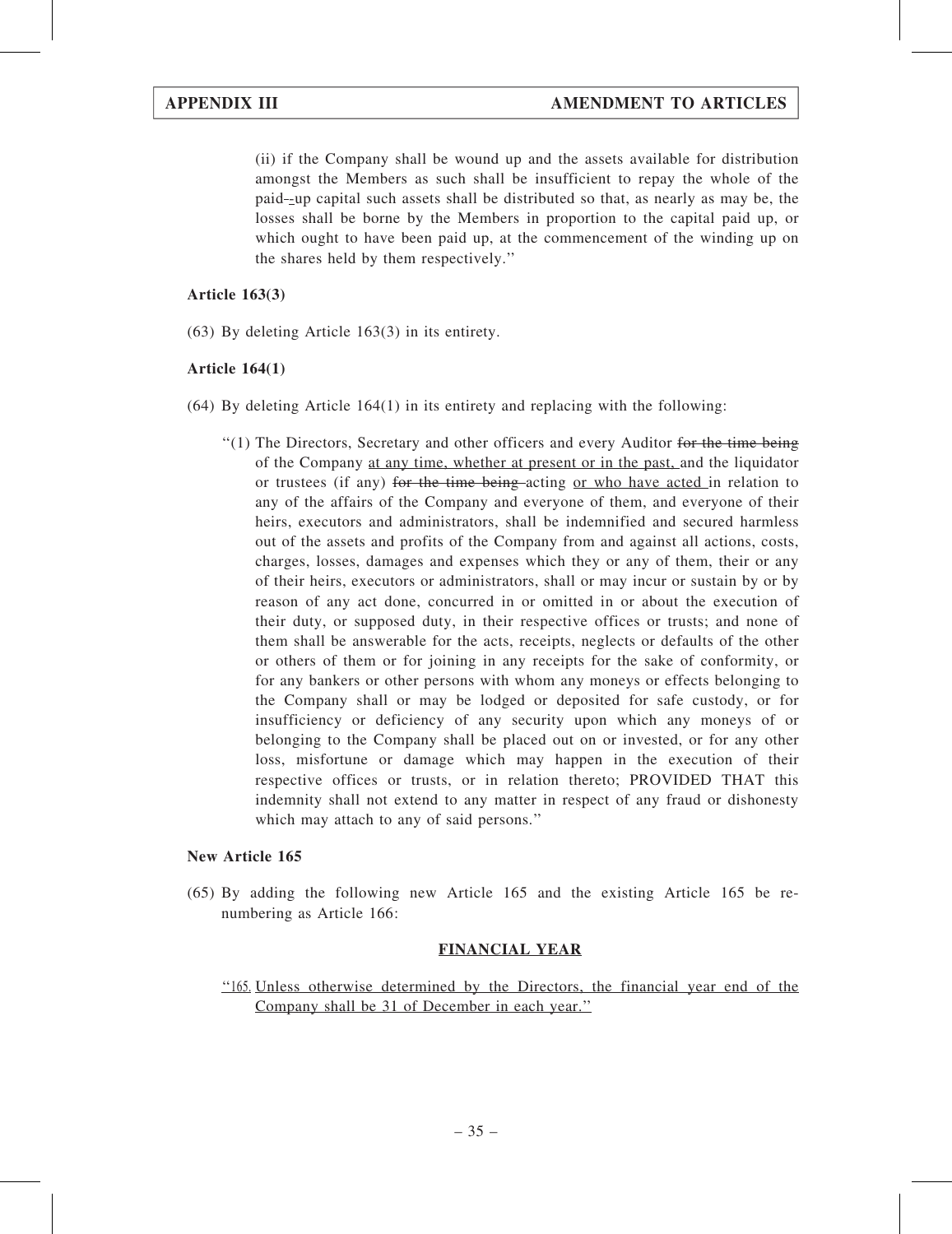# Revised Article 167 (original Article 166)

- (66) By deleting the existing Article 166 in its entirety and replace with the following Article 167:
	- ''167. No Member shall be entitled to require discovery of or any information respecting any detail of the Company's trading or any matter which is or may be in the nature of a trade secret or secret process which may relate to the conduct of the business of the Company and which in the opinion of the Directors it will be inexpedient in the interests of the Members to communicate to the public."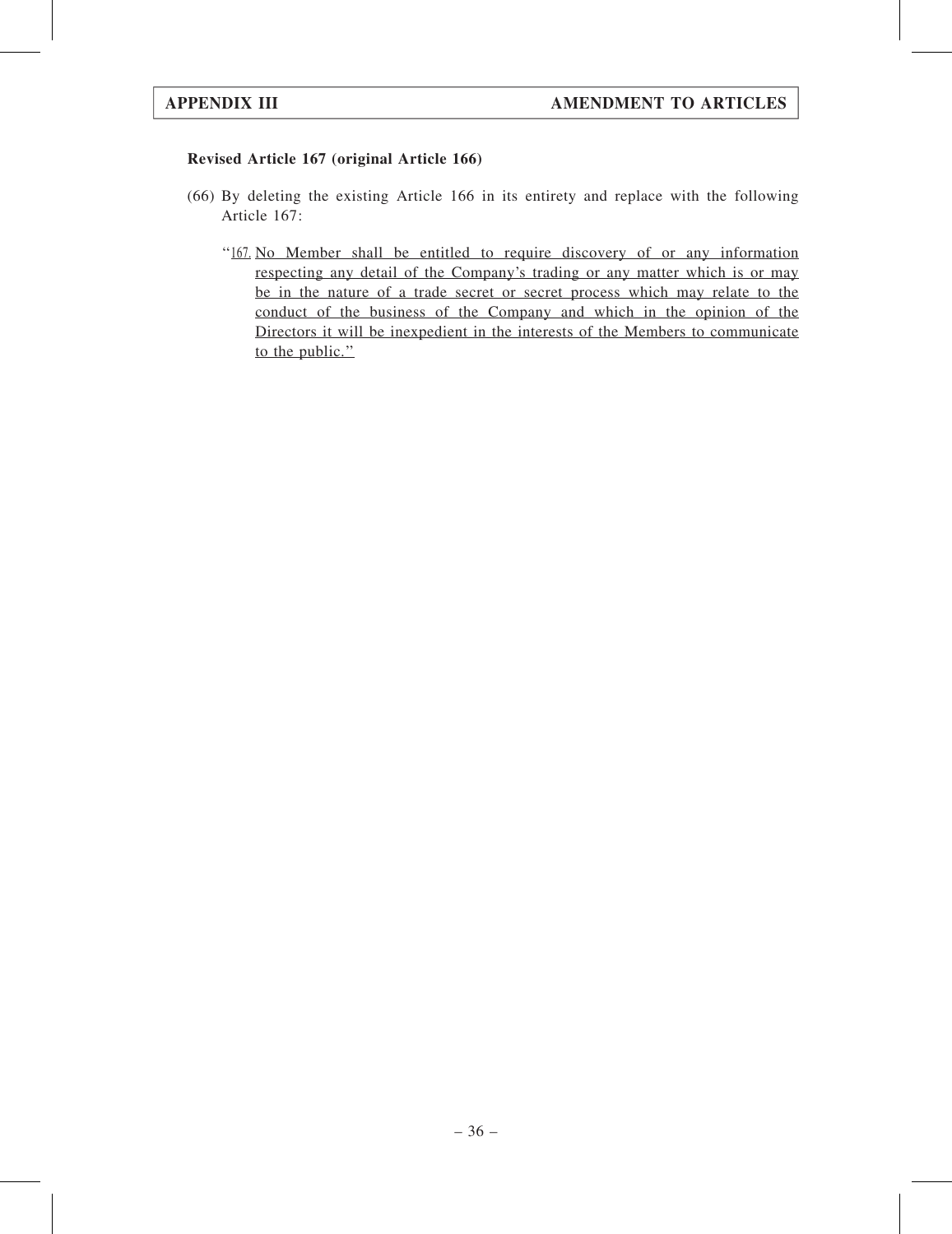The chairman of the meeting will at the AGM demand, pursuant to article 66 of the Articles, poll voting on all resolutions set out in the AGM Notice.

On a poll, every Shareholder present by proxy or, in the case of a Shareholder being a corporation, by its duly authorised representatives, shall have one vote for every Share of which he/she/it is the holder.

A Shareholder present by proxy or by authorised representatives who is entitled to more than one vote does not have to use all his/her/its votes (i.e., he/she/it can cast less votes than the number of Shares he/she/its holds or represents) or to cast all his/her/its votes the same way (i.e., he/she/it can cast some of his/her/its votes in favour of the resolution and some of his/her/its votes against the resolution).

The poll voting slip will be distributed to Shareholders or their proxies or authorised representatives upon registration of attendance at the AGM. Shareholders who want to cast all their votes entitled may mark a " $\checkmark$ " in either "FOR" or "AGAINST" box corresponding to the resolution to indicate whether he/she/it supports that resolution. For Shareholders who do not want to use all their votes or want to split votes in casting a particular resolution shall indicate the number of votes cast on a particular resolution in the ''FOR'' or ''AGAINST'' box, where appropriate, but the total votes cast must not exceed his/her/its entitled votes, or otherwise, the voting slip will be spoiled and the Shareholder's vote will not be counted.

After closing the poll, the Company's share registrar, Tricor Investor Services Limited, will act as scrutineer and count the votes and the poll results will be published after the AGM.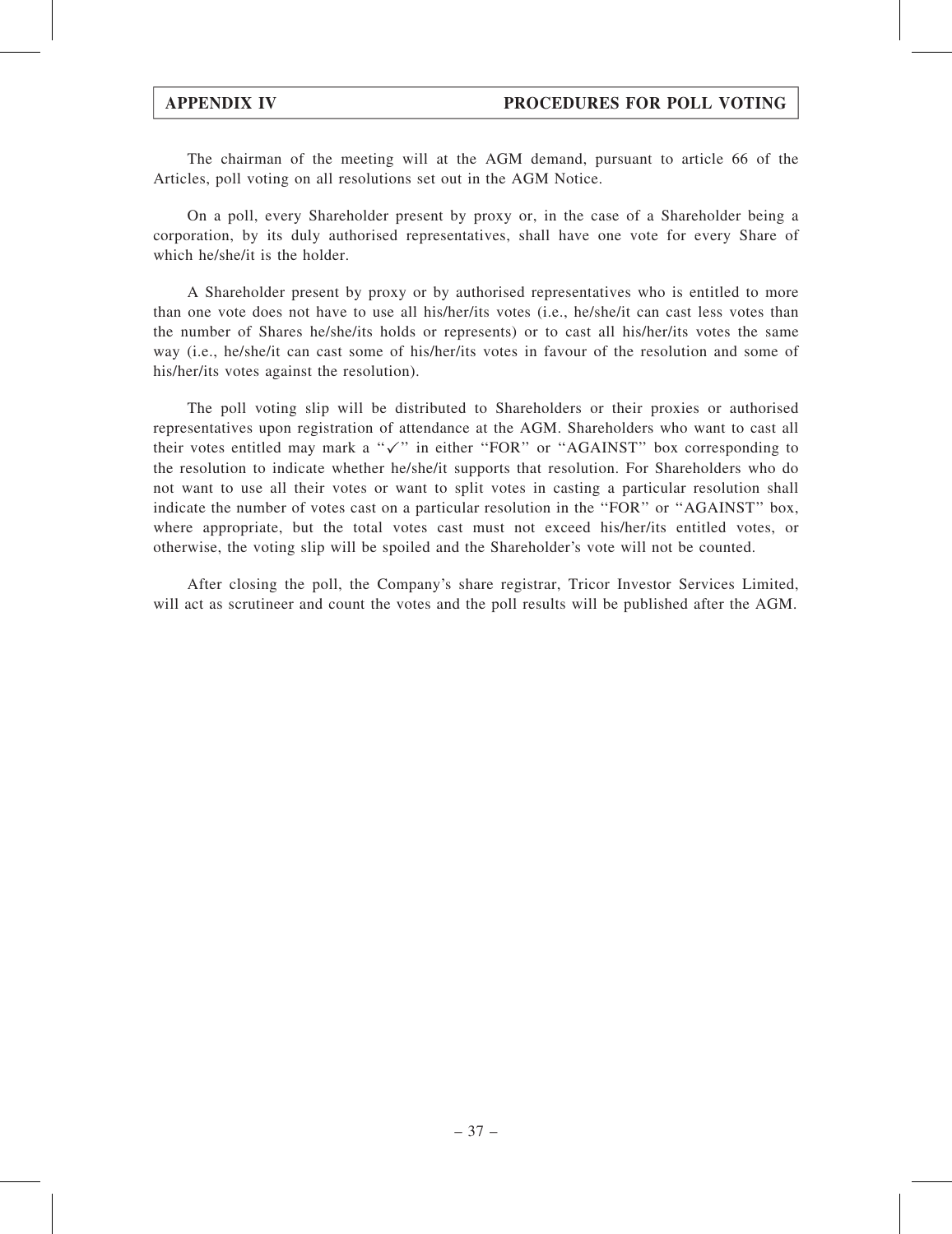

# **UTS MARKETING SOLUTIONS HOLDINGS LIMITED**

*(Incorporated in the Cayman Islands with limited liability)* **(Stock Code: 6113)**

NOTICE IS HEREBY GIVEN that an annual general meeting (the ''AGM'' or "Meeting") of UTS Marketing Solutions Holdings Limited (the "Company") will be held with a combination of an in-room meeting at Units 1302–3, 13/F, Ruttoniee House, Ruttoniee Centre, 11 Duddell Street, Central, Hong Kong and an online virtual meeting via electronic facilities (ZOOM MEETING) on Wednesday, 18 May 2022 at 10:30 a.m. for the purpose of considering and, if thought fit, passing with or without amendments, the following resolution as ordinary resolutions and special resolutions of the Company:

# ORDINARY RESOLUTIONS

- 1. To receive and consider the audited consolidated financial statements and, together with the report of the directors of the Company (collectively, the "Directors" and each a "Director") and report of the independent auditors of the Company for the year ended 31 December 2021;
- 2. (a) To re-elect Mr. Ng Chee Wai as executive Director;
	- (b) To re-elect Mr. Lee Shu Sum Sam as independent non-executive Director;
	- (c) To authorise the board of Directors to fix the remuneration of the Directors;
- 3. To re-appoint RSM Hong Kong Certified Public Accountants as independent auditors of the Company and to authorise the board of Directors to fix their remuneration; and
- 4. As special business, to consider and, if thought fit, pass, with or without modification, the following resolutions as ordinary resolutions:
	- $(A)$  "THAT:
		- (a) subject to paragraph (c) of this resolution, the exercise by the Directors during the Relevant Period (as defined below) of all powers of the Company to allot, issue or deal with additional shares in the share capital of the Company or securities convertible into such shares or options, warrants or similar rights to subscribe for any shares or convertible securities and to make or grant offers, agreements, and options which might require the exercise of such powers, subject to and in accordance with all applicable laws, be and is hereby generally and unconditionally approved;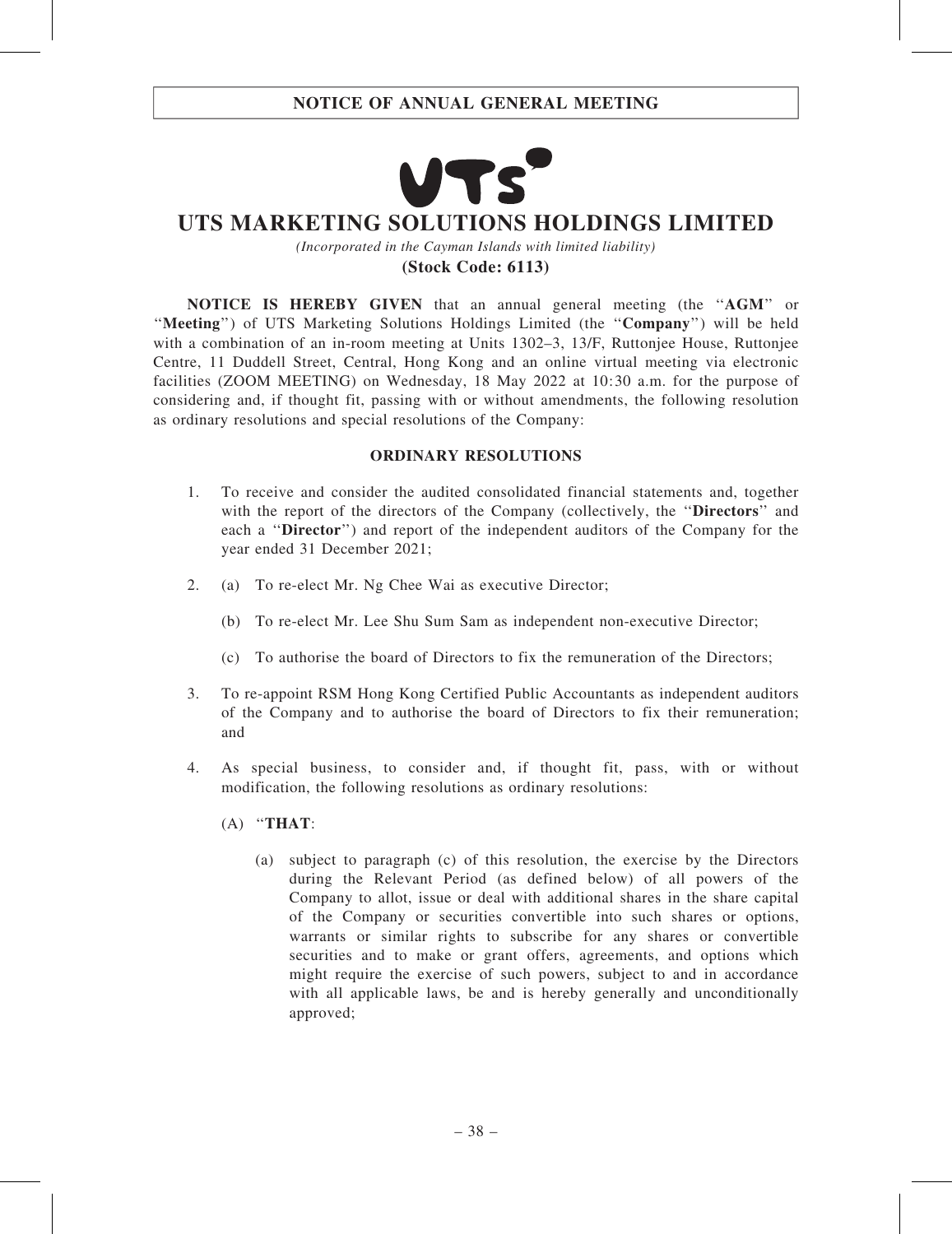- (b) the approval in paragraph (a) of this resolution shall authorise the Directors during the Relevant Period to make or grant offers, agreements and options which would or might require the exercise of such powers after the end of the Relevant Period;
- (c) the aggregate number of shares of the Company (the ''Shares'') allotted or agreed conditionally or unconditionally to be allotted (whether pursuant to adoption or otherwise) and issued by the Directors pursuant to the approval in paragraph (a) of this resolution, otherwise than pursuant to (i) a Rights Issue (as hereinafter defined), (ii) the exercise of the subscription rights or conversion under the terms of any warrants issued by the Company or any securities which are convertible into shares of the Company and from time to time outstanding, (iii) the exercise of any option granted under the share option scheme or similar arrangement for the time being adopted for the grant or issue to officers and/or employees of the Company and/or any of its subsidiaries and/or other eligible participants as stipulated in such share option scheme or similar arrangement of shares or rights to acquire shares of the Company, or (iv) any scrip dividend or similar arrangement providing for the allotment of shares of the Company in lieu of the whole or part of a dividend on shares of the Company in accordance with the articles of association of the Company in force from time to time, shall not exceed 20 per cent. of the aggregate number of Shares in issue as at the date of passing of this resolution and the said approval be limited accordingly; and
- (d) for the purpose of this resolution:

"Relevant Period" means the period from passing of this resolution until whichever is the earlier of:

- (i) the conclusion of the next annual general meeting of the Company;
- (ii) the expiration of the period within which the next annual general meeting of the Company is required by the articles of association of the Company or any applicable laws of Cayman Islands to be held; and
- (iii) the revocation or variation of the authority given under this resolution by an ordinary resolution of the shareholders of the Company in general meeting.

''Rights Issue'' means an offer of shares of the Company open for a period fixed by the directors of the Company to holders of shares of the Company in the register of members of the Company on a fixed record date in proportion to their then holdings of such shares (subject to such exclusion or other arrangement as the directors of the Company may deem necessary or expedient in relation to fractional entitlements or having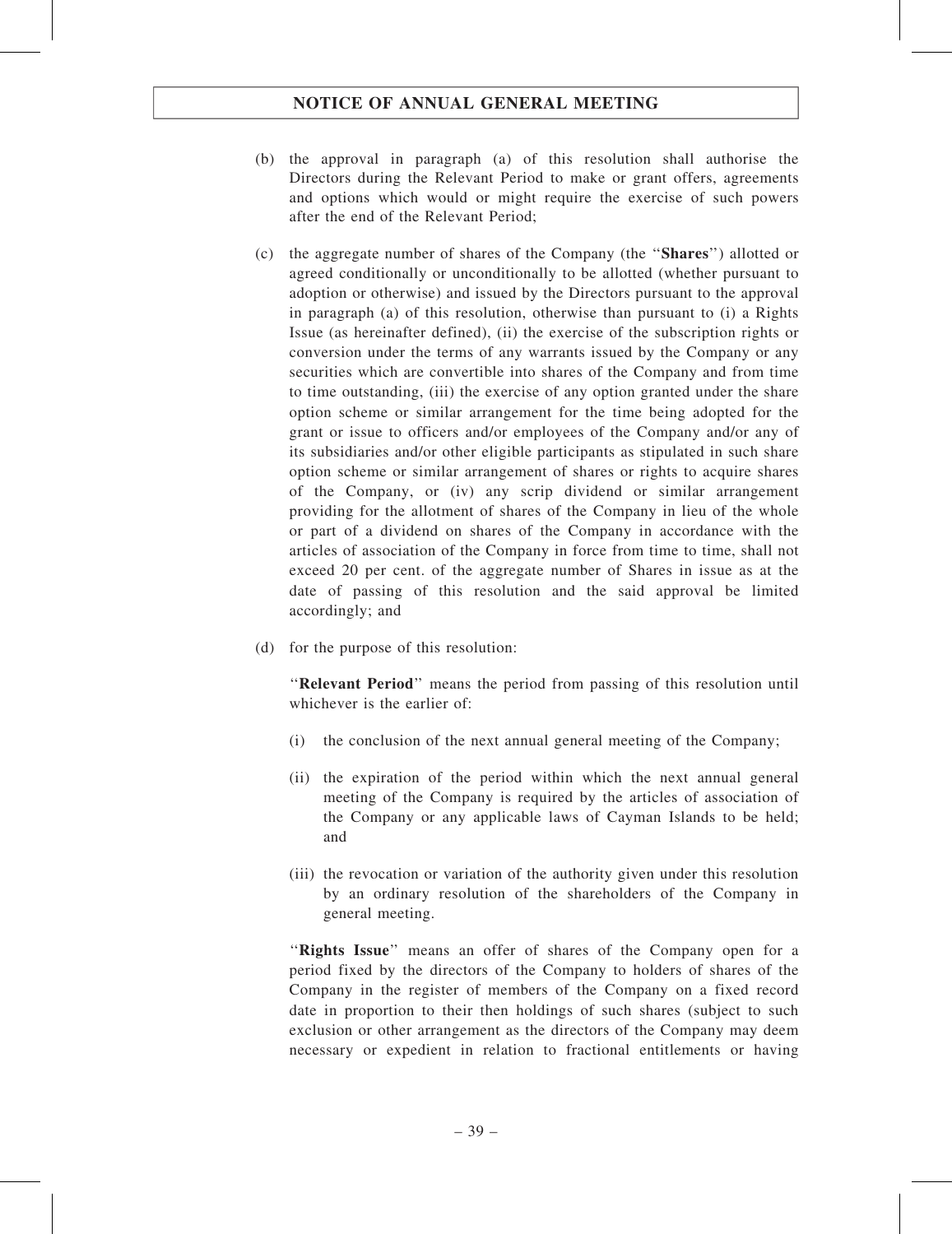regard to any restrictions or obligations under the laws of, or the requirements of any recognised regulatory body or such stock exchange in any territory outside Hong Kong).''

# $(B)$  "THAT:

- (a) subject to paragraph (b) of this resolution, the exercise by the Directors during the Relevant Period (as defined below) of all powers of the Company to purchase its own shares on The Stock Exchange of Hong Kong Limited (the "Stock Exchange"), subject to and in accordance with all applicable laws and regulations of Cayman Islands, articles of association of the Company and the requirements of the Rules Governing the Listing of Securities on the Stock Exchange as amended from time to time, be and is hereby generally and unconditionally approved;
- (b) the aggregate number of Shares which may be purchased by the Company pursuant to the approval in paragraph (a) of this resolution during the Relevant Period shall not exceed 10 per cent. of the aggregate number of Shares in issue as at the date of passing of this resolution and the said approval be limited accordingly; and
- (c) for the purpose of this resolution:

''Relevant Period'' means the period from passing of this resolution until whichever is the earlier of:

- (i) the conclusion of the next annual general meeting of the Company;
- (ii) the expiration of the period within which the next annual general meeting of the Company is required by the articles of association of the Company or any applicable laws of Cayman Islands to be held; and
- (iii) the revocation or variation of the authority given under this resolution by an ordinary resolution of the shareholders of the Company in general meeting.''
- (C) "THAT subject to the passing of resolutions numbered  $4(A)$  and  $4(B)$ , the aggregate number of Shares which are to be purchased by the Company pursuant to the authority granted to the directors of the Company mentioned in resolution numbered 4(B) shall be added to the aggregate number of Shares that may be allotted or agreed conditionally or unconditionally to be allotted by the directors of the Company pursuant to resolution numbered 4(A) above, provided that such amount shall not exceed 10 per cent. of the aggregate number of Shares in issue as at the date of passing of this resolution.''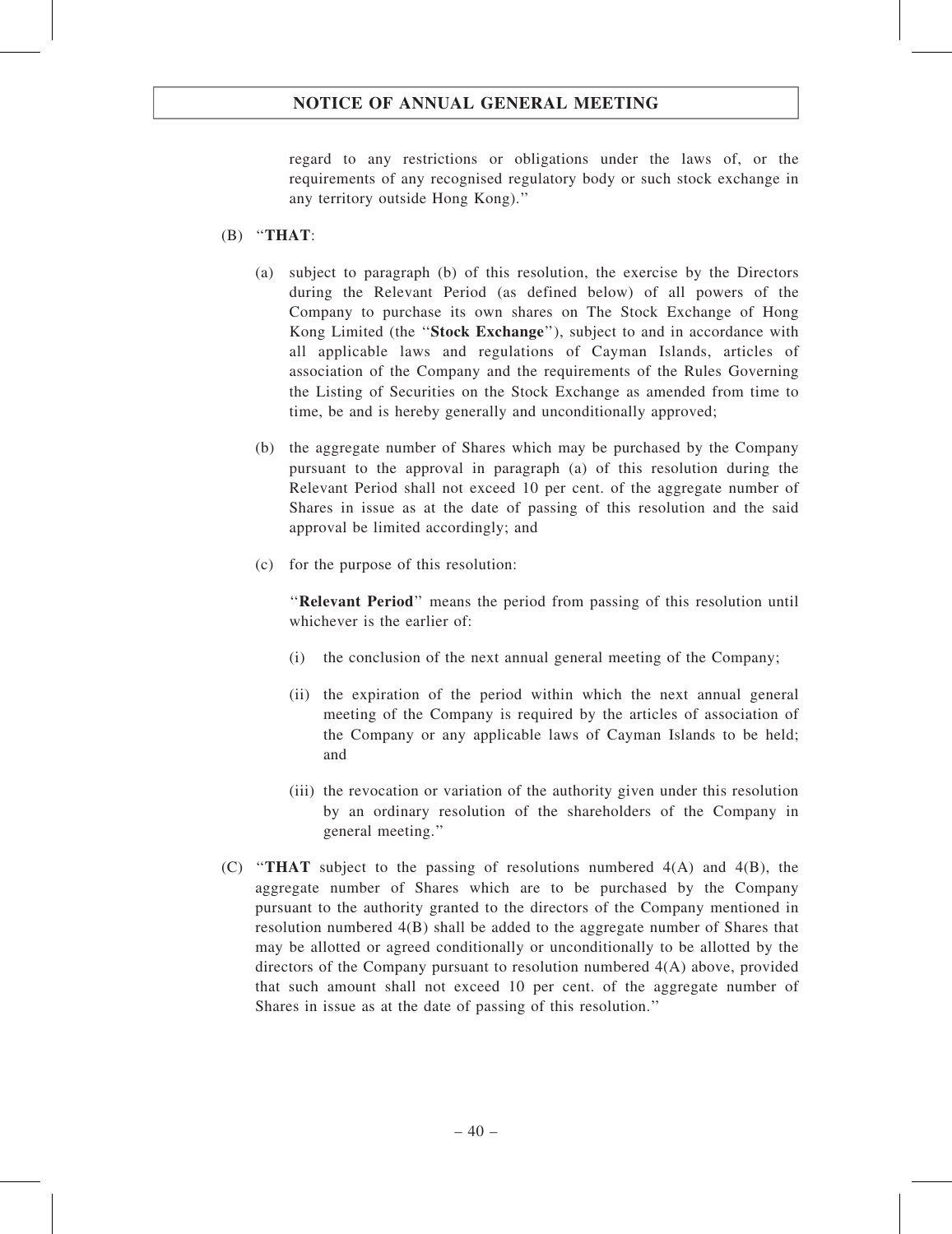# SPECIAL RESOLUTIONS

5. To consider and, if thought fit, to pass the following resolution as a special resolution:

# ''THAT:

- (a) the proposed amendments (the ''Proposed Amendments'') to the existing articles of association of the Company (the ''Existing Articles of Association''), the details of which are set out in Appendix III to the circular of the Company dated 13 April 2022, be and are hereby approved;
- (b) the new articles of association of the Company (the ''New Articles of Association''), which contains all the Proposed Amendments and a copy of which has been produced to this meeting and marked "A" and initialled by the chairman of the meeting, be and is hereby approved and adopted in substitution for and to the exclusion of the Existing Articles of Association with immediate effect; and
- (c) any director or company secretary of the Company be and is hereby authorised to do all such acts, deeds and things and execute all such documents and make all such arrangements that he/she shall, in his/her absolute discretion, deem necessary or expedient to give effect to the Proposed Amendments and the adoption of New Articles of Association, including without limitation, attending to the necessary filings with the Registrar of Companies in the Cayman Islands and Hong Kong.''

By order of the Board UTS Marketing Solutions Holdings Limited Wong Weng Yuen Company Secretary

Hong Kong, 13 April 2022

Principal place of business in Hong Kong Unit 1802, 18/F Ruttonjee House Ruttonjee Centre 11 Duddell Street Central, Hong Kong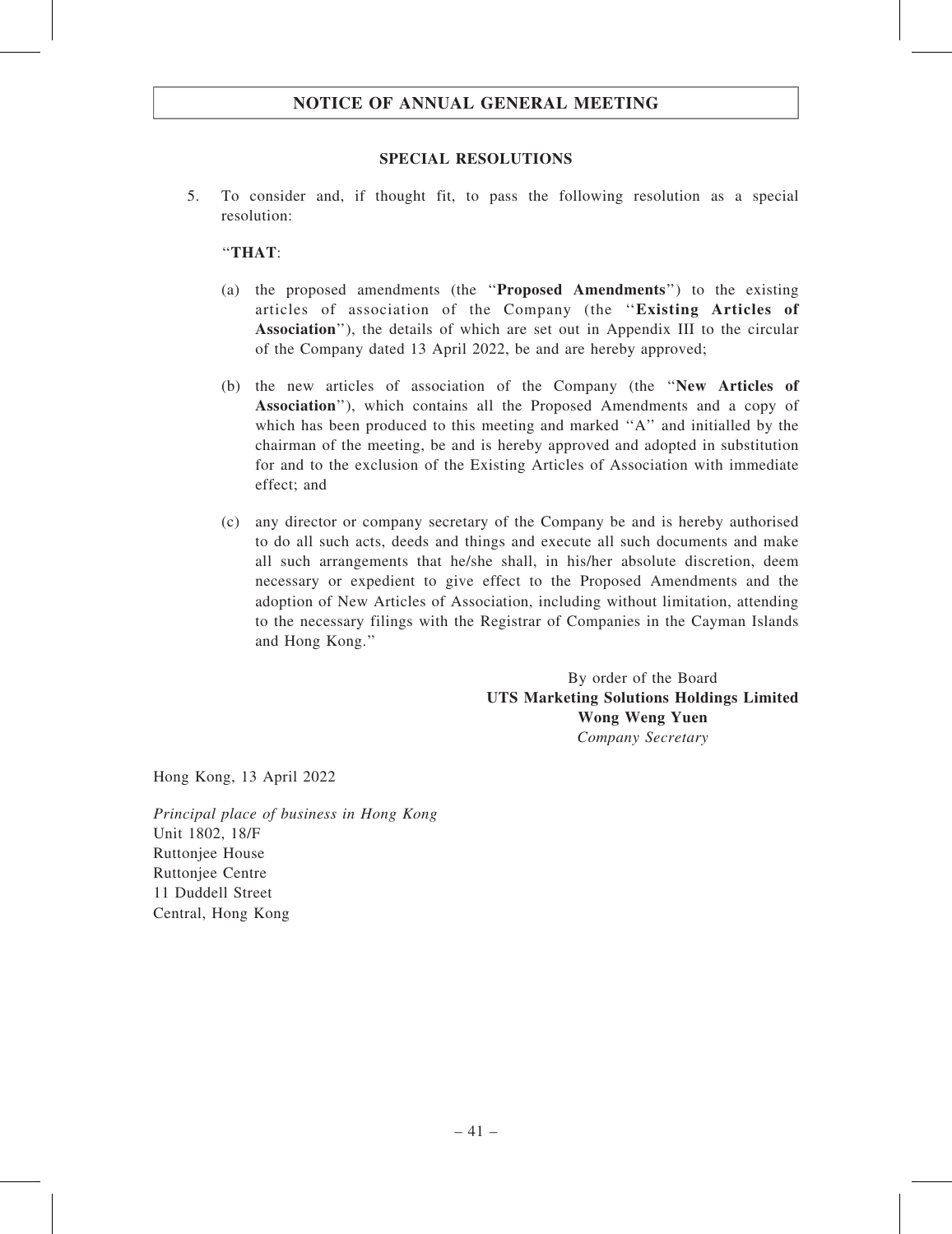### Notes:

1. In light of the new regulations of Prevention and Control of Disease (Requirements and Directions) (Business and Premises) Regulation (Chapter 599F of Laws of Hong Kong) and Prevention and Control of Disease (Prohibition on Group Gathering) Regulation (Chapter 599G of the Laws of Hong Kong) announced by the Government of the Hong Kong, the AGM will be a hybrid meeting, comprising an in-room meeting at Units 1302–3, 13/F, Ruttonjee House, Ruttonjee Centre, 11 Duddell Street, Central, Hong Kong (the ''AGM Venue") and an online virtual meeting via electronic facilities (ZOOM MEETING) (the "Virtual AGM"). The AGM will be held within the maximum number of persons allowed by the Regulations and such persons will include the Chairman of the AGM and Director(s). For so long reduced gathering restrictions under the Regulations are in place, NO other Shareholder, proxy or corporate representative should attend the AGM in person. The Shareholders and/or their proxies can view, and participate to a ZOOM live webcast of the AGM.

Shareholders who wish to join the Virtual AGM must register by 10:30 a.m. on Monday, 16 May 2022 (being not less than 48 hours before the AGM) by sending an email to info@unitedteleservice.com and providing personal particulars, including full name, registered address, number of shares held and relevant securities statements for verification purposes. Following verification of his/her/its status as members of the Company, authenticated Shareholders will receive an email instruction on how to join the live broadcast to observe the proceedings of the AGM by Tuesday, 17 May 2022.

The Virtual AGM will be broadcasted from the AGM Venue and only the minimum number of persons will be physically present at the AGM Venue as is legally required to form a quorate meeting by the Directors or other senior staff members of the Company who are Shareholders or proxy. Other Directors will participate by way of electronic means.

Shareholders will be able to view and participate to the Virtual AGM through a ZOOM live webcast from 10:30 a.m. until the completion of the AGM on Wednesday, 18 May 2022 on a computer, tablet or any browser enabled device.

- 2. All resolutions at the AGM will be decided on a poll.
- 3. If you wish to vote on any resolution at the AGM, you must appoint the chairman of the AGM as your proxy to exercise your right to vote at the AGM in accordance with your instructions. In order to be valid, you are requested to deliver the instrument appointing a proxy and the power of attorney or other authority, if any, under which it is signed, or a notarially certified copy of such power or authority, together with such evidence as the Board of Directors of the Company may require under the Articles of Association of the Company to the Hong Kong branch share registrar and transfer office of the Company, Tricor Investor Services Limited, at Level 54, Hopewell Centre, 183 Queen's Road East, Hong Kong in accordance with the instructions printed thereon as soon as possible and in any event not less than 48 hours before the time appointed for holding the AGM or any adjournment thereof.
- 4. For determining the entitlement to vote at the AGM, the Register of Members of the Company will be closed from Friday, 13 May 2022 to Wednesday, 18 May 2022 (both days inclusive), during which period no transfer of shares of the Company will be registered. In order to be eligible to vote at the AGM (or at any adjournment thereof), all transfers of shares of the Company accompanied by the relevant share certificates and the appropriate transfer forms must be lodged with the Hong Kong branch share registrar and transfer office of the Company, Tricor Investor Services Limited, at Level 54, Hopewell Centre, 183 Queen's Road East, Hong Kong for registration not later than 4:30 p.m. (Hong Kong Time) on Thursday, 12 May 2022.
- 5. In the case of joint holders of a share, any one of such joint holders may vote, but if more than one of such joint holders vote, the one whose name stands first on the register of members of the Company in respect of such shares shall alone be entitled to vote in respect thereof.